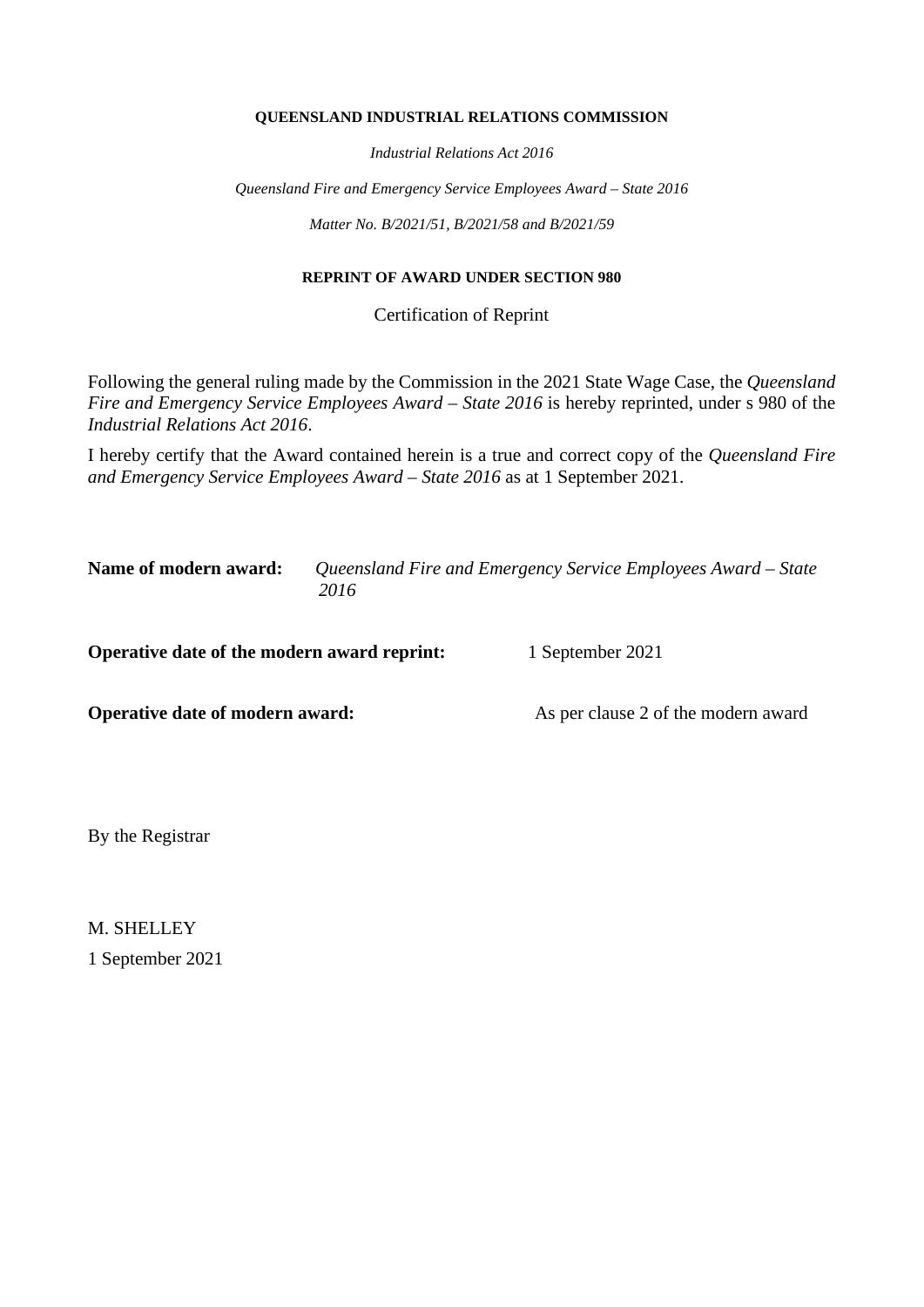# QUEENSLAND FIRE AND EMERGENCY SERVICE EMPLOYEES **AWARD - STATE 2016**

## **Table of Contents**

| 1.               |                                                                            |
|------------------|----------------------------------------------------------------------------|
| 2.               |                                                                            |
| 3.               |                                                                            |
| $\overline{4}$ . |                                                                            |
| 5.               |                                                                            |
| 6.               |                                                                            |
|                  |                                                                            |
| 7.               |                                                                            |
|                  | PART 3 - Types of Employment, Consultation and Termination of Employment 8 |
| 8.               |                                                                            |
| 9.               |                                                                            |
| 10.              |                                                                            |
| 11.              |                                                                            |
|                  |                                                                            |
| 12.              |                                                                            |
| 13.              |                                                                            |
| 14.              |                                                                            |
|                  |                                                                            |
| 15.              |                                                                            |
| 16.              |                                                                            |
| 17.              | 26                                                                         |
| 18.              |                                                                            |
|                  |                                                                            |
| 19.              |                                                                            |
| 20.              |                                                                            |
| 21.              |                                                                            |
|                  |                                                                            |
| 22.              |                                                                            |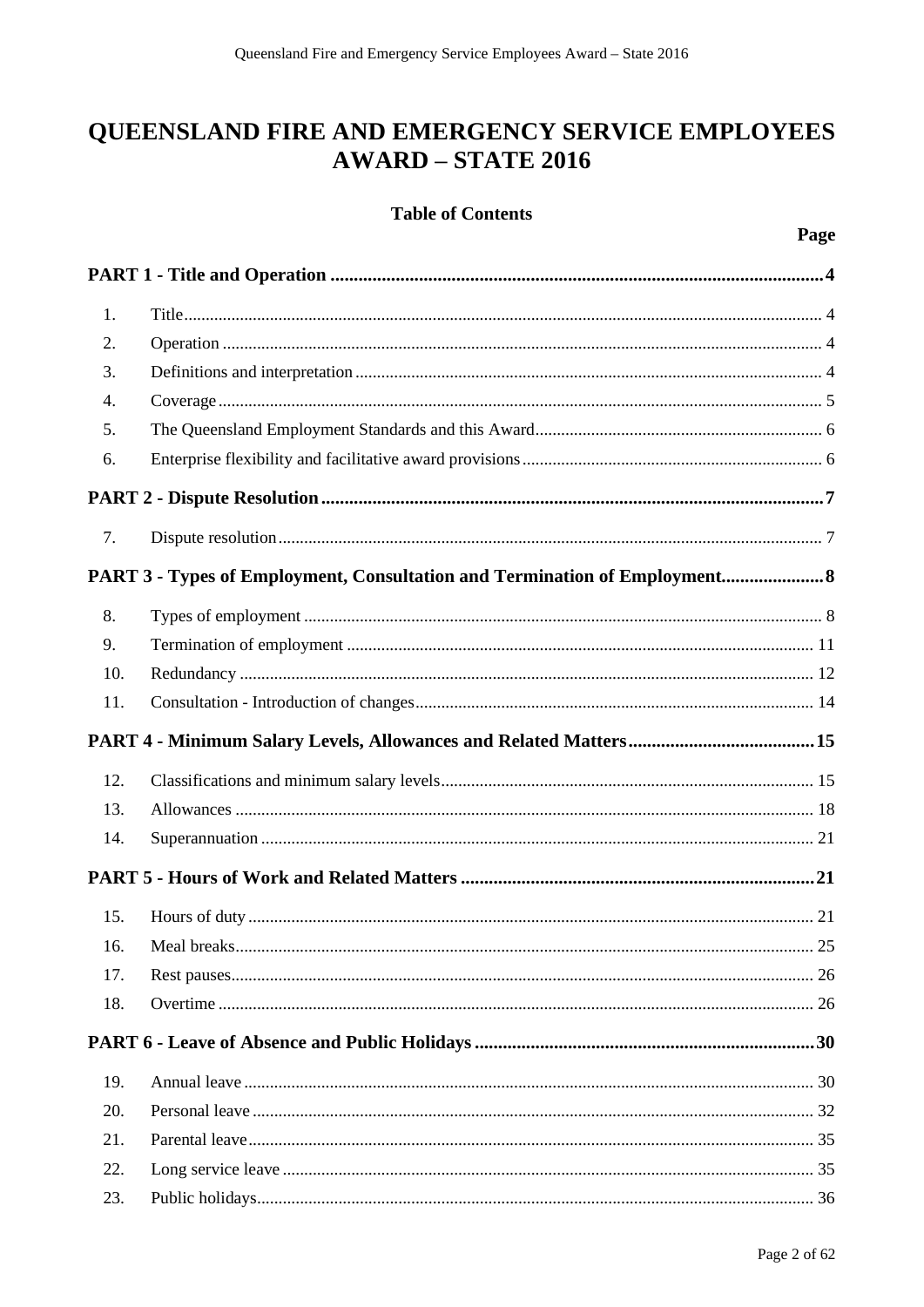| 24. |                                                                            |  |
|-----|----------------------------------------------------------------------------|--|
|     |                                                                            |  |
| 25. |                                                                            |  |
|     |                                                                            |  |
| 26. |                                                                            |  |
| 27. |                                                                            |  |
|     | PART 9 - Occupational Health and Safety Matters, Equipment and Amenities41 |  |
| 28. |                                                                            |  |
| 29. |                                                                            |  |
| 30. |                                                                            |  |
|     |                                                                            |  |
| 31. |                                                                            |  |
| 32. |                                                                            |  |
| 33. |                                                                            |  |
| 34. |                                                                            |  |
|     |                                                                            |  |
|     |                                                                            |  |
|     |                                                                            |  |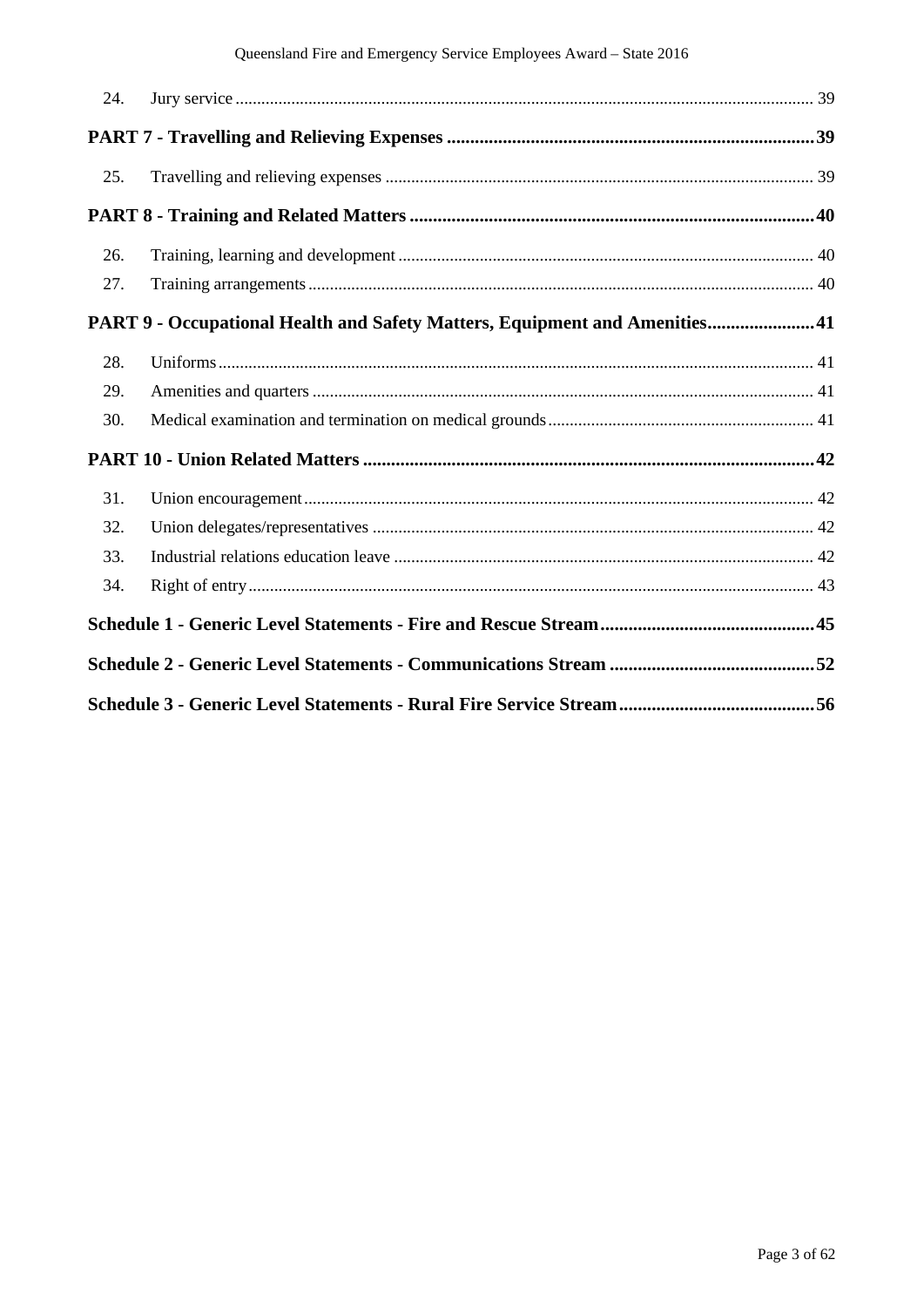## **PART 1 - Title and Operation**

## **1. Title**

This Award is known as the *Queensland Fire and Emergency Service Employees Award – State 2016*.

## **2. Operation**

This Award, made on 26 August 2016, operates from 1 March 2017.

## **3. Definitions and interpretation**

Unless the context otherwise requires, in this Award:

**accrued time off** means TOIL and/or accrued rostered days off

**Act** means the *Industrial Relations Act 2016*

**classification level** comprises a minimum salary rate plus a range of increments in a particular stream through which employees will be eligible to progress

**Commission** means the Queensland Industrial Relations Commission

**Commissioner** means the Commissioner of QFES, appointed pursuant to section 5 of the *Fire and Emergency Services Act 1990*, or their delegate

**Communications stream** means employees employed by QFES in a fire and emergency communication centre in a classification described in Schedule 2

**continuous shift work** means for an employee in the Fire and rescue or Communications streams, a roster pattern that provides for work to be continuously performed over a period of 24 hours a day, 7 days per week, 365 days per year

**continuous shift worker** means an employee who works as part of a continuous shift work system

**directive** means a ruling, or part of a ruling, made under section 53 or section 54 of the *Public Service Act 2008*

**employee** means a person who is engaged by QFES whose salary or rate of pay is fixed by this Award

**Fire and rescue stream** means employees employed by QFES in a firefighter rank as described in Schedule 1

**generic level statement** means a broad, concise statement of the duties, skills and responsibilities indicative of a given classification level

**increment** means for all employees an increase in salary from one paypoint to the next highest paypoint within a classification level

**night shift** means for an employee in the Fire and rescue or Communications streams, a shift where the majority of ordinary hours fall between 1800 on one day and 0600 on the following day

**paypoint** means the specific rate of remuneration payable to an employee within a classification level

**platoon** means a group of firefighters and station officers assigned to a shift at a station

**public holiday** has the same meaning as that provided in Schedule 5 of the Act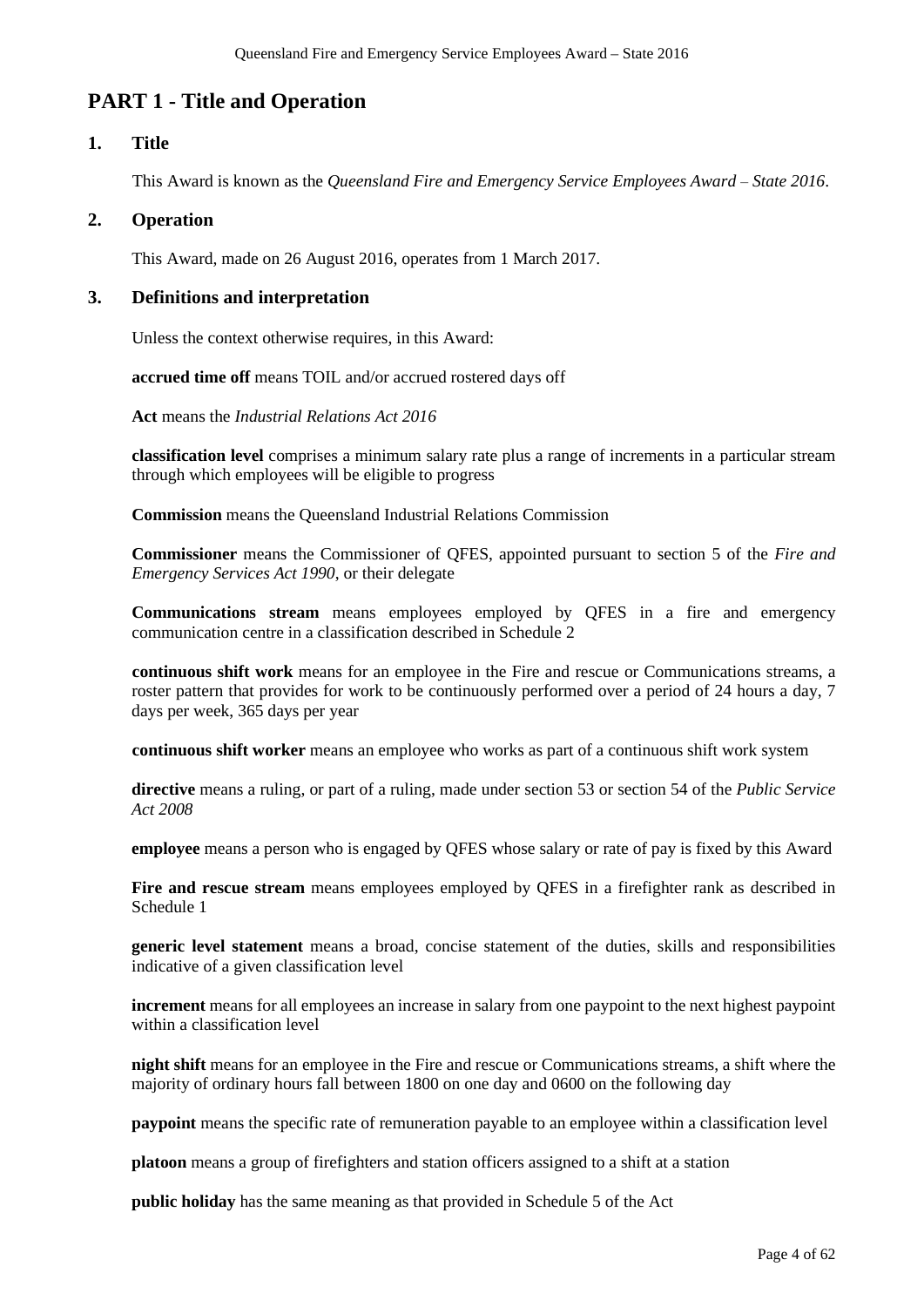**QES** means the Queensland Employment Standards contained in Part 3 of Chapter 2 of the Act

**QFES** means the Queensland Fire and Emergency Service, established by section 8 of the *Fire and Emergency Services Act 1990*

**rostered day off** means a day, other than a scheduled day off, on which an employee is not rostered for duty as a result of time accrued under the method of working ordinary hours implemented in accordance with clause 15.1

**Rural fire service stream** means employees employed by QFES in the Rural Fire Service in a classification described in Schedule 3

**scheduled day off** means:

- **for an employee whose ordinary hours of duty are Monday to Friday: Saturday and Sunday**
- **for an employee whose ordinary hours of duty include a Saturday and/or Sunday: one of the two days each 7 day period, or four days each 14 day period, that the employee is not rostered for duty in accordance with clause 15.1(b)(iv). Depending on the working arrangements, a Saturday and/or Sunday may also be a scheduled day off**

**Senior Officer** means an employee engaged at the rank of Inspector, Superintendent or Chief Superintendent in the Fire and rescue stream or Rural fire service stream

**shift work** means for an employee in the Fire and rescue or Communications streams, work performed by an employee within a roster pattern that provides for work to be performed over a period of 7 days per week, which may include work on night shifts, weekends and public holidays

**shift worker** means an employee in the Fire and rescue and Communications streams who works shift work

**spread of ordinary hours** has the meaning ascribed to it in clause 15.3

**temporary employee** means an employee engaged as such in either a full-time or part-time capacity for a defined project or a specified period

**TOIL** means time off in lieu of payment for overtime

**union** means one of the industrial organisations of employees mentioned in clause 4.1(c)

#### **4. Coverage**

- **4.1** This Award applies to:
- (a) employees of QFES whose salaries or rates of pay are fixed by this Award; and
- (b) the Commissioner in their capacity as the employer of employees covered by this Award; and
- (c) the following industrial organisations of employees:
	- (i) Queensland Fire and Rescue Senior Officers Union of Employees;
	- (ii) Together Queensland, Industrial Union of Employees; and
	- (iii) United Firefighters' Union of Australia, Union of Employees, Queensland,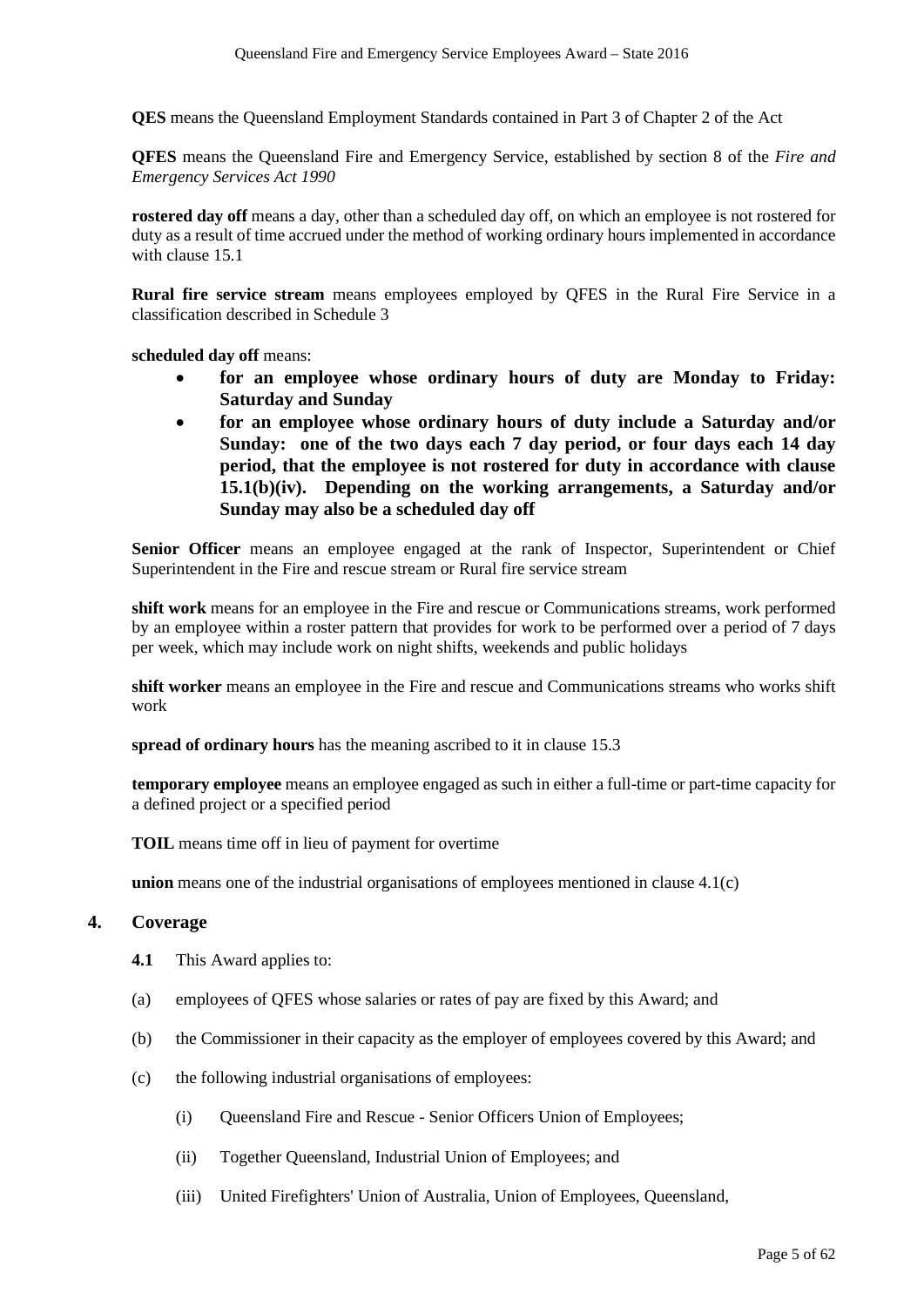to the exclusion of any other award.

**4.2** This Award does not apply to volunteer or auxiliary officers of QFES.

#### **4.3 Directives applying to employees covered by this Award**

In addition to the conditions of employment provided in this Award, Schedule 8 of the Public Service Regulation 2018 lists the directives that apply to employees covered by this Award.

#### **5. The Queensland Employment Standards and this Award**

This Award together with the QES provide for a minimum safety net of enforceable conditions of employment for employees covered by this Award.

## **6. Enterprise flexibility and facilitative award provisions**

#### **6.1 Enterprise flexibility**

- (a) As part of a process of improvement in productivity and efficiency, discussion should take place at an enterprise level to provide more flexible working arrangements, improvement in the quality of working life, enhancement of skills, training and job satisfaction and to encourage consultative mechanisms across the workplace.
- (b) The consultative processes established in an enterprise in accordance with clause 6.1 may provide an appropriate mechanism for consideration of matters relevant to clause 6.1(a). Local union delegates/representatives may be involved in such discussions.
- (c) Any proposed genuine agreement reached between the employer and employees in an enterprise is contingent upon the agreement being submitted to the Commission in accordance with Chapter 4 of the Act and is to have no force or effect until approval is given.

#### **6.2 Procedures to implement facilitative award provisions**

Wherever facilitative provisions appear in this Award which allow for determination of the conditions of employment by agreement between the Commissioner and the union, or the Commissioner and the majority of employees affected, the following procedures shall apply:

- (a) Facilitative award provisions can be negotiated between management and employees who are directly affected by such proposals or between management and the union depending on the particular award provisions.
- (b) Employees may be represented by their local union delegate/s/representatives and shall have the right to be represented by their union official/s.
- (c) Facilitative award provisions can only be implemented by agreement.
- (d) In determining the outcome from facilitative provisions neither party should unreasonably withhold agreement.
- (e) Agreement is defined as obtaining consent of greater than 50% of employees directly affected or of the union depending upon the particular award provisions.
- (f) Where a provision refers to agreement by the majority of employees affected, all employees directly affected shall be consulted. This consultation shall be undertaken where practicable as a group, or in groups. Should the consultation process identify employees with specific concerns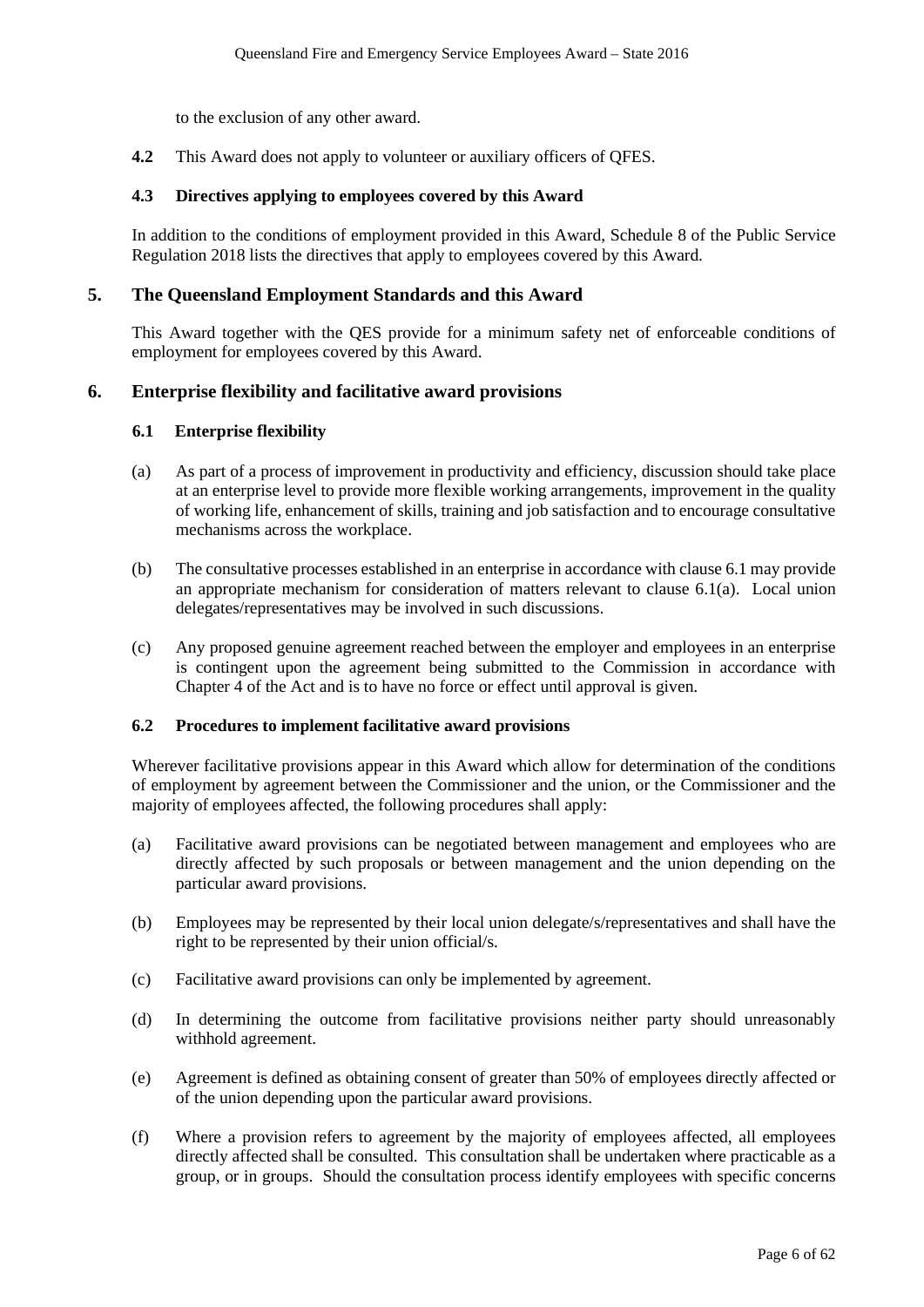which relate to either equity or occupational health and safety issues, such concerns may be catered for on an individual basis subject to operational requirements.

- (g) Any agreement reached must be documented and shall incorporate a review period.
- (h) Where the agreement relates to either the working of ordinary hours on other than a Monday to Friday basis, the introduction of shift work or a change to the shift roster, the relevant union/s are to be notified in writing at least one week in advance of agreement being sought.

## **PART 2 - Dispute Resolution**

#### **7. Dispute resolution**

#### **7.1 Prevention and settlement of disputes - Award matters**

- (a) The objectives of this procedure are the avoidance and resolution of any disputes over matters covered by this Award by measures based on the provision of information and explanation, consultation, co-operation and negotiation.
- (b) Subject to legislation, while the dispute procedure is being followed normal work is to continue except in the case of a genuine safety issue. The *status quo* existing before the emergence of a dispute is to continue whilst the procedure is being followed. No party shall be prejudiced as to the final settlement by the continuation of work.
- (c) There is a requirement for management to provide relevant information and explanation and consult with the appropriate employee representatives.
- (d) In the event of any disagreement between the parties as to the interpretation or implementation of this Award, the following procedures shall apply:
	- (i) the matter is to be discussed by the employee's union representative and/or the employee/s concerned (where appropriate) and the immediate supervisor in the first instance. The discussion should take place within 24 hours and the procedure should not extend beyond 7 days;
	- (ii) if the matter is not resolved as per clause  $7.1(d)(i)$ , it shall be referred by the union representative and/or the employee/s to the appropriate management representative who shall arrange a conference of the relevant parties to discuss the matter. This process should not extend beyond 7 days;
	- (iii) if the matter remains unresolved it may be referred to the Commissioner for discussion and appropriate action. This process should not exceed 14 days;
	- (iv) if the matter is not resolved then it may be referred by either party to the Commission.
- (e) Nothing contained in this procedure shall prevent a union or the employer from intervening in respect of matters in dispute should such action be considered conducive to achieving resolution.

#### **7.2 Employee grievance procedures - other than Award matters**

- (a) The objectives of the procedure are to promote the prompt resolution of grievances by consultation, co-operation and discussion to reduce the level of disputation and to promote efficiency, effectiveness and equity in the workplace.
- (b) The following procedure applies to all industrial matters within the meaning of the Act:
	- Stage 1: In the first instance the employee shall inform such employee's immediate supervisor of the existence of the grievance and they shall attempt to solve the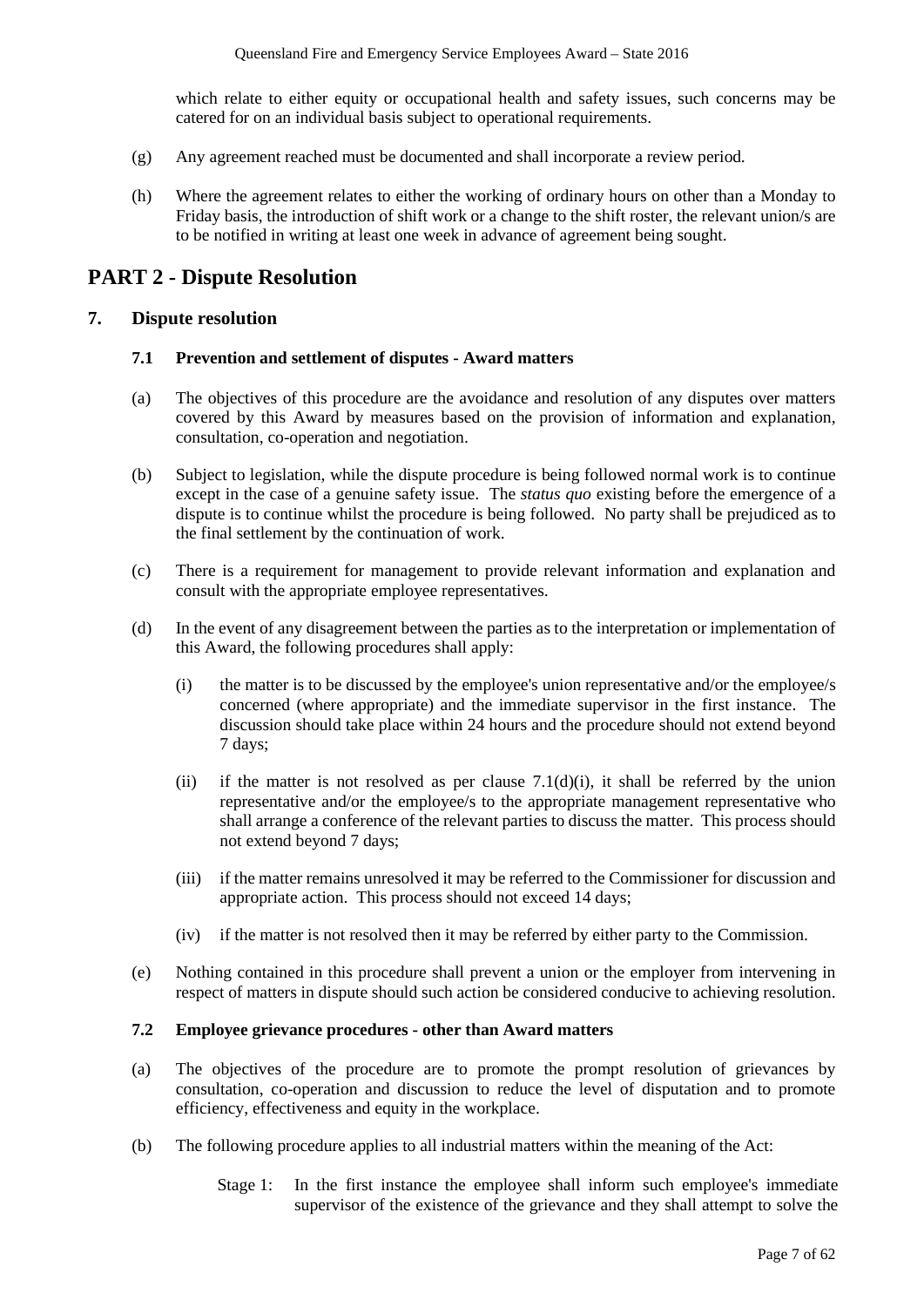grievance. It is recognised that an employee may exercise the right to consult such employee's union representative during the course of Stage 1.

- Stage 2: If the grievance remains unresolved, the employee shall refer the grievance to the next in line management ("the manager"). The manager will consult with the relevant parties. The employee may exercise the right to consult or be represented by such employee's union representative during the course of Stage 2.
- Stage 3: If the grievance is still unresolved, the manager will advise the Commissioner and the aggrieved employee may submit the matter in writing to the Commissioner if such employee wishes to pursue the matter further. If desired by either party the matter shall also be notified to the relevant union.
- (c) The Commissioner shall ensure that:
	- (i) the aggrieved employee or such employee's union representative has the opportunity to present all aspects of the grievance; and
	- (ii) the grievance shall be investigated in a thorough, fair and impartial manner.
- (d) The Commissioner may appoint another person to investigate the grievance. The Commissioner may consult with the relevant union in appointing an investigator. The appointed person shall be other than the employee's supervisor or manager.
- (e) If the matter is notified to the union, the investigator shall consult with the union during the course of the investigation. The Commissioner shall advise the employee initiating the grievance, such employee's union representative and any other employee directly concerned of the determinations made as a result of the investigation of the grievance.
- (f) The procedure is to be completed in accordance with the following time frames unless the parties agree otherwise:
	- Stage 1: Discussions should take place between the employee and such employee's supervisor within 24 hours and the procedure shall not extend beyond 7 days.
	- Stage 2: Not to exceed 7 days.
	- Stage 3: Not to exceed 14 days.
- (g) If the grievance is not settled the matter may be referred to the Commission by the employee or the union.
- (h) Subject to legislation, while the grievance procedure is being followed normal work is to continue except in the case of a genuine safety issue. The *status quo* existing before the emergence of a grievance or dispute is to continue while the procedure is being followed. No party shall be prejudiced as to the final settlement by the continuation of work.
- (i) Where the grievance involves allegations of sexual harassment an employee should commence the procedure at Stage 3.

## **PART 3 - Types of Employment, Consultation and Termination of Employment**

**8. Types of employment**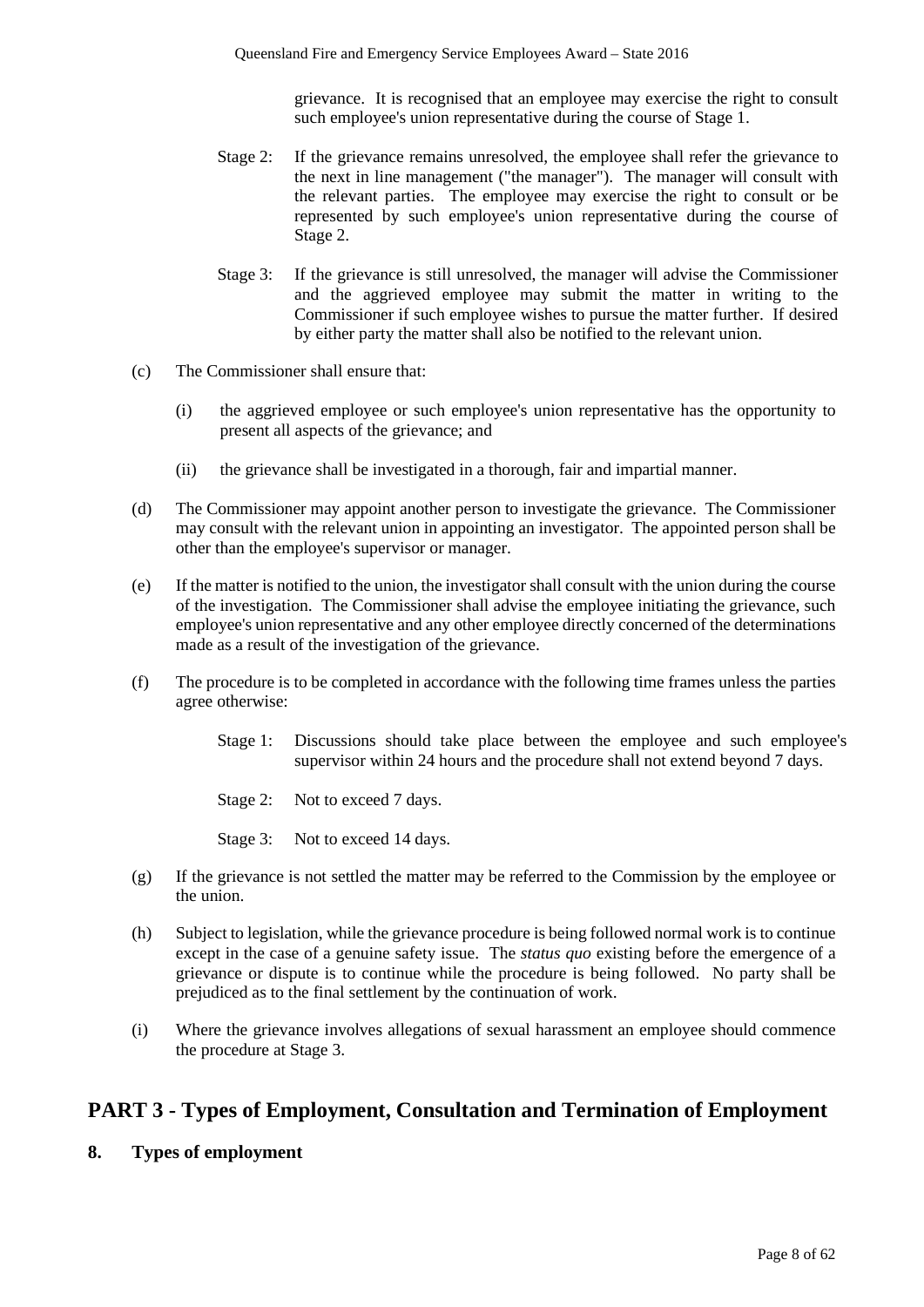- (a) In the Fire and rescue stream, an employee may be employed on a full-time, part-time or temporary basis, subject to the provisions of the *Fire and Emergency Services Act 1990*.
- (b) In the Communications stream and the Rural fire service stream, an employee may be employed on a full-time, part-time, casual or temporary basis, subject to the provisions of the *Fire and Emergency Services Act 1990*.

#### **8.1 Full-time employment**

A full-time employee is one who is engaged to work an average of either 38 or 40 ordinary hours per week over a roster cycle as prescribed in clause 15 of this Award.

#### **8.2 Part-time employment**

- (a) Subject to consultation occurring between the parties prior to part-time employment being introduced into any new area after the date of commencement of this Award, an employee may be engaged on a part-time basis under the conditions prescribed in clause 8.2. Existing part-time employees as at the date of commencement of this Award may continue to be employed on that basis under the conditions prescribed in this clause.
- (b) A part-time employee is an employee who:
	- (i) is engaged to work a regular pattern of ordinary hours each fortnight which are less than the ordinary hours worked by an equivalent full-time employee;
	- (ii) receives, on a *pro rata* basis, the same salary and conditions of employment (including allowances, leave entitlements and public holiday provisions as prescribed in this Award) to those of an equivalent full-time employee who performs the same kind of work;
	- (iii) is employed for no less than an average of 8 hours and no more than 32 hours per week.
- (c) For each ordinary hour worked a part-time employee shall be paid no less than:
	- (i)  $1/76<sup>th</sup>$  of the minimum fortnightly rate of pay for their classification where an equivalent full-time employee's ordinary hours of work are an average of 38 hours per week; or
	- (ii)  $1/80<sup>th</sup>$  of the minimum fortnightly rate of pay for their classification where an equivalent full-time employee's ordinary hours of work are an average of 40 hours per week.
- (d) A part-time employee shall be provided with a roster prescribing their agreed pattern of ordinary hours over a roster cycle. The spread of ordinary hours shall be the same as those prescribed for a full-time employee under this Award.
- (e) All time worked by a part-time employee in excess of their agreed rostered hours:
	- (i) on any one day; and/or
	- (ii) over the roster cycle,

shall be paid at the appropriate overtime rate prescribed in clause 18.3.

(f) Part-time employees are eligible for payment of salary increments in accordance with the provisions of Schedules 1, 2 and 3.

#### **8.3 Casual employment - Communications and Rural fire service streams**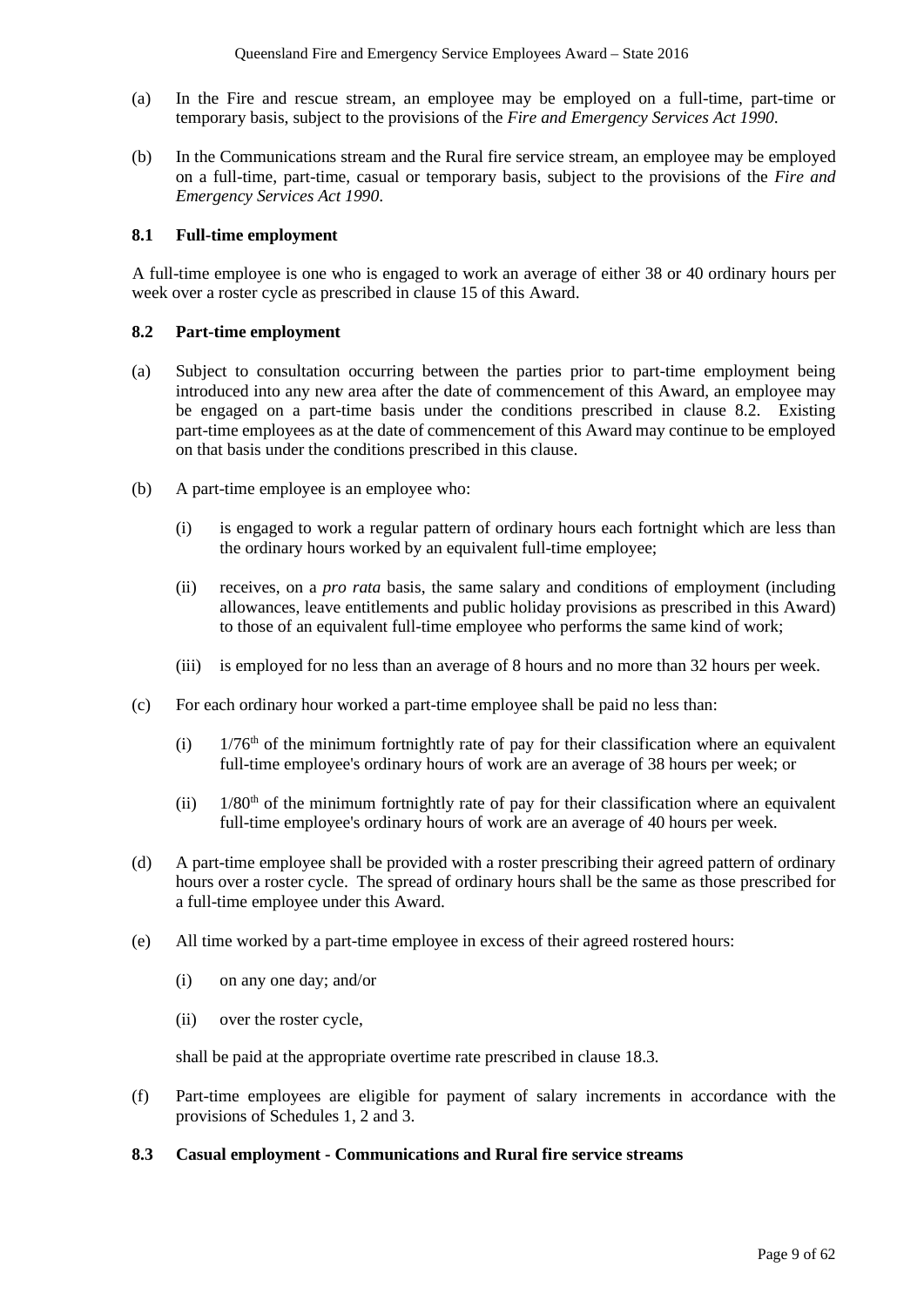- (a) (i) A casual employee is an employee who is engaged and paid as such, provided that for casual employees in the Communications stream the engagement is not expected to continue on a regular and defined basis and is fewer in hours than those prescribed for a full-time employee.
	- (ii) Each casual engagement within the Communications stream stands alone with a minimum payment as for 2 hours' work to be made in respect to each engagement.
- (b) For each hour worked a casual employee shall be paid no less than:
	- (i)  $1/76<sup>th</sup>$  of the minimum fortnightly rate of pay for their classification, where an equivalent full-time employee's ordinary hours of work are an average of 38 hours per week; or
	- (ii)  $1/80<sup>th</sup>$  of the minimum fortnightly rate of pay for their classification, where an equivalent full-time employee's ordinary hours of work are an average of 40 hours per week,

plus a casual loading of 23%.

- (c) The casual loading of 23% is paid instead of annual leave, paid personal/carer's leave, notice of termination, redundancy benefits and the other attributes of full-time or part-time employment. The loading constitutes part of the casual employee's salary for the purpose of calculating overtime, weekend penalties, public holiday and shift payments, where relevant.
- (d) Casual employees are eligible for payment of salary increments in accordance with the provisions of Schedules 2 and 3.
- (e) For casual employees in the Communications stream:
	- (i) appointments to a casual position shall only occur where there exists a short term, intermittent need;
	- (ii) casual employment can be appropriate over an extended period where a small number of hours per week are offered;
	- (iii) casual employees should not be used where there is a continuous requirement for work to be performed for a set number of hours each week, when a part-time employee may be more appropriate.

#### **8.4 Temporary employment**

- (a) Prior to the introduction of temporary employment at the Inspector and Superintendent ranks within the Fire and rescue and Rural fire service streams, consultation shall occur between the relevant parties.
- (b) Eligibility for temporary employment will be dependent upon satisfying the competency standard prescribed for the position. A temporary employee shall be required to maintain this standard for the duration of the temporary engagement.
- (c) A temporary employee may be engaged in either a full-time or part-time capacity for a predetermined period which will not usually exceed six months.
- (d) The method of working ordinary hours shall be the same as those prescribed for an equivalent full-time employee under this Award.
- (e) All leave provisions of this Award applying to full-time employees shall apply *pro rata* to temporary employees.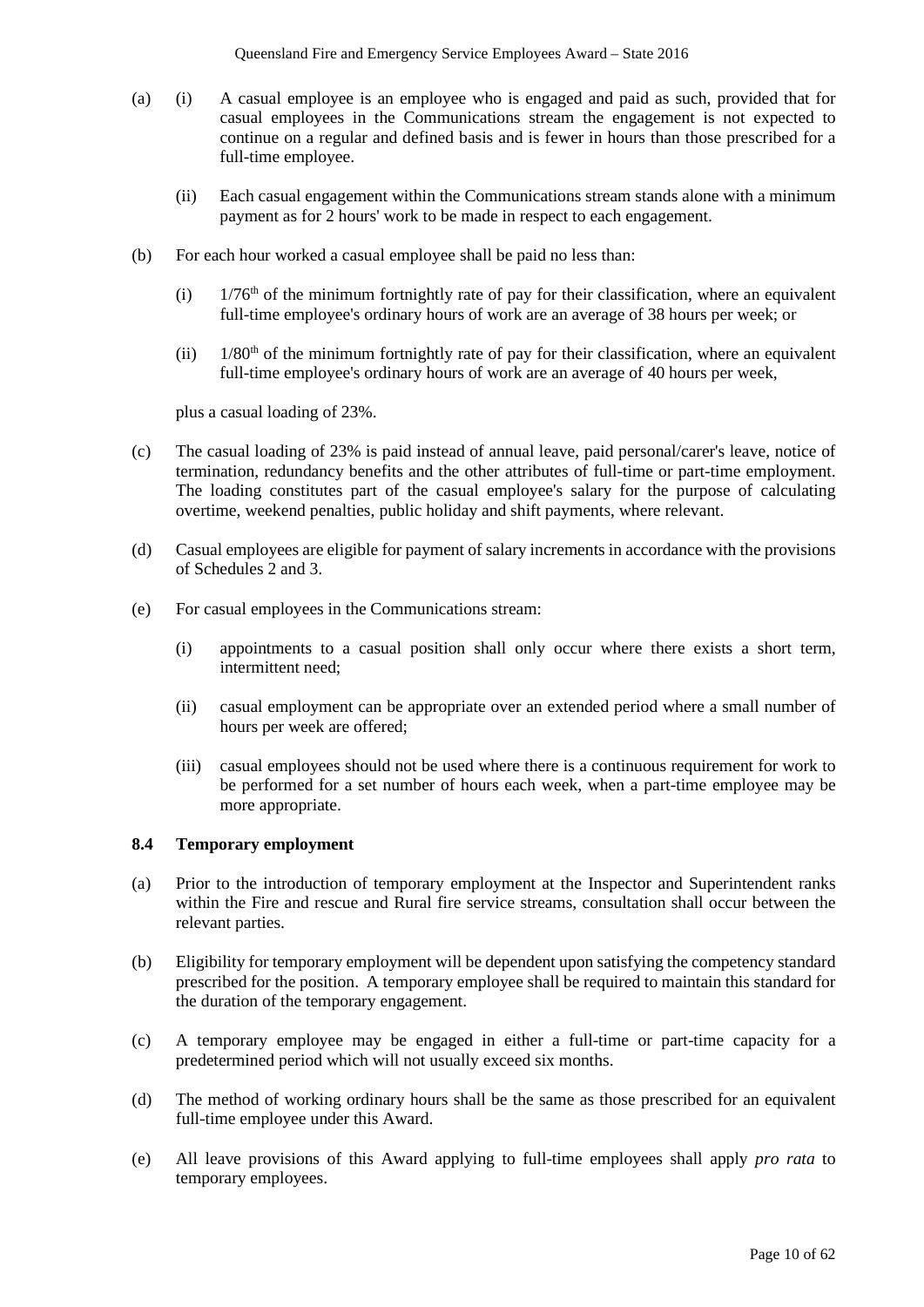(f) Provided that no more than three months has elapsed between the completion of a period of temporary service and the taking up of a permanent appointment, temporary service shall be counted as service for all purposes of this Award.

#### **8.5 Anti-discrimination**

- (a) In fulfilling their obligations under this Award, the parties must take reasonable steps to ensure that neither the award provisions nor their operation are directly or indirectly discriminatory in their effects. Discrimination includes:
	- (i) discrimination on the basis of sex, relationship status, family responsibilities, pregnancy, parental status, breastfeeding, age, race, impairment, religious belief or religious activity, political belief or activity, trade union activity, lawful sexual activity, gender identity, sexuality and association with, or in relation to, a person identified on the basis of any of the above attributes;
	- (ii) sexual harassment; and
	- (iii) racial and religious vilification.
- (b) Nothing in clause 8.5 is to be taken to affect:
	- (i) any different treatment (or treatment having different outcomes) which is specifically exempted under the *Anti-Discrimination Act 1991*;
	- (ii) an employee, employer or registered organisation, pursuing matters of discrimination, including by application to the Australian Human Rights Commission/Anti-Discrimination Commission Queensland.

#### **9. Termination of employment**

Notice of termination by the employer is provided for in Division 13 of the QES. Clauses 9.1 to 9.5 supplement the QES provisions.

#### **9.1 Notice of termination by the employer**

- (a) The minimum period of notice by the employer to an employee in the Fire and rescue stream or the Rural fire service stream with:
	- (i) not more than three years of continuous service is two weeks.
	- (ii) three or more years of continuous service is provided for in Division 13 of the QES.
- (b) The minimum period of notice by the employer to an employee in the Communications stream is provided for in Division 13 of the QES.

#### **9.2 Notice of termination by an employee**

Unless otherwise agreed between the employer and an employee the notice of termination required by an employee, other than a casual employee, will be two weeks or two weeks' salary forfeited in lieu. If an employee fails to give the required notice the employer will have the right to withhold monies due to the employee with a maximum amount equal to the ordinary time rate of salary for the period of notice not provided.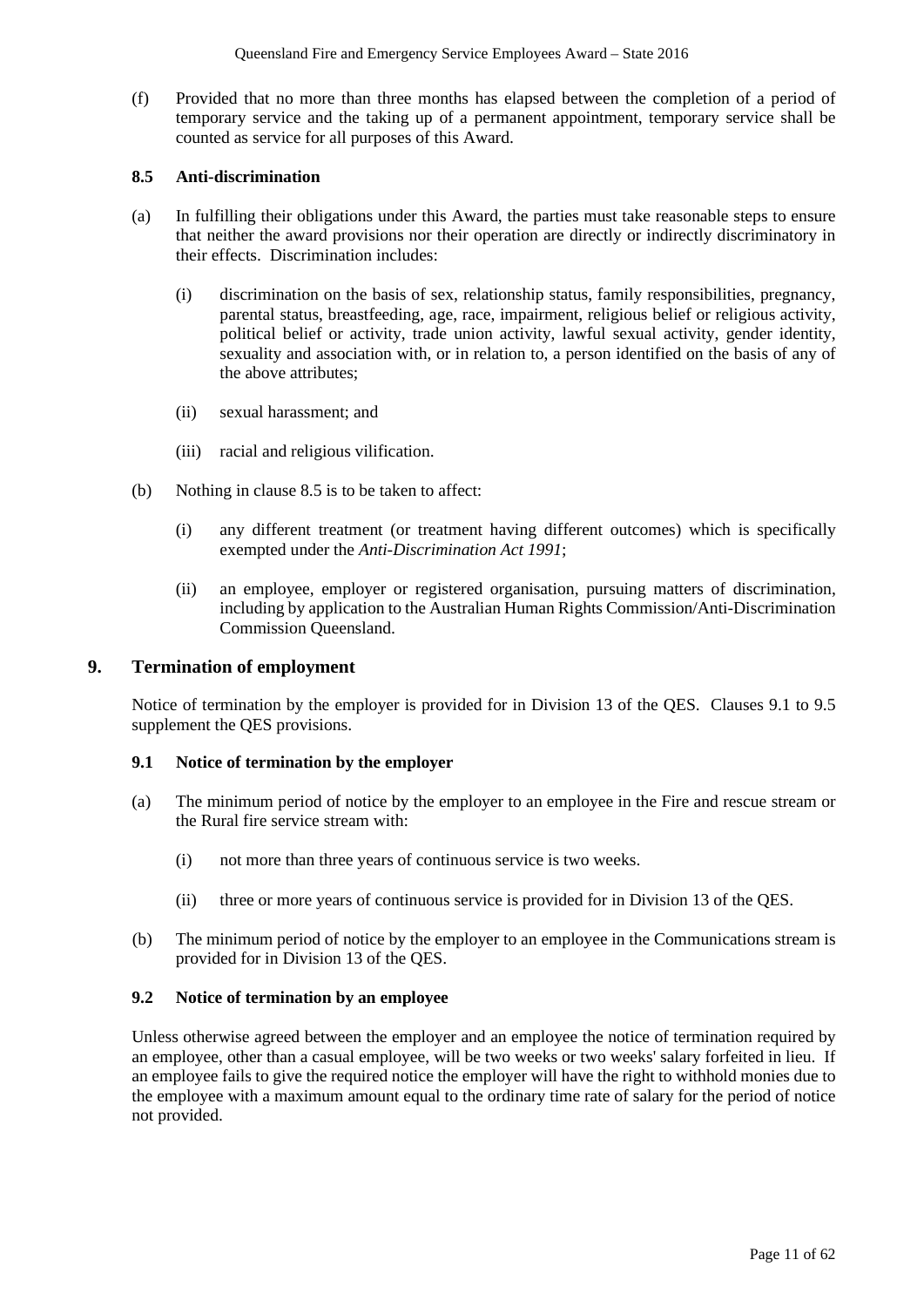### **9.3 Notice cannot be offset**

In the absence of mutual agreement between the employer and the employee, annual leave or any part thereof cannot be considered as or nominated as notice for the purpose of giving notice of termination of employment.

### **9.4 Job search entitlement**

Where the employer has given notice of termination to an employee for reasons other than redundancy, the employee must be allowed up to one day's time off without loss of pay for the purpose of seeking other employment. The time off is to be taken at times that are convenient to the employee after consultation with the employer.

## **9.5 Statement of employment**

The employer shall, in the event of termination of employment, provide upon request to an employee who has been terminated a written statement specifying the period of employment and the classification or type of work performed by the employee.

## **10. Redundancy**

## **10.1 Redundancy pay**

Redundancy pay is provided for in Division 13 of the QES. Clauses 10.2 to 10.9 supplement the QES provisions.

*Note: Where a directive about redundancy and retrenchment covers an employee, the provisions of the directive apply to the employee to the extent it provides a more generous entitlement.*

#### **10.2 Consultation before termination**

- (a) Where the employer decides that the employer no longer wishes the job an employee/s has been doing to be done by anyone, and this is not due to the ordinary and customary turnover of labour, and that decision may lead to termination of employment, the employer shall consult the employee/s directly affected and, where relevant, their union/s.
- (b) The consultation shall take place as soon as it is practicable after the employer has made a decision which will invoke the provisions of clause  $10.2(a)$  and shall cover the reasons for the proposed terminations and measures to avoid or minimise the terminations and/or their adverse effects on the employee/s concerned.
- (c) For the purpose of the consultation the employer shall, as soon as practicable, provide in writing to the employee/s concerned and, where relevant, their union/s, all relevant information about the proposed terminations including the reasons for the proposed terminations, the number and categories of employees likely to be affected, the number of workers normally employed and the period over which the terminations are likely to be carried out.
- (d) Notwithstanding the provision of clause 10.2(c), the employer shall not be required to disclose confidential information, the disclosure of which would be adverse to the employer's interests.

#### **10.3 Transfer to lower paid duties**

(a) Where an employee is transferred to lower paid duties by reason of redundancy the employee shall be entitled to the same period of notice of transfer as the employee would have been entitled to if the employee's employment had been terminated under the redundancy pay provisions of the QES.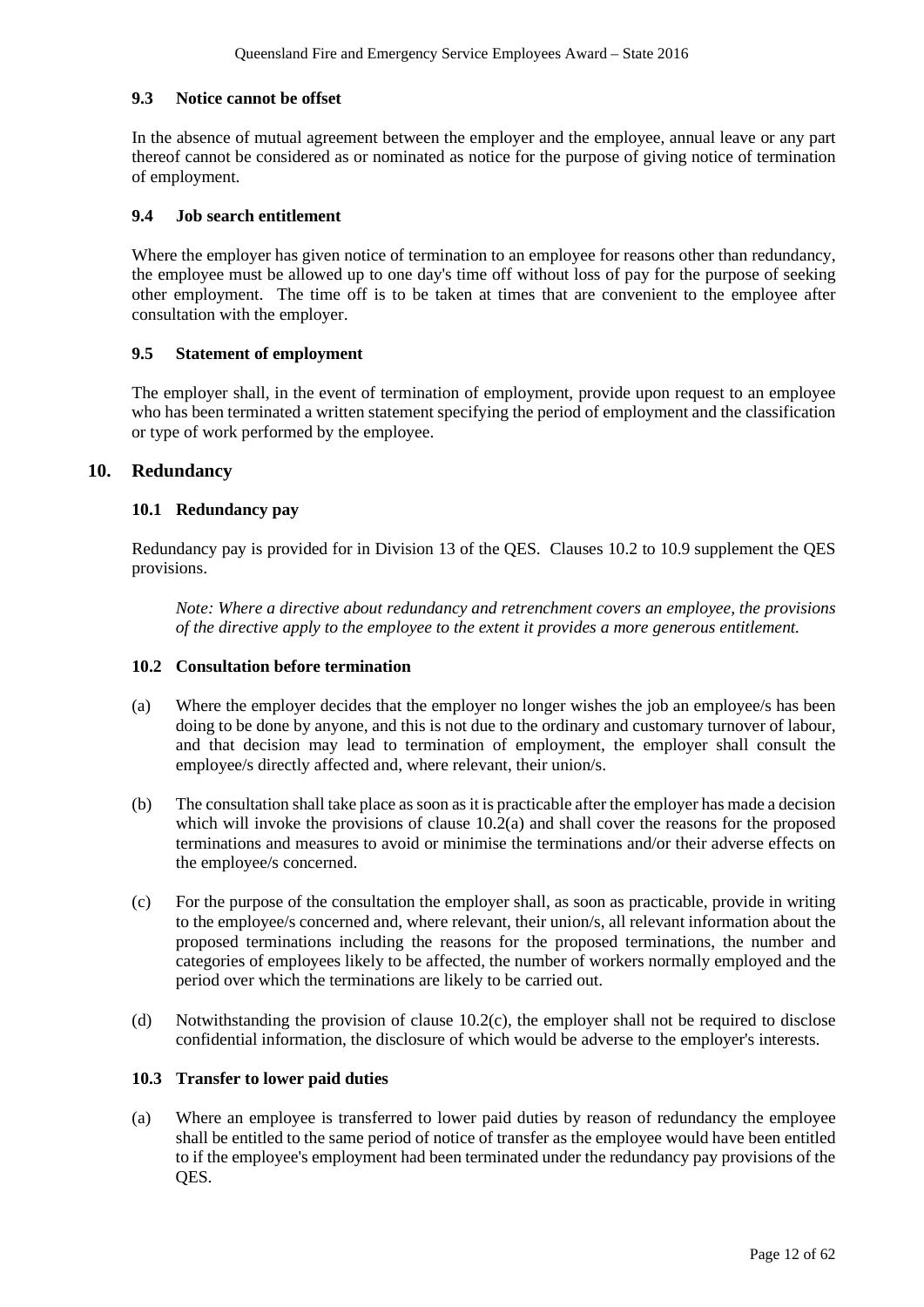- (b) The employer may, at the employer's option, make payment in lieu thereof of an amount equal to the difference between the former amounts the employer would have been liable to pay and the new lower amount the employer is liable to pay the employee for the number of weeks of notice still owing.
- (c) The amounts must be worked out on the basis of:
	- (i) the ordinary working hours to be worked by the employee; and
	- (ii) the amounts payable to the employee for the hours including, for example, allowances, loadings and penalties; and
	- (iii) any other amounts payable under the employee's employment contract.

## **10.4 Employee leaving during notice period**

An employee given notice of termination in circumstances of redundancy may terminate their employment during the period of notice. The employee is entitled to receive the benefits and payments they would have received under this clause had they remained in employment until the expiry of the notice, but is not entitled to payment instead of notice.

#### **10.5 Job search entitlement**

- (a) An employee given notice of termination in circumstances of redundancy must be allowed up to one day's time off without loss of pay during each week of notice for the purpose of seeking other employment.
- (b) If the employee has been allowed paid leave for more than one day during the notice period for the purpose of seeking other employment the employee must, at the request of the employer, produce proof of attendance at an interview or the employee will not receive payment for the time absent. For this purpose a statutory declaration will be sufficient.
- (c) Clause 10.5 applies instead of clause 9.4 in cases of redundancy.

#### **10.6 Transmission of business**

- (a) Where a business is, whether before or after the date of commencement of this Award, transmitted from the employer (transmittor) to another employer (transmittee) and an employee who at the time of such transmission was an employee of the transmittor of the business becomes an employee of the transmittee:
	- (i) the continuity of the employment of the employee shall be deemed not to have been broken by reason of such transmission; and
	- (ii) the period of employment which the employee has had with the transmittor or any prior transmittor shall be deemed to be service of the employee with the transmittee.
- (b) In clauses 10.6 and 10.7, 'business' includes trade, process, business or occupation and includes a part or subsidiary (which means a corporation that would be taken to be a subsidiary under the Corporations Law, whether or not the Corporations Law applies in the particular case) of any such business and 'transmission' includes transfer, conveyance, assignment or succession whether by agreement or by operation of law and 'transmitted' has a corresponding meaning.

#### **10.7 Exemption where transmission of business**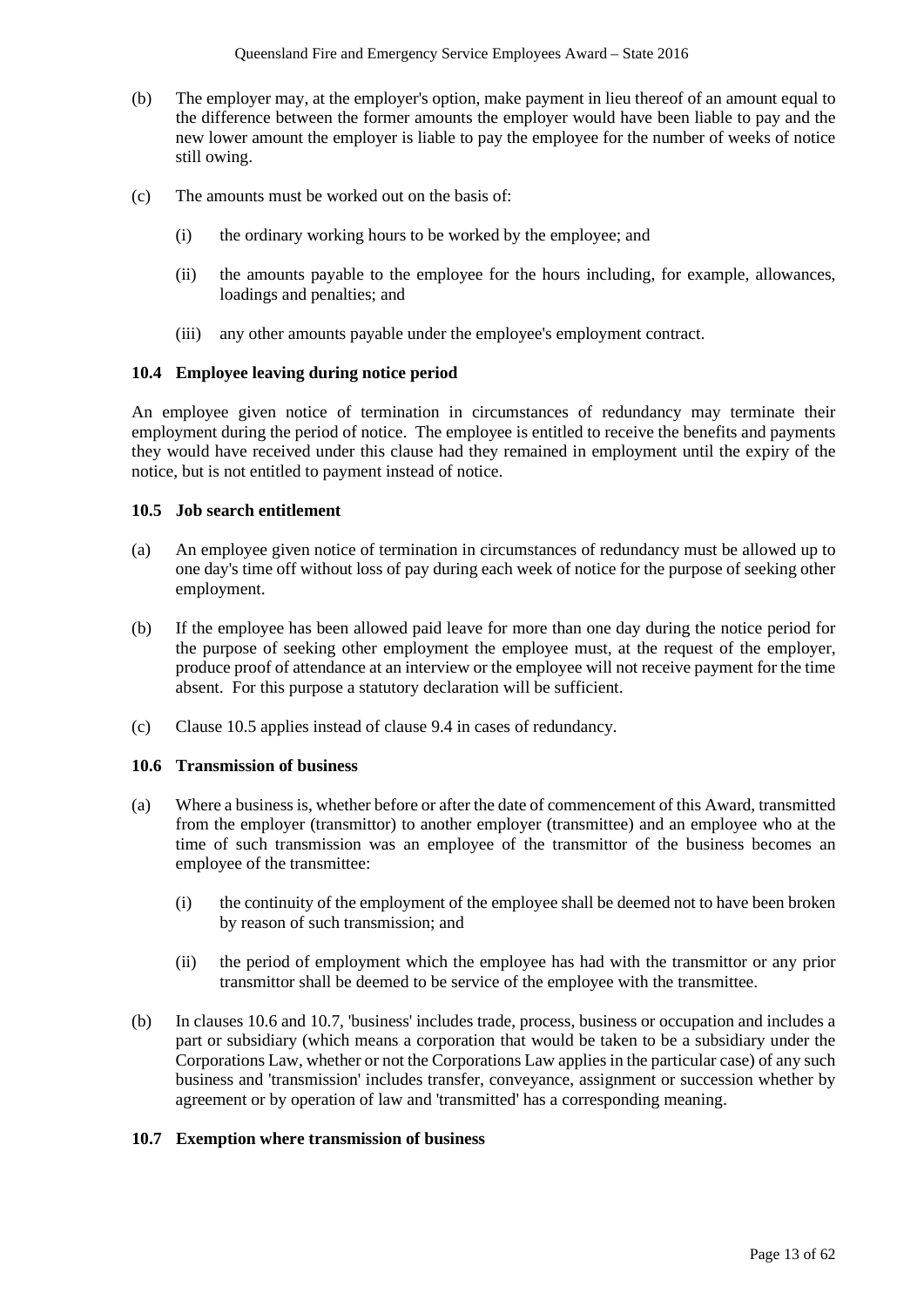The provisions of clause 10.6 are not applicable where a business is, before or after the date of commencement of this Award, transmitted from the employer (transmittor) to another employer (transmittee) in any of the following circumstances:

- (a) where the employee accepts employment with the transmittee which recognises the period of continuous service which the employee had with the transmittor and any prior transmittor to be continuous service of the employee with the transmittee; or
- (b) where the employee rejects an offer of employment with the transmittee:
	- (i) in which the terms and conditions are substantially similar and no less favourable, considered on an overall basis, than the terms and conditions applicable to the employee at the time of ceasing employment with the transmittor; and
	- (ii) which recognises the period of continuous service which the employee had with the transmittor and any prior transmittor to be continuous service of the employee with the transmittee.

## **10.8 Alternative employment**

The employer, in a particular case, may make application to the Commission to have the general severance pay prescription amended if the employer obtains acceptable alternative employment for an employee.

#### **10.9 Employees exempted**

Clauses 10.1 to 10.8 shall not apply:

- (a) where employment is terminated as a consequence of misconduct on the part of the employee; or
- (b) to an employee engaged for a specific period or task/s; or
- (c) to a casual employee; or
- (d) to an employee with less than one year's continuous service, in which case the general obligation on the employer should be no more than to give the relevant employee an indication of the impending redundancy at the first reasonable opportunity and to take such steps as may be reasonable to facilitate the obtaining by the employee of suitable alternative employment.

## **11. Consultation - Introduction of changes**

#### **11.1 Employer's duty to notify**

- (a) Where the employer decides to introduce changes in production, program, organisation, structure or technology that are likely to have significant effects on employees, the employer shall notify the employees who may be affected by the proposed changes and, where relevant, their union/s.
- (b) 'Significant effects' includes termination of employment; major changes in the composition, operation or size of the employer's workforce or in the skills required; the elimination or diminution of job opportunities or job tenure; the alteration of hours of work; the need for retraining or transfer of employees to other work or locations and the restructuring of jobs.
- (c) Where the Award makes provision for alteration of any of the matters referred to in clauses 11.1(a) and (b) an alteration shall be deemed not to have significant effect.

#### **11.2 Employer's duty to consult over change**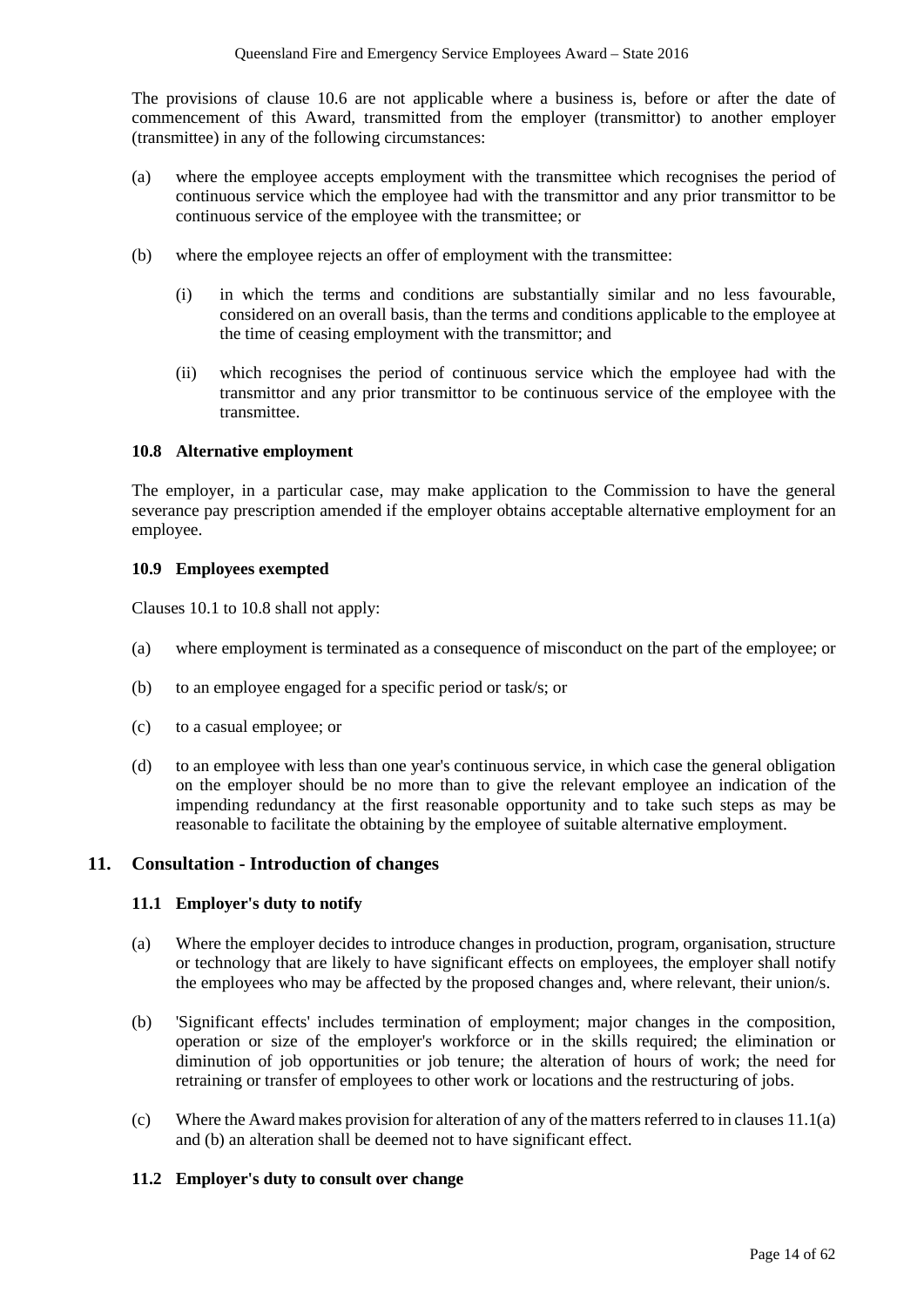- (a) The employer shall consult the employees affected and, where relevant, their union/s about the introduction of changes referred to in clause 11.1, the effects the changes are likely to have on employees (including the number and categories of employees likely to be dismissed, and the time when, or the period over which, the employer intends to carry out the dismissals) and ways to avoid or minimise the effects of the changes (e.g. by finding alternate employment).
- (b) The consultation must occur as soon as practicable after making the decision referred to in clause 11.1.
- (c) For the purpose of such consultation the employer shall provide in writing to the employees concerned and, where relevant, their union/s, all relevant information about the changes including the nature of the changes proposed, the expected effects of the changes on employees, and any other matters likely to affect employees.
- (d) Notwithstanding the provision of clause 11.2(c) the employer shall not be required to disclose confidential information, the disclosure of which would be adverse to the employer's interests.

## **PART 4 - Minimum Salary Levels, Allowances and Related Matters**

## **12. Classifications and minimum salary levels**

## **12.1 Classification structure**

Employees covered by this Award are to be classified into one of the following three streams in accordance with clause 12.2:

- (a) Fire and rescue stream
- (b) Communications stream
- (c) Rural fire service stream.

## **12.2 Allocation to stream and classification levels**

- (a) Allocation of employees to the Fire and rescue, Communications and Rural fire service streams and to classification levels within those streams shall be in accordance with the generic level statements contained in Schedules 1, 2 and 3. These statements reflect the degree of complexity and responsibility of duties, skills and knowledge proceeding from the lowest to the highest classification levels. Their purpose is to provide an indication as to the classification level appropriate to any packaging of duties.
- (b) Where a new position is created and its allocation cannot be determined the matter may be discussed with the relevant employee/s and, where requested, their representative, and/or referred to the Commission for resolution.
- (c) Payment is determined by the skill level of the role, not the tasks undertaken. Payment does not automatically vary when particular tasks or new tasks are performed.

#### **12.3 Movement between and within classification levels**

Movement between and within classification levels shall be in accordance with Schedules 1, 2 and 3.

#### **12.4 Minimum salary levels**

(a) **Fire and rescue stream**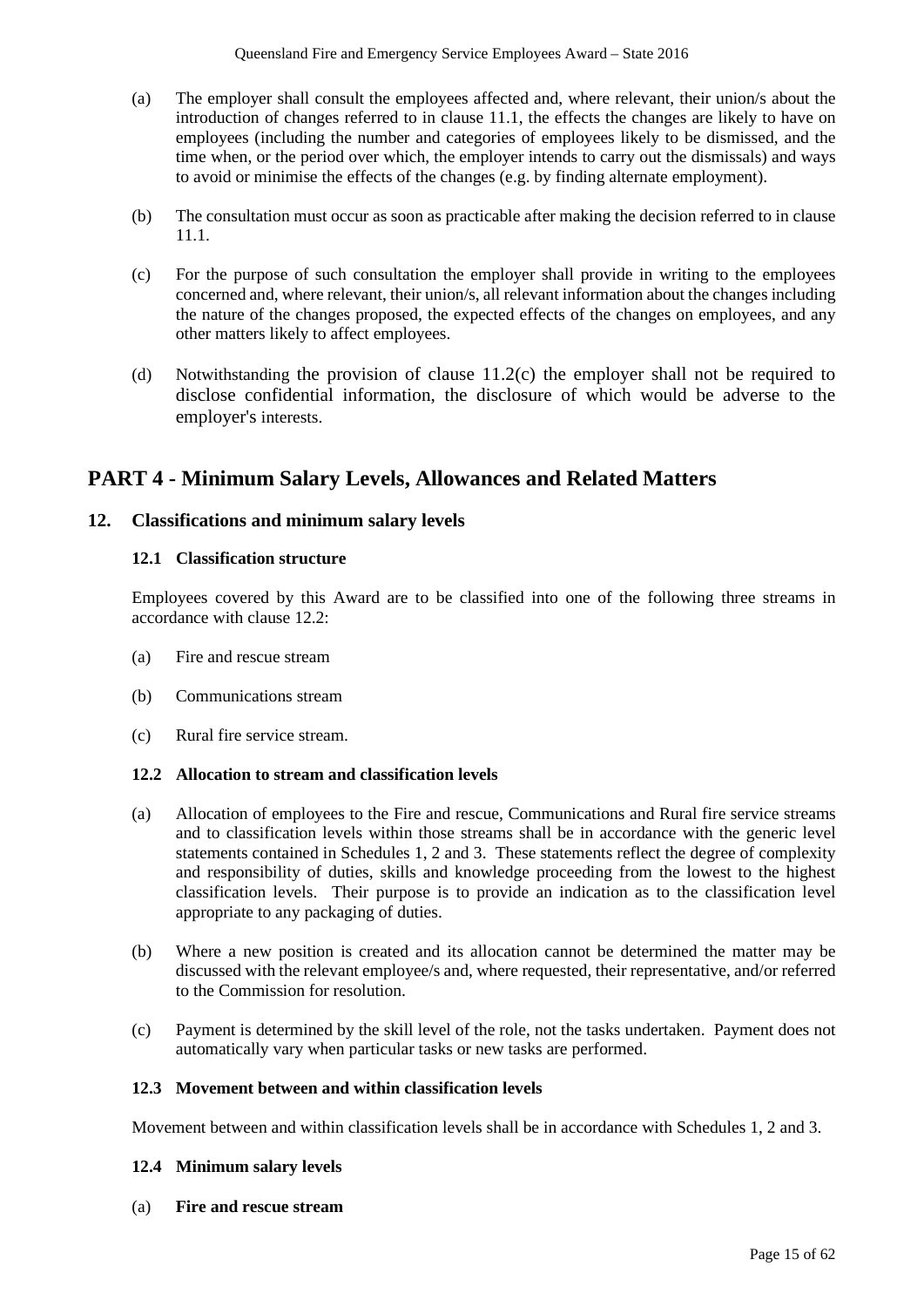The minimum salaries payable to employees within the Fire and rescue stream are prescribed in the table below:

| <b>Position title</b>              | <b>Award Rate<sup>1</sup></b> | Annual              |
|------------------------------------|-------------------------------|---------------------|
|                                    | <b>Per Fortnight</b>          | Salary <sup>3</sup> |
|                                    | $\mathbf{\$}^2$               | $\mathbf{\$}^2$     |
| Recruit Firefighter                | 1,841                         | 48,030              |
| Firefighter                        | 2,200                         | 57,396              |
| <b>Firefighter First Class</b>     | 2,365                         | 61,700              |
| Senior Firefighter                 | 2,497                         | 65,144              |
| Leading Firefighter                | 2,655                         | 69,266              |
|                                    |                               |                     |
| <b>Station Officer 1</b>           | 2,895                         | 75,528              |
| <b>Station Officer 2</b>           | 2,985                         | 77,876              |
| <b>Station Officer 3</b>           | 3,093                         | 80,693              |
|                                    |                               |                     |
| <b>Building Approval Officer 1</b> | 3,444                         | 89,851              |
| <b>Building Approval Officer 2</b> | 3,558                         | 92,825              |
|                                    |                               |                     |
| Inspector $\triangleleft$          | 5,056                         | 131,906             |
| Superintendent ♦                   | 5,523                         | 144,090             |
| Chief Superintendent $\triangle$   | 5,820                         | 151,838             |

*Notes:*

- Includes the arbitrated wage adjustment payable under the 1 September 2021 Declaration of General Ruling.
- <sup>2</sup> Rounded to the nearest dollar.
- **<sup>3</sup>** Annual salaries (fortnightly rate x 26.089) are for reference purposes only.
- **♦** Subject to clause 18.11 the award rates per fortnight for Inspectors, Superintendents and Chief Superintendents in the Fire and rescue stream are "all up" wage rates and, without being exhaustive, include a loading of 20% as compensation for working standard hours of work, on call requirements (provision of one week in four weeks averaged over a 12 month period), out of hours responses when on call, annual leave loading and weekend and shift penalties. However, work performed on a public holiday is to be remunerated at the rate prescribed in clause 23.1.

#### (b) **Communications stream**

The minimum salaries payable to employees within the Communications stream are prescribed in the table below:

| <b>Position title</b>            | Paypoint | <b>Award Rate</b> <sup>1</sup><br>Per Fortnight<br>$\mathbb{S}^2$ | Annual<br>Salary <sup>3</sup><br>$\mathbf{\$}^2$ |
|----------------------------------|----------|-------------------------------------------------------------------|--------------------------------------------------|
| <b>Communications Officer</b>    |          | 1,968                                                             | 51,343                                           |
| Level 1                          | 2        | 2,333                                                             | 60,866                                           |
|                                  | 3        | 2,419                                                             | 63,109                                           |
|                                  | 4        | 2,508                                                             | 65,431                                           |
| <b>Communications Supervisor</b> |          | 3,181                                                             | 82,989                                           |
| Level 2                          | 2        | 3,273                                                             | 85,389                                           |
|                                  | 3        | 3,364                                                             | 87,763                                           |
|                                  | 4        | 3,456                                                             | 90,164                                           |
| Communications Manager ♦         |          | 4,177                                                             | 108,974                                          |
|                                  | 2        | 4,302                                                             | 112,235                                          |
|                                  | 3        | 4.441                                                             | 115.861                                          |

*Notes:*

- Includes the arbitrated wage adjustment payable under the 1 September 2021 Declaration of General Ruling.
- <sup>2</sup> Rounded to the nearest dollar.
- **<sup>3</sup>** Annual salaries (fortnightly rate x 26.089) are for reference purposes only.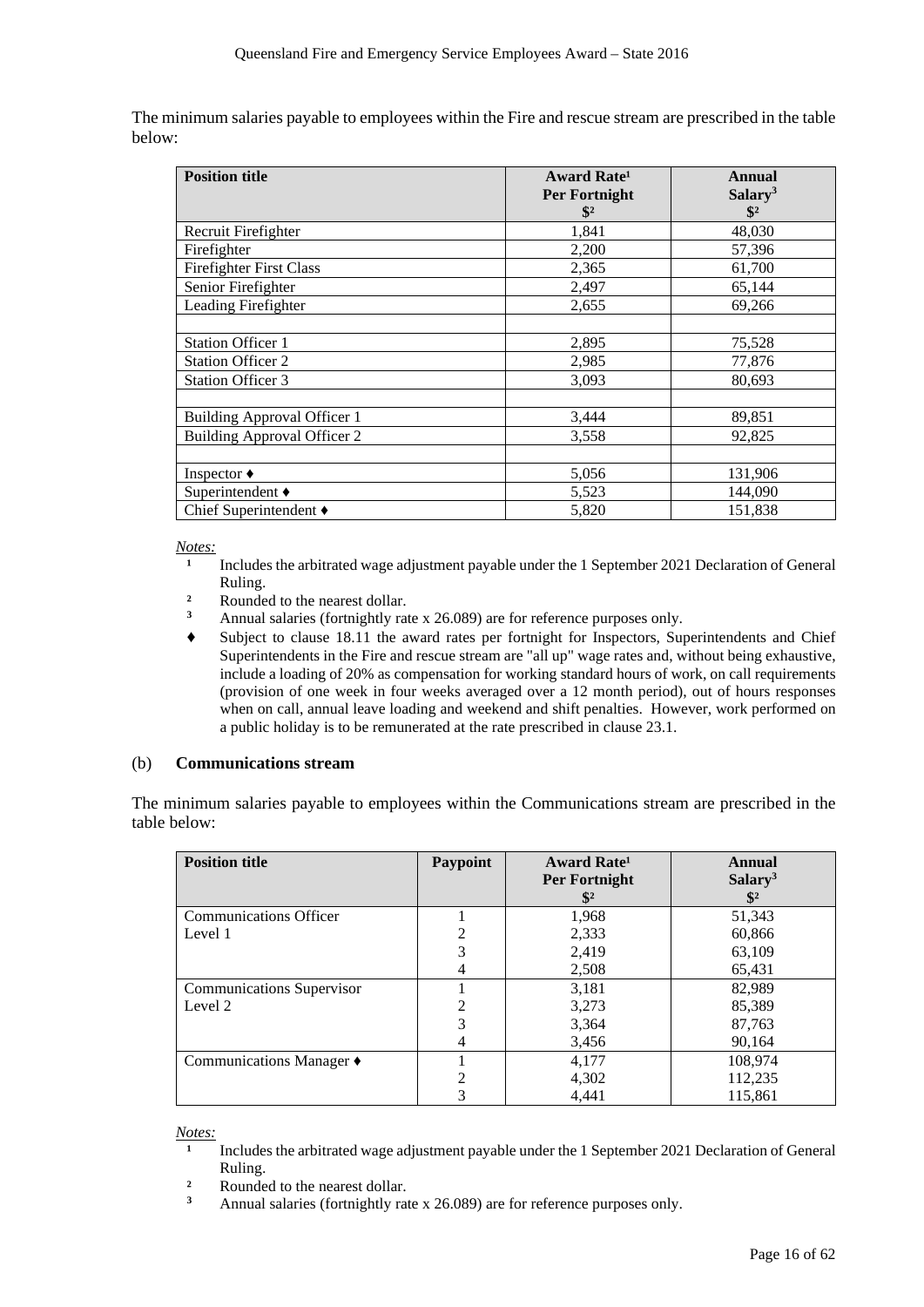**♦** Subject to clause 18.12 the award rates per fortnight for Communications Managers in the Communications stream include a loading of 20% paid as compensation for working ordinary hours of work, on call and call-back requirements, overtime, annual leave loading, out of hours work and ordinary work at night and on weekends. However, work performed on a public holiday is to be remunerated at the rate prescribed in clause 23.2.

## (c) **Rural fire service stream**

The minimum salaries payable to employees within the Rural fire service stream are prescribed in the table below:

| <b>Position title</b>             | <b>Paypoint</b> | Award Rate <sup>1</sup>                | Annual                                 |
|-----------------------------------|-----------------|----------------------------------------|----------------------------------------|
|                                   |                 | <b>Per Fortnight</b><br>$\mathbb{S}^2$ | Salary <sup>3</sup><br>$\mathbf{\$}^2$ |
| <b>Rural Fire Service Officer</b> |                 | 2,362                                  | 61,622                                 |
| Level $1$ $\bullet$               | $\overline{2}$  | 2,608                                  | 68,040                                 |
|                                   | 3               | 2,814                                  | 73.414                                 |
|                                   | 4               | 3,024                                  | 78,893                                 |
|                                   |                 | 3,192                                  | 83,276                                 |
| Rural Fire Service Officer        |                 | 3,762                                  | 98,147                                 |
| Level 2 $\clubsuit$               | $\overline{2}$  | 3,879                                  | 101,199                                |
|                                   | 3               | 4,022                                  | 104,930                                |
| Inspector $\bullet$               |                 | 5,056                                  | 131,906                                |
| Superintendent $\triangleleft$    |                 | 5,523                                  | 144,090                                |
| Chief Superintendent $\triangle$  |                 | 5,820                                  | 151.838                                |

*Notes:*

- Includes the arbitrated wage adjustment payable under the 1 September 2021 Declaration of General Ruling.
- <sup>2</sup> Rounded to the nearest dollar.
- **<sup>3</sup>** Annual salaries (fortnightly rate x 26.089) are for reference purposes only.
- ♣ The award rates per fortnight for Rural Fire Service Officers Level 1 and Level 2 in the Rural fire service stream include a loading of 28.87% and 30%, respectively, paid in lieu of compensation for working irregular hours at night, on weekends and for being on call.
- **♦** Subject to clause 18.11 the award rates per fortnight for Inspectors, Superintendents and Chief Superintendents in the Rural fire service stream are "all up" wage rates and, without being exhaustive, include a loading of 20% as compensation for working standard hours of work, on call requirements (provision of one week in four weeks averaged over a 12 month period), out of hours responses when on call, annual leave loading and weekend shift penalties. However, work performed on a public holiday is to be remunerated at the rate prescribed in clause 23.3.

#### (d) **Payment of salaries**

Salaries shall be paid fortnightly and may at the discretion of the Commissioner be paid by electronic funds transfer or direct deposit to an employee's nominated account/s unless otherwise agreed between the employer and the employee concerned.

#### **12.5 Performance of higher duties**

- (a) Fire and rescue stream
	- (i) An employee directed to temporarily fill a position for a period that exceeds two full working days or shifts at a higher classification level shall be paid extra remuneration at the first paypoint of the classification level of the position being temporarily filled for the entire period spent in the relieving position.
	- (ii) However, in the case of an employee at the firefighter or station officer ranks, an employee shall be paid at the first paypoint of the classification level of the position being temporarily filled for each full day or shift completed in the relieving position.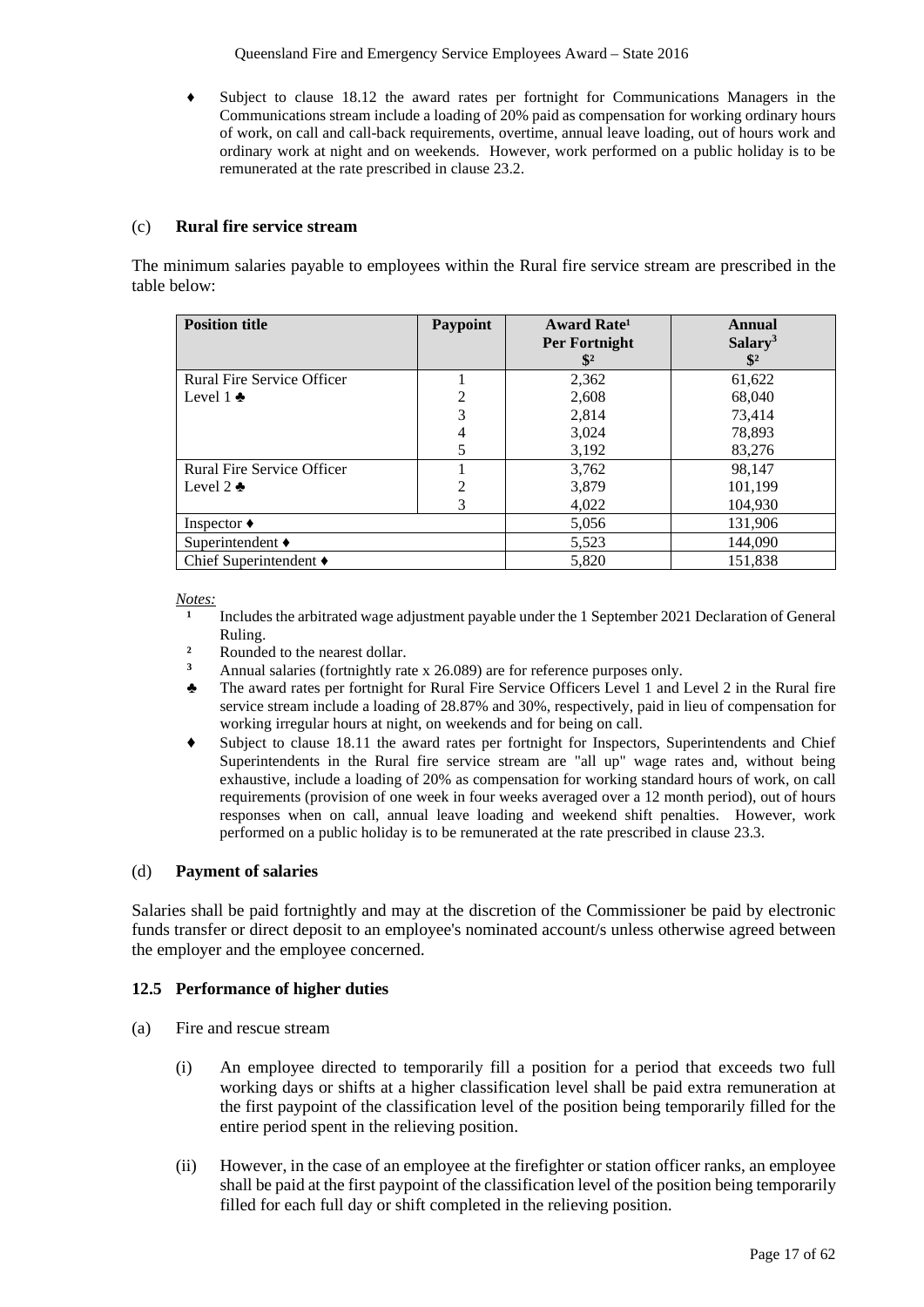(b) Communications stream

An employee directed to temporarily fill a position for a period that equals or exceeds one full working day or shift at a higher classification level shall be paid extra remuneration at the first paypoint of the classification level of the position being temporarily filled for each full day or shift completed in that position.

- (c) Rural fire service stream
	- (i) Subject to clause  $12.5(c)(ii)$ , an employee who relieves another employee at a higher classification level, and assumes the duties and responsibilities of the higher classification level, shall be paid at the first paypoint of the classification level of the position in which they are relieving for the whole of the time worked, with a minimum payment as for 4 hours' work.
	- (ii) Clause 12.5(c)(i) does not apply where an employee is relieving another employee during the time that the other employee is rostered off duty each week.

## **13. Allowances**

#### **13.1 Aerial appliance allowance - Fire and rescue stream**

- (a) The following allowances will be paid to employees in the Fire and rescue stream certified to operate aerial appliances (excluding station officers) while they are stationed at stations with such appliances:
	- (i) appliances less than 25 metres \$9.25 per week
	- (ii) appliances 25 meters and above \$46.75 per week
- (b) Where an officer is relocated to a station where these competencies are not required, the allowances will continue to be paid until the date of recertification. During this period the employer may recall employees as required.
- (c) For the purpose of clause 13.1(a) **aerial appliance** means a telescopic aerial pumper, a hydraulic ladder platform or a high reach aerial appliance.

#### **13.2 Divisional and District parities - Fire and rescue and Communications streams**

(a) In addition to the rates of wages set out in this Award the following amounts shall be paid to employees (other than casual employees) in the Fire and rescue and Communications streams employed in the Divisions and Districts referred to hereunder:

| <b>Division and District</b>         | Per fortnight |
|--------------------------------------|---------------|
|                                      |               |
| Southern Division - Western District | 2.10          |
| <b>Mackay Division</b>               | 1.80          |
| Northern Division - Eastern District | 2.10          |
| Northern Division - Western District |               |

- (b) Divisions:
	- (i) Northern Division That portion of the State along or north of a line commencing at the junction of the sea coast with the 21st parallel of south latitude; then by that parallel of latitude due west to 147 degrees of east longitude due south to 22 degrees 30 minutes of south latitude; then by that parallel of latitude due west to the western border of the State.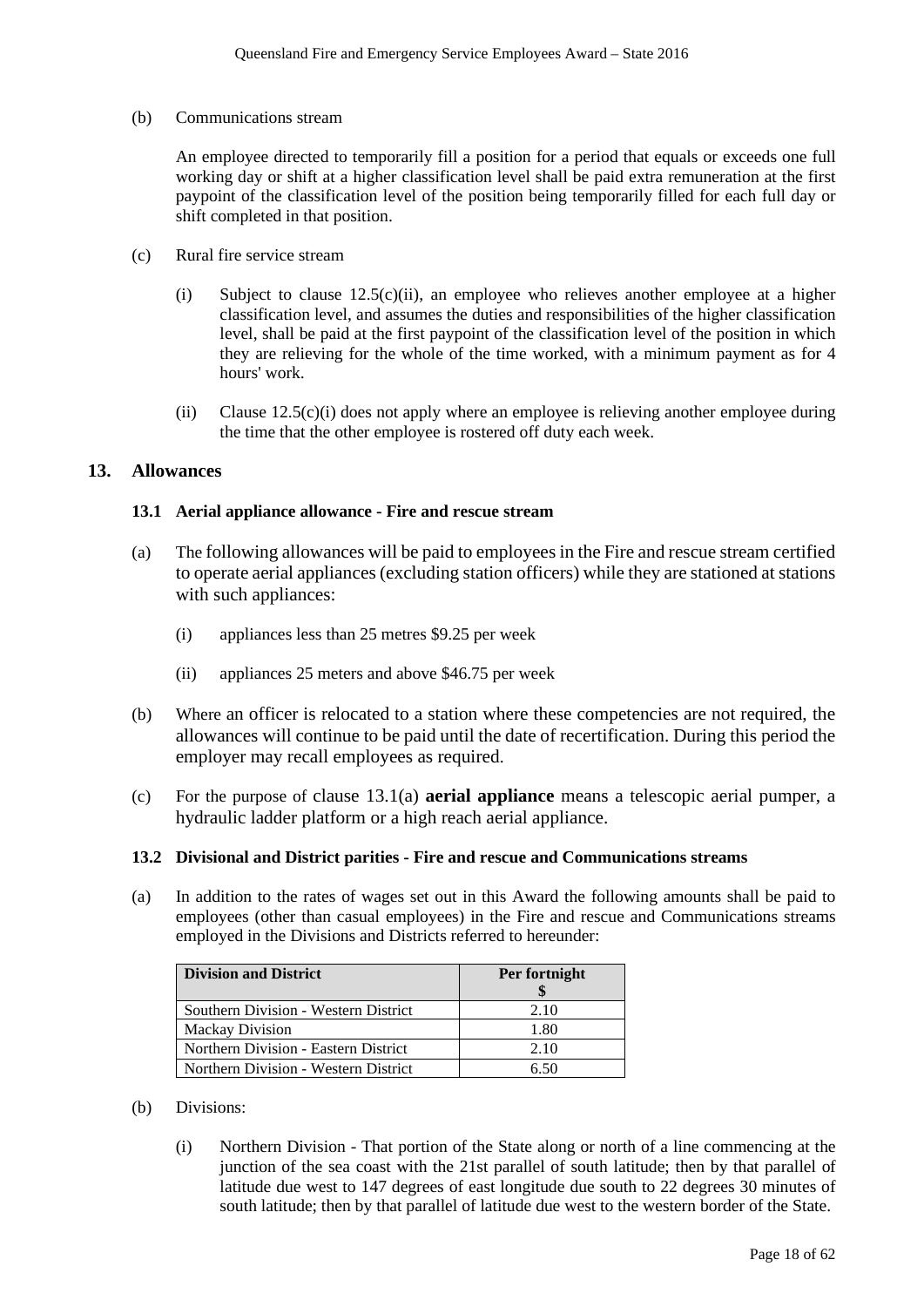- (ii) Mackay Division That portion of the State within the following boundaries: Commencing at the junction of the sea coast with the 21st parallel of south latitude; then by that parallel of latitude due west to 147 degrees of east longitude; then by that meridian of longitude due south to 22 degrees of south latitude; then by that parallel of latitude due east to the sea-coast; then by the sea coast northerly to the point of commencement.
- (iii) Southern Division That portion of the State not included in the Northern or Mackay Divisions.

#### (c) Districts:

(i) Northern Division:

Eastern District - That portion of the Northern Division along or east of 144 degrees 30 minutes of east longitude.

Western District - The remainder of the Northern Division.

(ii) Southern Division:

Eastern District - That portion of the Southern Division along or east of a line commencing at the junction of the southern border of the State with 150 degrees of east longitude; then by that meridian of longitude due north to 25 degrees of south latitude; then by that parallel of latitude due west to 147 degrees of east longitude; then by that meridian of longitude due north to the southern boundary of the Mackay Division.

Western District - The remainder of the Southern Division.

#### **13.3 Motor vehicle allowance**

- (a) Where the employer requires an employee to use their own vehicle in or in connection with the performance of their duties, the employee shall be paid an allowance for each kilometre of authorised travel as follows:
	- (i) motor vehicle \$0.82 per kilometre; and
	- (ii) motorcycle \$0.28 per kilometre.
- (b) The employer may require an employee to record full details of all such official travel requirements in a log book.

*Note: Where a directive about motor vehicle allowances covers an employee, the provisions of the directive apply to the employee to the extent it provides a more generous entitlement.*

#### **13.4 Mount Isa locality allowance**

- (a) An employee in the Fire and rescue stream who is employed in Mount Isa shall receive an additional \$66.00 per fortnight.
- (b) An employee in the Communications stream who is employed in Mount Isa shall receive an additional \$91.60 per fortnight.
- (c) The amounts prescribed in clauses 13.4(a) and (b) shall be payable with respect to annual leave, long service leave and all other forms of leave with pay, but shall not be included for the purpose of calculating overtime or any penalty payments.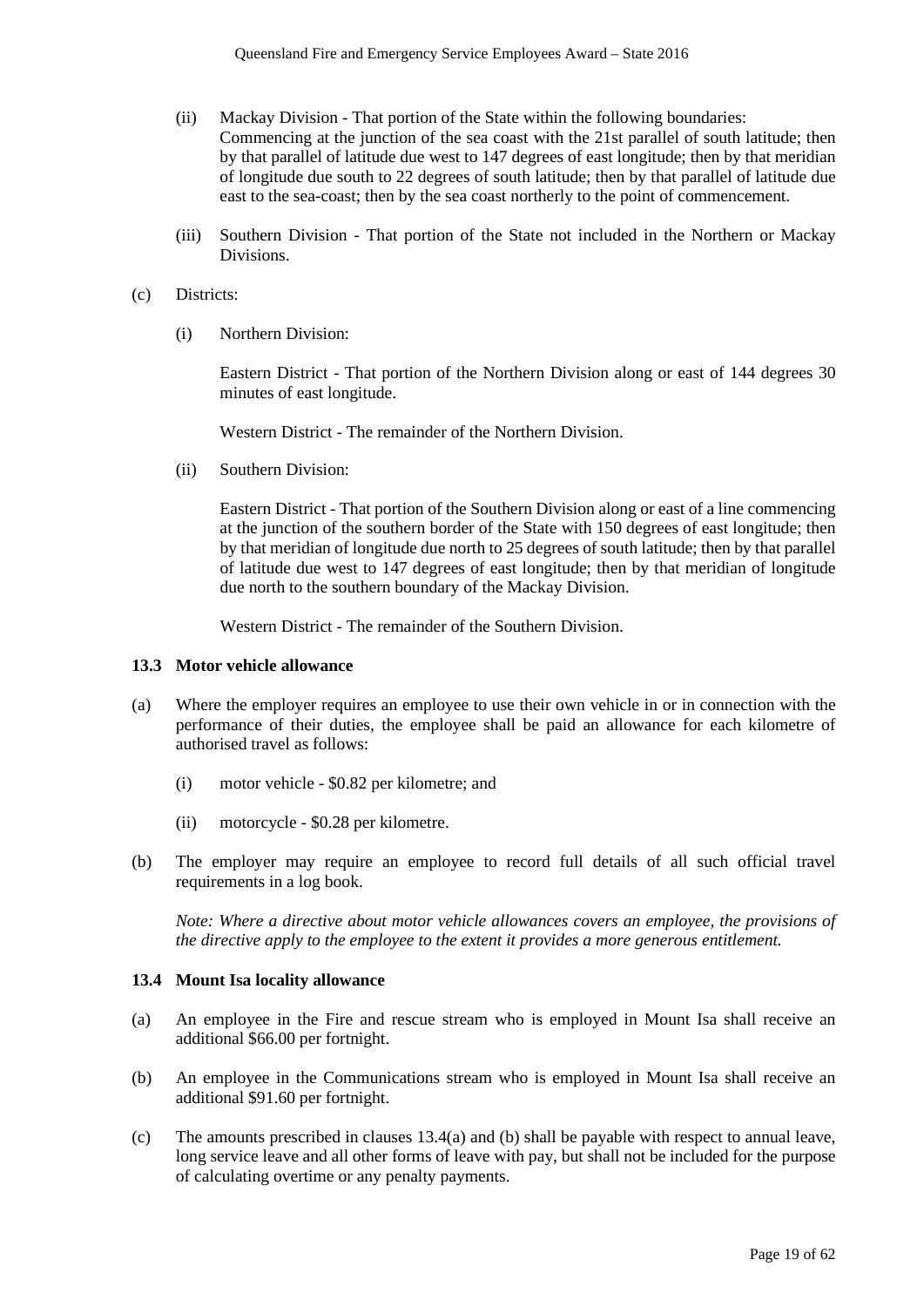### **13.5 Overtime meal allowances and meal breaks**

- (a) Where an employee is required by the employer to work overtime for more than one hour immediately before or after the employee's fixed or recognised working hours, the employer shall provide the employee with either:
	- (i) meal; or
	- (ii) an allowance of \$14.10.
- (b) Where an employee has provided a meal, after having received due notification to work overtime and is subsequently not required to work overtime, the employee shall be entitled to a payment of \$14.10 for such meal.
- (c) Where an employee is off duty and is recalled for duty during a **normal meal time**, the employee shall be paid a meal allowance of \$14.10 for each such recall.
- (d) For the purposes of clause 13.5(c) a **normal meal time** may be any of the following periods:
	- (i) between 0700 and 0800; or
	- (ii) between 1200 and 1400; or
	- (iii) between 1730 and 1900.

## **13.6 38 hour week allowance – Fire and rescue and Communications Streams**

- (a) The 38 hour week was introduced by way of the payment of an allowance known as the 38 hour week allowance. The 38 hour week allowance is paid in lieu of reducing ordinary working hours from 40 to 38.
- (b) The allowance is paid fortnightly and is calculated as follows:

The employees' fortnightly rate of pay\*  $\div$  76 x 4 = 38 hour week allowance

\*where the fortnightly rate of pay is equivalent to the base rate, weekend penalty and night shift penalty.

- (c) The 38 hour week allowance is payable on all forms of leave.
- (d) The employer will provide a contribution equivalent to 9.5% of the employee's 38 hour week allowance to the employee's superannuation accumulation account.

#### **13.7 Adjustment of monetary allowances**

- (a) The monetary allowance specified in clause 13.1 (aerial appliance allowance) shall be automatically adjusted from the same date and in the same manner as monetary allowances are adjusted in any State Wage Case decision or other decision of the Commission adjusting minimum wage rates in this Award.
- (b) At the time of any adjustment to the wage rates in this Award the expense related allowances at clauses 13.3 (motor vehicle allowance) and 13.5 (overtime meal allowances and meal breaks), respectively, shall be automatically adjusted by the relevant adjustment factor. The relevant adjustment factor for this purpose is the percentage movement in the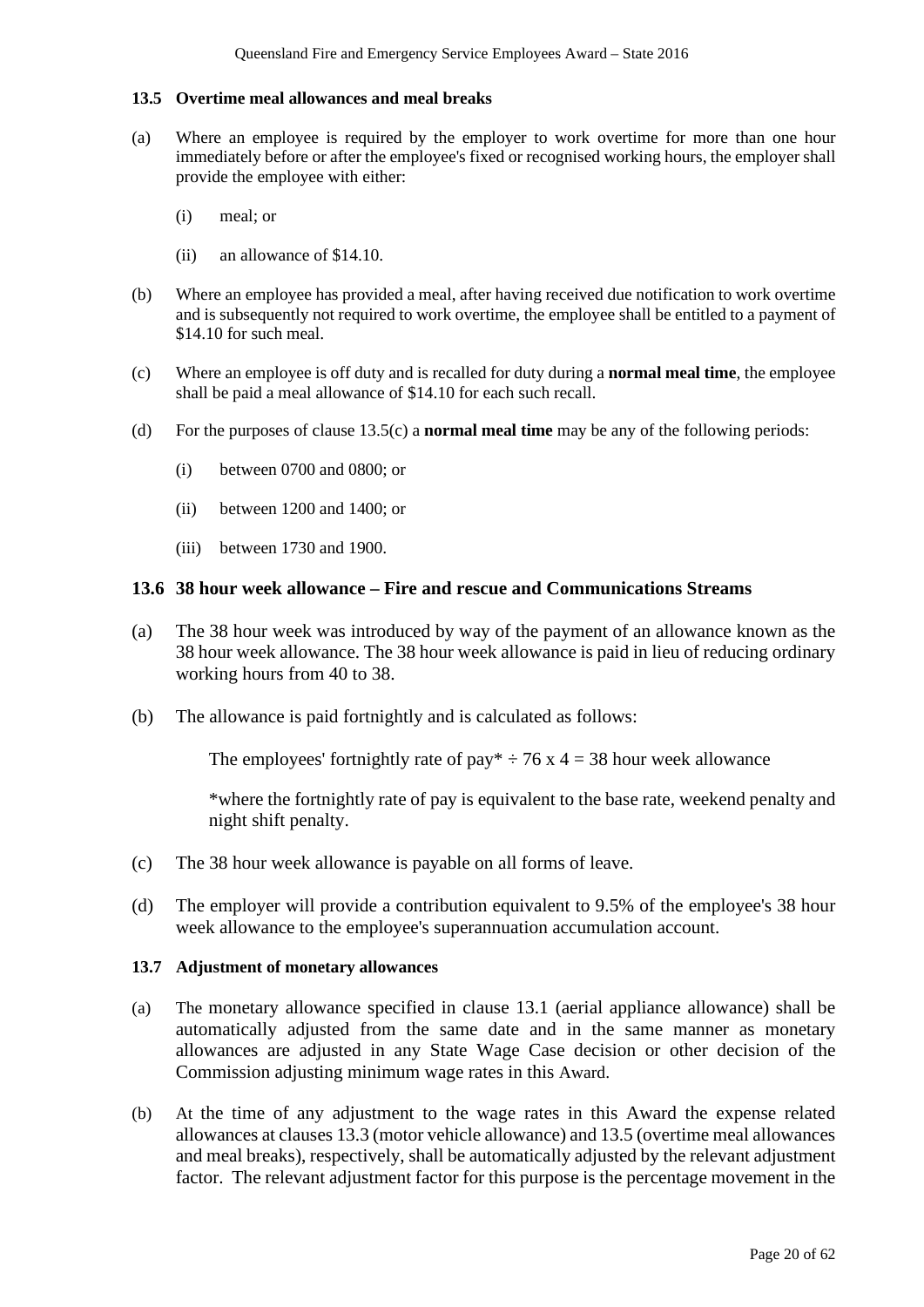applicable index figure most recently published by the Australian Bureau of Statistics since the allowance was last adjusted.

(c) The applicable index figure is the index figure published by the Australian Bureau of Statistics for the Eight Capitals Consumer Price Index, as follows:

| Allowance                                                   | Eight Capitals Consumer Price Index<br>(Cat No. 6401.0 - Table 7) |
|-------------------------------------------------------------|-------------------------------------------------------------------|
| Motor vehicle allowance<br>(last adjusted 1 September 2021) | Private motoring sub-group                                        |
| Overtime meal allowance<br>(last adjusted 1 September 2021) | Take-away and fast foods sub-group                                |

## **14. Superannuation**

- (a) Subject to Commonwealth legislation and clause 14(b), the employer must comply with superannuation arrangements prescribed in the *Superannuation (State Public Sector) Act 1990* (and associated Deed, Notice and Regulation).
- (b) Where Commonwealth legislation provides for choice of fund rights to an employee subject to this Award, and an employee fails to elect which superannuation fund to which employer contributions are directed, the employer will direct contributions to the appropriate fund prescribed in the abovementioned Queensland legislation.

## **PART 5 - Hours of Work and Related Matters**

## **15. Hours of duty**

#### **15.1 Ordinary hours of duty - employees other than Senior Officers**

(a) Subject to the provisions of clauses 15.1(b) and (c), 15.2 and 15.3, the ordinary hours of duty for employees covered by this Award (other than Senior Officers) shall be as recorded in the table below:

|      | <b>Stream</b>                         | <b>Average ordinary</b><br>hours of work per<br>week over a roster<br>cycle | <b>Maximum ordinary</b><br>hours of work per<br>day |
|------|---------------------------------------|-----------------------------------------------------------------------------|-----------------------------------------------------|
| (i)  | Fire and rescue stream                |                                                                             |                                                     |
|      | (A) residential training courses      | 40                                                                          | 10                                                  |
|      | (B) recruit training courses          | 40                                                                          | 10                                                  |
|      | (C) all other duties                  | 40                                                                          | 14                                                  |
|      |                                       |                                                                             |                                                     |
| (ii) | Communications stream                 |                                                                             |                                                     |
|      | (A) residential training courses      | 40                                                                          | 10                                                  |
|      | (B) all other duties                  | 40                                                                          | 14                                                  |
|      |                                       |                                                                             |                                                     |
|      | (iii) Rural fire service stream       |                                                                             |                                                     |
|      | (A) full-time and part-time employees | 38                                                                          | 10                                                  |
|      | (B) casual employees                  | 38                                                                          | 10                                                  |
|      |                                       |                                                                             |                                                     |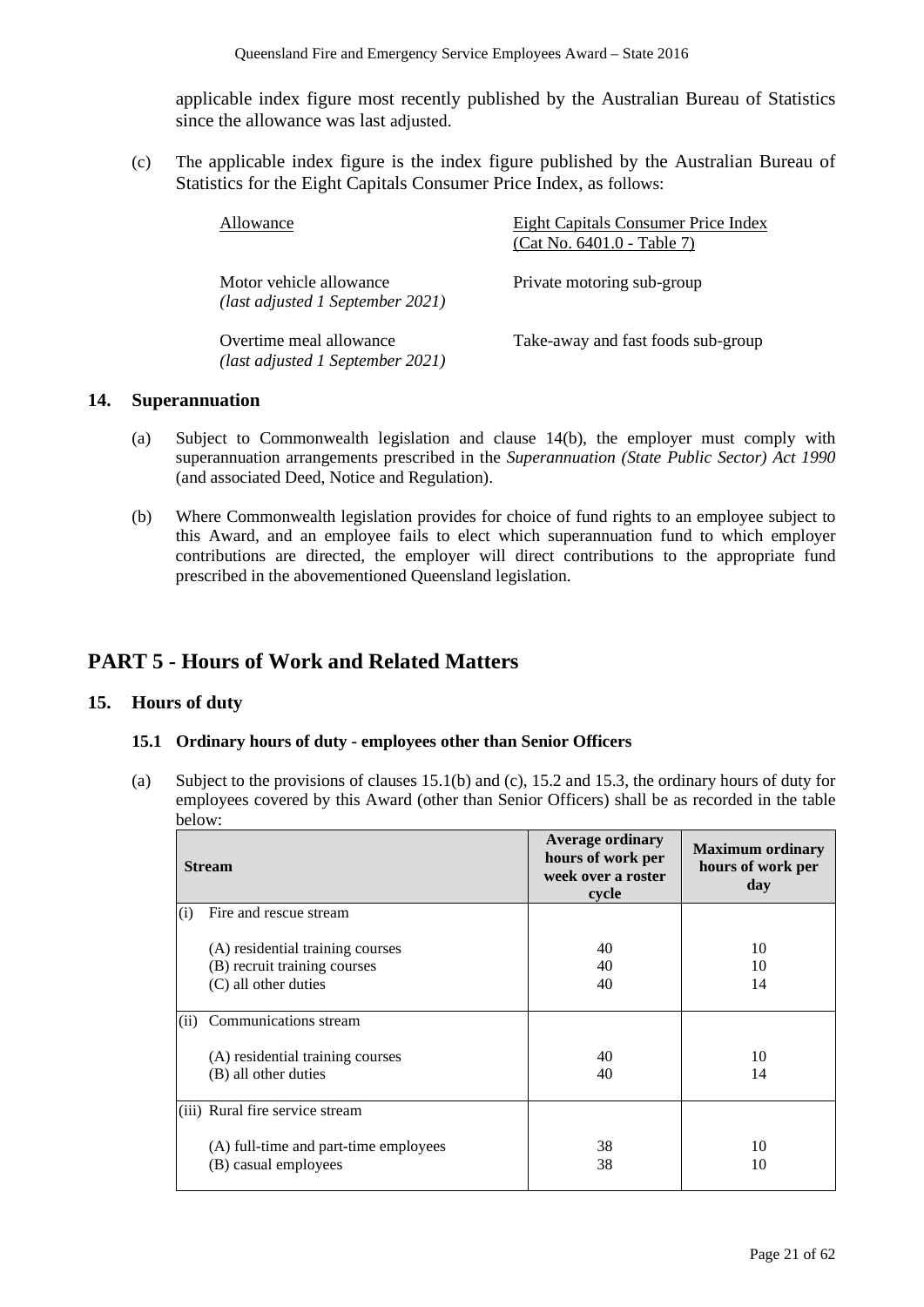- (b) Except where an employee in the Fire and rescue or Communications streams (other than a Senior Officer) is participating in training, the ordinary hours prescribed in clause 15.1(a) shall be worked as prescribed below:
	- (i) For continuous shift workers
		- (A) The 10/14 roster will remain in place as the recognised shift roster for continuous shift workers in the Fire and rescue or Communications streams.
		- (B) The 10/14 roster cycle consists of seven (7) tours, worked over an eight (8) week period. A tour consists of two (2) 10-hour day shifts, two (2) 14-hour night shifts, and four (4) days off
		- (C) Employees in the Fire and rescue stream will be assigned to one of four platoons (A, B, C, or D) and employees in the Communications stream will be assigned to one of four shifts (A, B, C or D).
		- (D) Each platoon or shift will work according to the following continuous roster.
			- D Day Shift (10 hours)
			- N Night Shift (14 hours)
			- X Rostered day off

|                          | Week 1       |              |              |              |              |             | Week 2       |              |              |              |              |              |              |              |
|--------------------------|--------------|--------------|--------------|--------------|--------------|-------------|--------------|--------------|--------------|--------------|--------------|--------------|--------------|--------------|
|                          | M            | T            | W            | T            | $\mathbf{F}$ | S           | S            | M            | T            | W            | T            | F            | S            | S            |
| <b>A PLATOON/SHIFT</b>   | D            | D            | N            | N            | $\mathbf X$  | $\mathbf X$ | $\mathbf X$  | $\mathbf X$  | D            | D            | N            | N            | X            | $\mathbf X$  |
| <b>B PLATOON/SHIFT</b>   | X            | X            | D            | D            | N            | N           | $\mathbf X$  | $\mathbf X$  | $\mathbf X$  | $\mathbf X$  | D            | D            | N            | N            |
| <b>C PLATOON / SHIFT</b> | $\mathbf X$  | X            | $\mathbf{X}$ | $\mathbf{X}$ | D            | D           | N            | N            | $\mathbf X$  | $\mathbf X$  | $\mathbf X$  | $\mathbf X$  | D            | D            |
| <b>D PLATOON/SHIFT</b>   | N            | N            | $\mathbf X$  | $\mathbf{X}$ | $\mathbf{X}$ | X           | D            | D            | N            | N            | $\mathbf{X}$ | $\mathbf X$  | $\mathbf X$  | $\mathbf X$  |
|                          |              | Week 3       |              |              |              |             |              |              | Week 4       |              |              |              |              |              |
|                          | M            | T            | W            | T            | F            | S           | S            | M            | T            | W            | T            | F            | S            | S            |
| <b>A PLATOON/SHIFT</b>   | X            | X            | D            | D            | N            | N           | $\mathbf{X}$ | $\mathbf{X}$ | $\mathbf{X}$ | $\mathbf X$  | D            | D            | N            | N            |
| <b>B PLATOON/SHIFT</b>   | $\mathbf{X}$ | $\mathbf{X}$ | $\mathbf{X}$ | $\mathbf{X}$ | D            | D           | N            | N            | $\mathbf{X}$ | $\mathbf{X}$ | $\mathbf{X}$ | $\mathbf{X}$ | D            | D            |
| <b>C PLATOON/SHIFT</b>   | N            | N            | $\mathbf{X}$ | $\mathbf{X}$ | $\mathbf{X}$ | $\mathbf X$ | D            | D            | N            | N            | $\mathbf X$  | $\mathbf{X}$ | $\mathbf{X}$ | $\mathbf{X}$ |
| <b>D PLATOON/SHIFT</b>   | D            | D            | N            | N            | $\mathbf{X}$ | X           | $\mathbf{X}$ | $\mathbf{X}$ | D            | D            | N            | N            | X            | $\mathbf{X}$ |
|                          |              | Week 5       |              |              |              |             |              |              | Week 6       |              |              |              |              |              |
|                          | M            | T            | W            | T            | $\mathbf{F}$ | S           | S            | M            | T            | W            | T            | $\mathbf{F}$ | S            | S            |
| <b>A PLATOON/SHIFT</b>   | $\mathbf X$  | $\mathbf X$  | $\mathbf X$  | $\mathbf X$  | D            | D           | N            | N            | $\mathbf X$  | $\mathbf X$  | $\mathbf X$  | $\mathbf X$  | D            | D            |
| <b>B PLATOON/SHIFT</b>   | N            | N            | $\mathbf{X}$ | $\mathbf{X}$ | $\mathbf{X}$ | X           | D            | D            | N            | N            | $\mathbf{X}$ | $\mathbf{X}$ | X            | $\mathbf{X}$ |
| <b>C PLATOON / SHIFT</b> | D            | D            | N            | N            | $\mathbf{X}$ | $\mathbf X$ | $\mathbf X$  | $\mathbf{X}$ | D            | D            | N            | N            | X            | $\mathbf X$  |
| <b>D PLATOON/SHIFT</b>   | X            | $\mathbf X$  | D            | D            | N            | N           | $\mathbf X$  | $\mathbf{X}$ | $\mathbf X$  | $\mathbf X$  | D            | D            | N            | N            |
|                          | Week 7       |              |              |              |              |             | Week 8       |              |              |              |              |              |              |              |
|                          | M            | T            | W            | T            | $\mathbf{F}$ | S           | S            | M            | T            | W            | T            | $\mathbf{F}$ | S            | S            |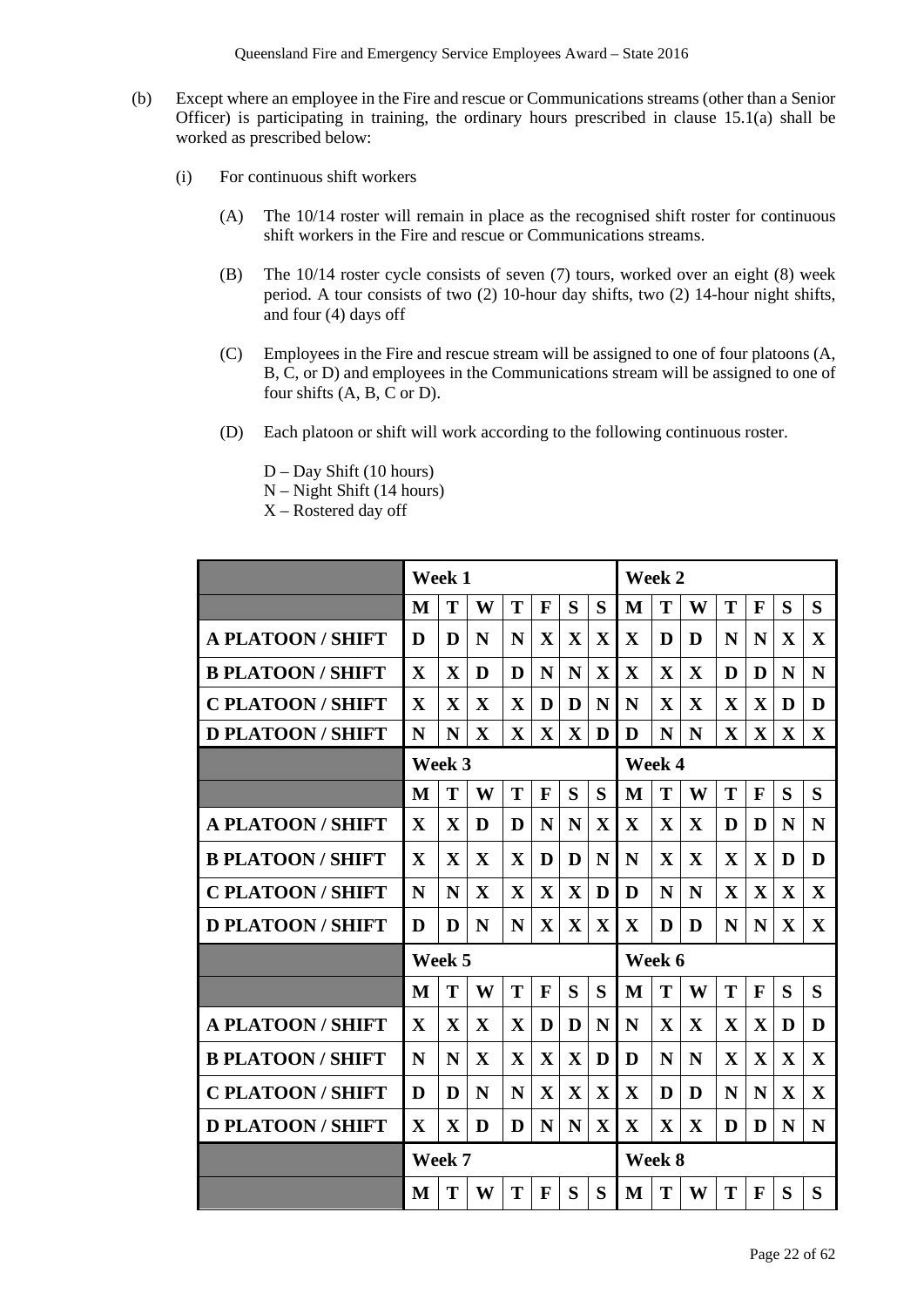| A PLATOON / SHIFT          | $\mathbf{N}$ |              |              |       |  |               | N X X X X D D N N X X X X |              |            |                         |  |
|----------------------------|--------------|--------------|--------------|-------|--|---------------|---------------------------|--------------|------------|-------------------------|--|
| <b>B PLATOON/SHIFT</b>     | $\mathbf{D}$ | D N          |              |       |  | N X X X X D D |                           | IN.          |            | $\mathbf{N} \mathbf{X}$ |  |
| I C PLATOON / SHIFT        | $\mathbf{X}$ | $X$ D        |              |       |  | D N N X X X X |                           | D            | DIN        |                         |  |
| <b>I D PLATOON / SHIFT</b> | $\mathbf{X}$ | $\mathbf{X}$ | $\mathbf{X}$ | X D D |  | <b>NIN</b>    | $X \mid X$                | $\mathbf{X}$ | $X \mid D$ |                         |  |

- (E) The 10/14 roster necessitates the working of an average of 42 hours per week. Fulltime employees on the 10/14 roster will be paid for 40 ordinary hours per.
- (F) For full-time employees, two (2) hours of the average of 42 hours is credited towards additional leave, to be taken at a time convenient for the employer. This accrued leave may form part of fixed leave blocks for employees on the rotating leave roster or be taken as Z leave for employees in the Communications stream.
- (ii) Employees other than continuous shift workers may work according to a shift roster or daywork roster as agreed and that complies with this clause.
- (iii) Unless mutually agreed otherwise, all ordinary hours of duty, other than attendance at residential training courses and recruit training courses, are to be worked continuously (exclusive of unpaid meal breaks) with a minimum of 8 hours per day.
- (iv) Scheduled days off
	- (A) All employees shall be entitled to not less than 2 consecutive scheduled days off duty each 7 consecutive days.
	- (B) In lieu of 2 whole days off in each 7 consecutive days an employee may be allowed in each 14 consecutive day period either one scheduled day off in one 7 day period and 3 consecutive scheduled days off in the other 7 day period or 4 consecutive scheduled days off.
	- (C) Two consecutive scheduled days off, one at the end of one 7 day period and one at the beginning of the following 7 day period may be counted as meeting the requirements of clause 15.1(b)(iv).
- (v) Employees will be provided a minimum of 8 hours break between the finish of ordinary hours of duty on one day and the commencement of ordinary hours of duty on the following day.
- (vi) Unless otherwise provided in a shift work or continuous shift work roster, a full-time employee will work an 8 week 320 hour cycle and the pattern of working hours shall be determined by the employer having due regard to the work requirements and the wishes of the employee.
- (vii) If the employer proposes to alter the pattern of working hours in any work location, consultation regarding the proposed working arrangements will occur with the employee/s directly concerned and, if requested by the employee/s, their union/s, prior to their implementation.
- (c) Rural fire service stream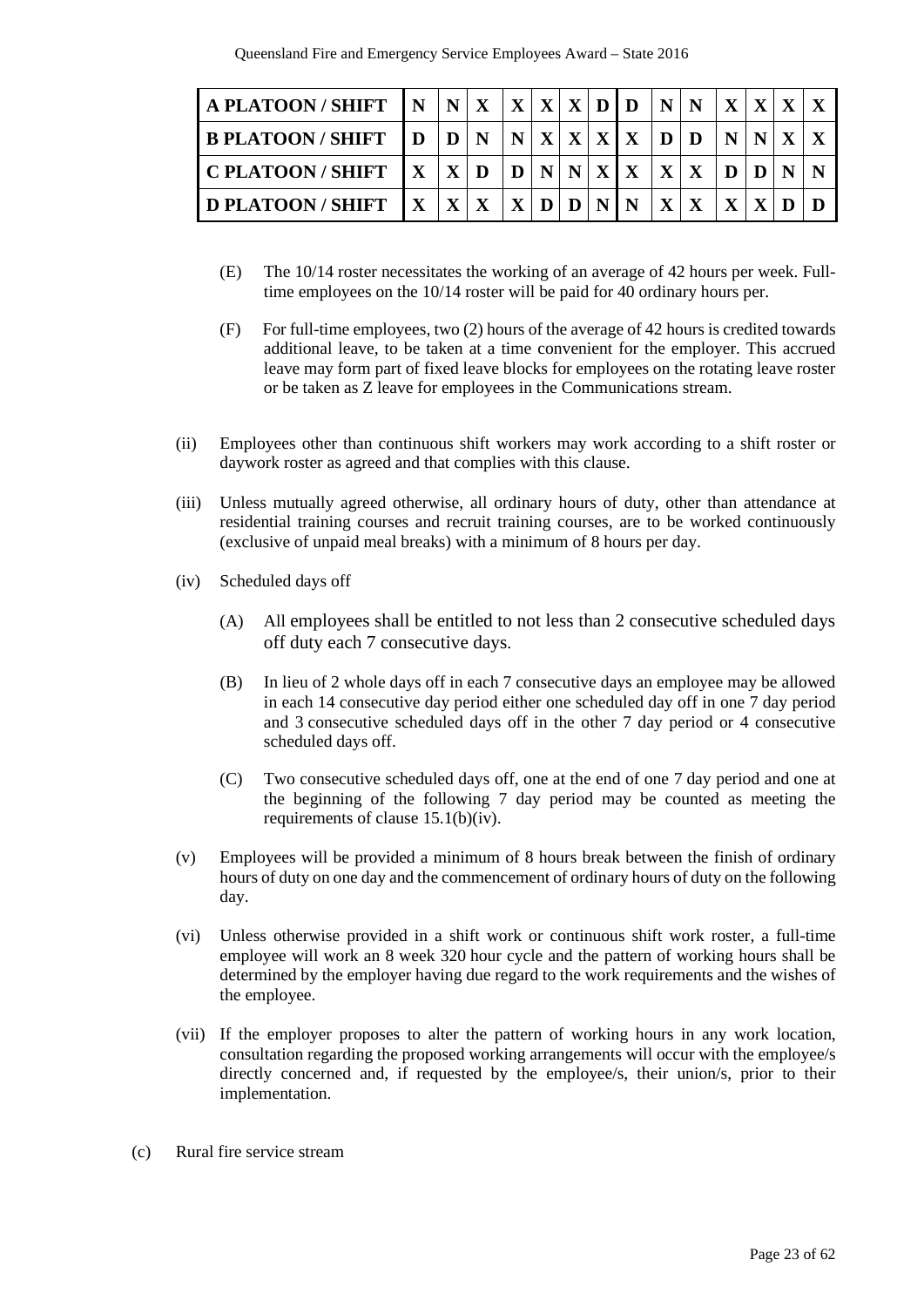Except where an employee in the Rural fire stream (other than a Senior Officer) is participating in training, the ordinary hours prescribed in clause 15.1(a) shall be worked as prescribed below:

- (A) Ordinary hours of duty shall be nominally 304 hours in an 8 week period.
- (B) Ordinary hours of duty shall be worked on 10 days out of each 14 day period with an average of 7.6 hours worked per day, managed flexibly.
- (C) On average, an employee in the Rural fire service stream may expect to have an average of one full weekend and two part weekends over an 8 week cycle impacted by work.
- (D) A maximum of 14 nights may be impacted by work in an 8 week cycle. These nights will usually be worked as an average of 4 nights per fortnight.
- (d) Employees shall be given at least two weeks' notice of a requirement to attend training, change shifts or change roster. Where two weeks' notice cannot reasonably be given, the employer will make all reasonable efforts to provide the maximum amount of notice. Where an employee raises concerns about the change based on their individual circumstances, the employer will consider those circumstances.

## **15.2 Ordinary hours of duty - Senior Officers**

- (a) Standard hours of work for Senior Officers will consist of 38 hours per week. Both Senior Officers and their managers are to maintain a "position" focus rather than an "hours" focus. The effective management of working hours and responsibilities will be planned in consultation with the employee's manager. Planned hours are in recognition that most positions need flexibility with starting and ceasing times to satisfy work responsibilities, for example, positions that require flexible arrangements for contact with Auxiliary Firefighters.
- (b) The provisions of clauses  $15.1(b)(iv)$ ,  $15.1(b)(vi)$  and  $15.1(d)$  shall apply to all Senior Officers.
- (c) In addition to the provisions contained in clause 15.2(b) the provisions of clauses  $15.1(b)(v)$  and (vi) shall also apply to those Senior Officers who perform a Duty Manager Operations role and who work shift rosters.
- (d) Subject to the conditions in clauses  $15.2(d)(i)$ , (ii) and (iii), a Senior Officer (other than one performing a Duty Manager Operations 10/14 role) shall be able to work a 40 hour week and accrue two hours per week towards a programmed day off (PDO) to be taken once every 28 calendar days.
	- (i) Where a Senior Officer is unable to access a PDO, then they are to be placed on such PDO during the current roster period or the next. Taking alternative PDOs will be with the agreement of the relevant Assistant Commissioner.
	- (ii) A PDO may be taken on its own or in conjunction with annual leave or weekends (or their equivalent if standard hours are worked on a Saturday and/or Sunday).
	- (iii) There will be no cash equivalent paid in lieu of PDOs not taken.

## **15.3 Spread of ordinary hours of duty**

Unless the employer and the employee agree otherwise, the spread of ordinary hours of duty shall be 0000 to 2400 Monday to Sunday, or other spread of hours as recorded in the table below: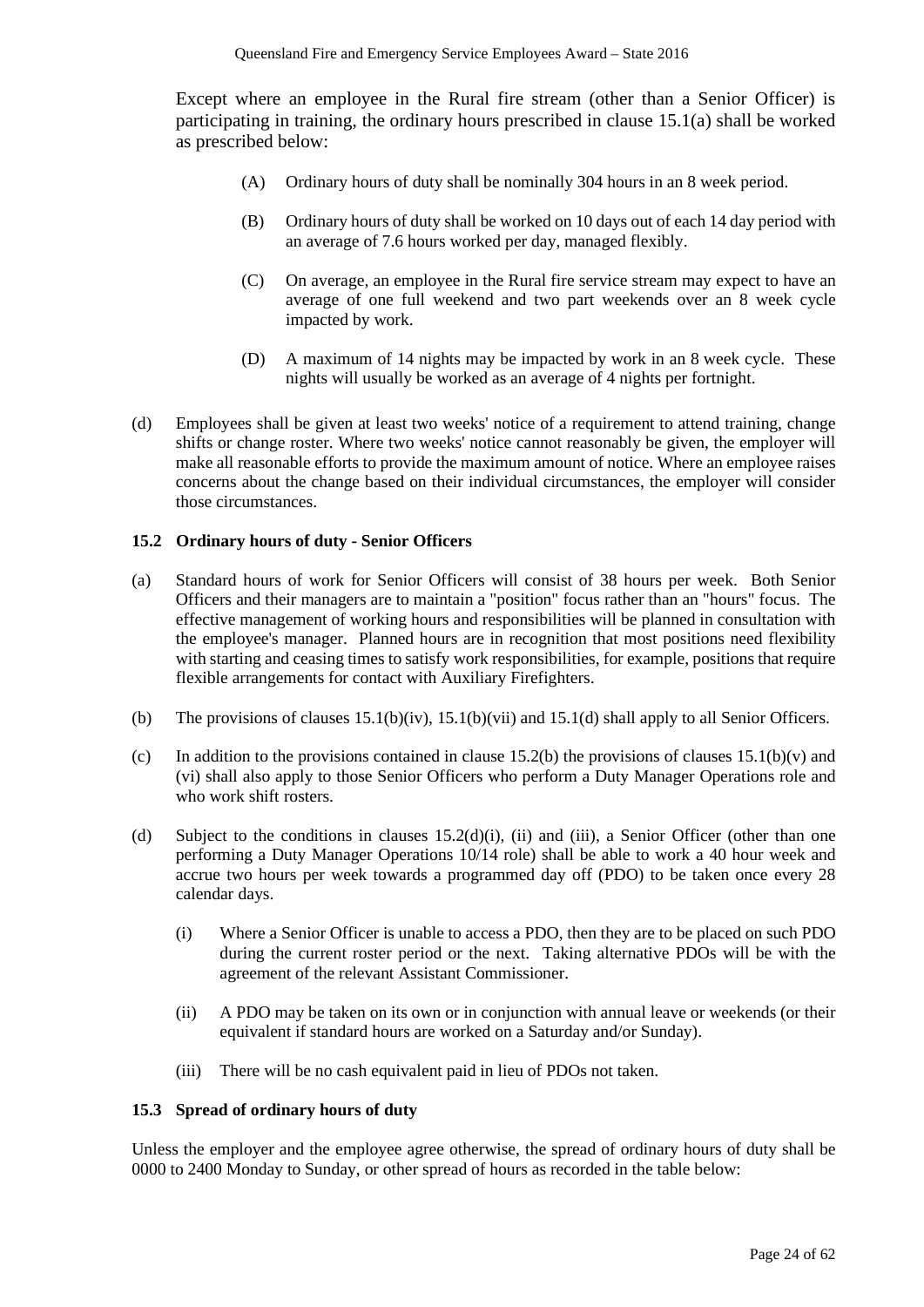| <b>Stream</b> |                                                                                             | <b>Spread of ordinary hours</b>                                  |
|---------------|---------------------------------------------------------------------------------------------|------------------------------------------------------------------|
| (a)           | Fire and rescue stream                                                                      |                                                                  |
|               | when attending residential training courses<br>٠<br>when attending recruit training courses | 0800 to 2000, Monday to Friday<br>0800 to 1700, Monday to Friday |
| (b)           | Communications stream                                                                       |                                                                  |
|               | when attending residential training courses<br>$\bullet$                                    | 0800 to 2000, Monday to Friday                                   |
| (c)           | Rural fire service stream                                                                   |                                                                  |
|               | at all times<br>$\bullet$                                                                   | 0800 to 2200, Monday to Sunday                                   |

#### **15.4 Payment for working ordinary hours - Fire and rescue and Communications streams**

- (a) An employee (other than a Senior Officer or a Communications Manager) in the Fire and rescue stream or the Communications stream who works a night shift between 0000 on a Monday and 2400 on a Friday, inclusive, is to be paid an additional 15% for all ordinary time worked on such shift.
- (b) All ordinary hours of duty worked by an employee (other than a Senior Officer or a Communications Manager) on a weekend shall be paid for as follows:
	- (i) between 0000 and 2400 on a Saturday time and one-half; and
	- (ii) between 0000 and 2400 on a Sunday double time.
- (c) All ordinary hours of duty worked by an employee between 0000 and 2400 on a public holiday shall be paid for at the rate prescribed in clause 23.1 or 23.2, as the case may be.

#### **15.5 Payment for working ordinary hours - Rural fire service stream**

- (a) The rates prescribed in clause 12.4(c) for Rural Fire Management Officers in the Rural fire service stream include compensation for working ordinary hours at nights and on weekends.
- (b) As such, all ordinary hours of duty worked by an employee (other than a Senior Officer) in that stream shall be paid for as follows:
	- (i) between 0000 and 2400 Monday to Friday at the rate prescribed in clause 12.4;
	- (ii) between 0000 and 2400 on a Saturday at the rate prescribed in clause 12.4;
	- (iii) between 0000 and 2400 on a Sunday at the rate prescribed in clause 12.4;
	- (iv) between 0000 and 2400 on a public holiday at the rate prescribed in clause 23.3.

## **16. Meal breaks**

- (a) An employee shall be entitled to meal breaks as prescribed below:
	- (i) an employee who is a continuous shift worker shall be entitled to:
		- (A) 30 minutes paid meal break on each night shift; and
		- (B) 60 minutes paid meal break on each day shift.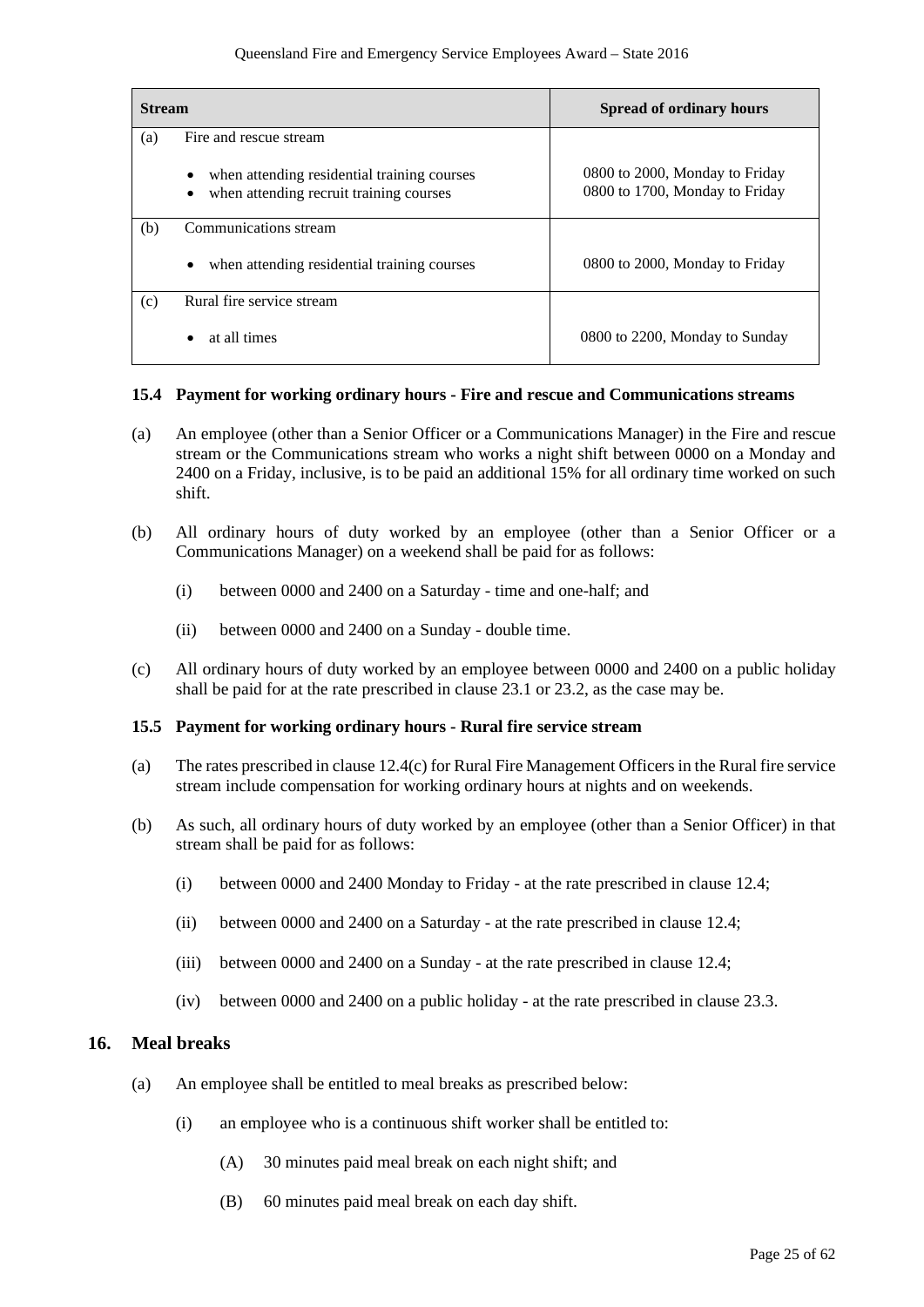- (ii) an employee who is other than a continuous shift worker shall be entitled to at least 30 minutes per day unpaid meal break.
- (b) Paid meal breaks must be taken at a time that maintains the continuity of work where continuity is necessary.
- (c) Where it is agreed between the employer and an employee, the employee may access up to a 2 hour unpaid meal break.

## **17. Rest pauses**

- (a) Subject to clause 17(c), an employee shall be entitled to rest pauses as prescribed below:
	- (i) an employee who works for at least 3 hours but less than 6 hours in any one day or shift shall be entitled to one paid 10 minute rest pause;
	- (ii) an employee who works 6 hours or more in any one day or shift shall be entitled to a paid 10 minute rest pause in the first and second half of the employee's working day or shift.
- (b) All rest pauses must be taken at a time which maintains continuity of work where continuity is necessary.
- (c) The entitlement to one or more rest pauses in clause 17(a) shall not apply in the event of attending fires or other similar emergencies.
- (d) Continuous shift workers in the Fire and Rescue stream are to be available for all duties for the duration of their shift. Notwithstanding that availability, employees shall be permitted to rest and recline between the hours of 2200 and 0600 subject to operational requirements.

## **18. Overtime**

#### **18.1 Overtime - Senior Officers and Communications Managers**

- (a) Clauses 18.2 to 18.10, inclusive, do not apply to Senior Officers or Communications Managers.
- (b) Provisions dealing with out of hours work for Senior Officers are recorded in clause 18.11.
- (c) Overtime provisions for Communications Managers are recorded in clause 18.12.

#### **18.2 Overtime - general**

The time an employee is required by the employer to work before or after the employee's fixed or recognised times for starting or finishing work on any day, or outside of the employee's ordinary shift roster, shall be regarded as overtime.

#### **18.3 Payment for overtime**

- (a) Subject to clauses 18.3(b) and 18.4:
	- (i) an employee, other than a continuous shift worker, is to be paid for overtime at the rate of time and one-half for the first 3 hours on any one day and double time thereafter, except for Sunday which is double time.
	- (ii) all continuous shift workers are to be paid for overtime at the rate of double time.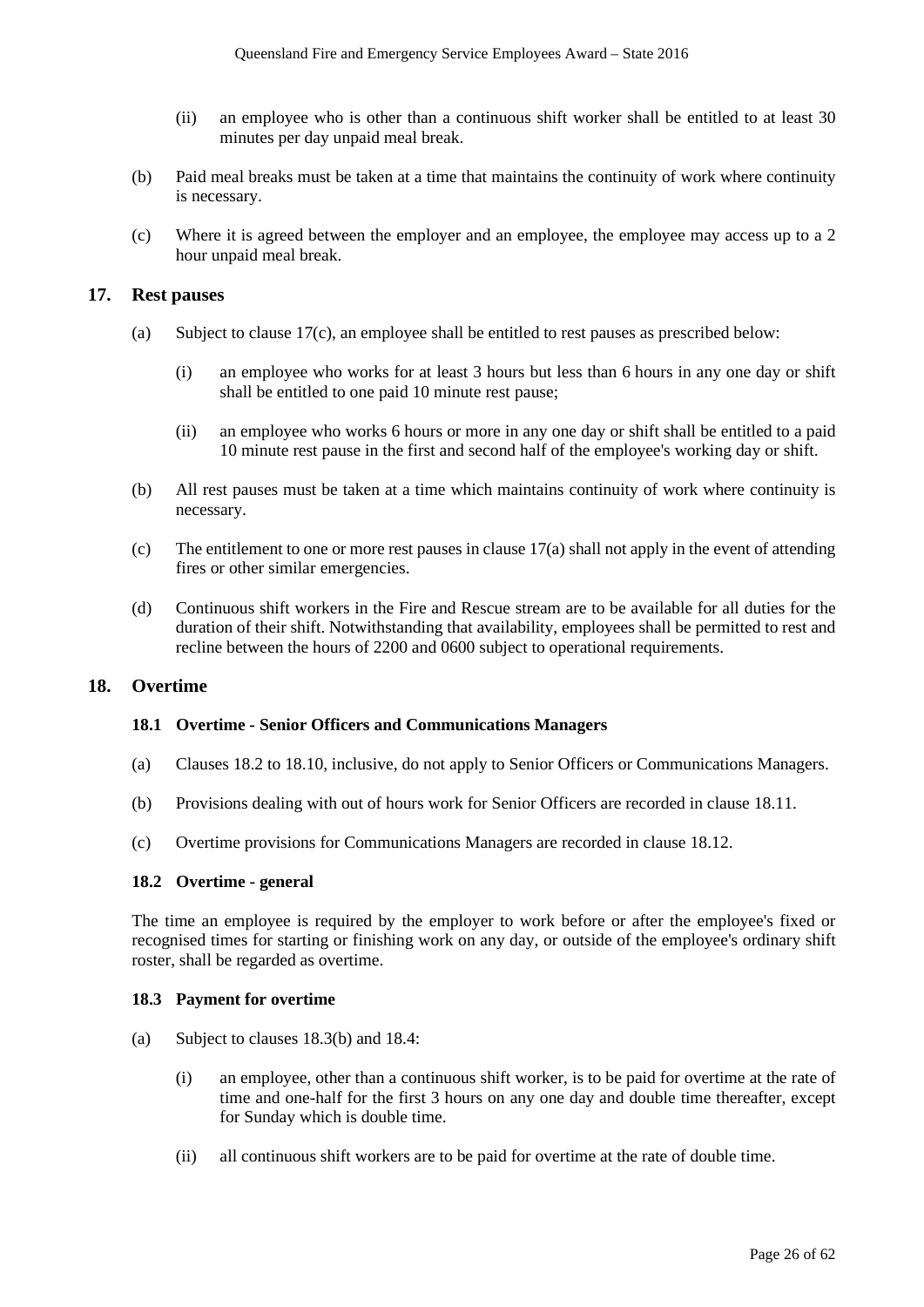- (b) All authorised overtime worked on a public holiday shall be paid for at the rate prescribed in clause 23.
- (c) All calculations for overtime payments made in accordance with clauses 18.3(a) and (b) shall be made on an employee's base rate of pay.

### **18.4 Time off in lieu (TOIL)**

- (a) (i) Subject to the approval of the Commissioner, an employee may elect to be compensated by receiving time off in lieu (TOIL) instead of receiving payment for overtime.
	- (ii) TOIL will be accrued at the relevant overtime rate and is to be taken within 12 months from the date on which the overtime was worked and at a time agreed between the employer and the employee.
- (b) In the case an employee engaged in the following classifications:
	- (i) Fire and rescue stream:
		- firefighter (all classifications);
		- station officer.
	- (ii) Communications stream:
		- communications officer level 1;
		- communications officer level 2,
	- (iii) Rural fire service stream:
		- rural fire management officer level 1;
		- rural fire management officer level 2,

TOIL not accessed within 12 months of accrual shall be paid out by the employer at the relevant rate of accrual.

#### **18.5 On call - additional payments, Fire and rescue and Rural fire service streams**

- (a) Where an employee in the Fire and rescue stream or the Rural fire service stream is instructed to be available on call outside ordinary or rostered working hours, the employee shall be paid an allowance based upon the employee's hourly rate or the hourly rate of the classification of **Station officer level, pay point 1**, whichever is the higher, in accordance with the following scale:
	- (i) where the employee is on call throughout the whole of a rostered day off, scheduled day off, or public holiday: 95% of one hour's pay in respect of such instances;
	- (ii) where an employee is on call during the night only of a rostered day off, scheduled day off, or public holiday: 60% of one hour's pay per night; and
	- (iii) where an employee is on call on any other night: 47.5% of one hour's pay per night.
- (b) For the purpose of calculating the hourly rate, the divisor shall be based upon a 40 hour week and calculated to the nearest \$0.05.
- (c) For the purposes of clause 18.5, a **night** is deemed to consist of those hours falling between 1700 and 0800 or mainly between such hours.

#### **18.6 Recall to duty - from on call**

(a) Fire and rescue stream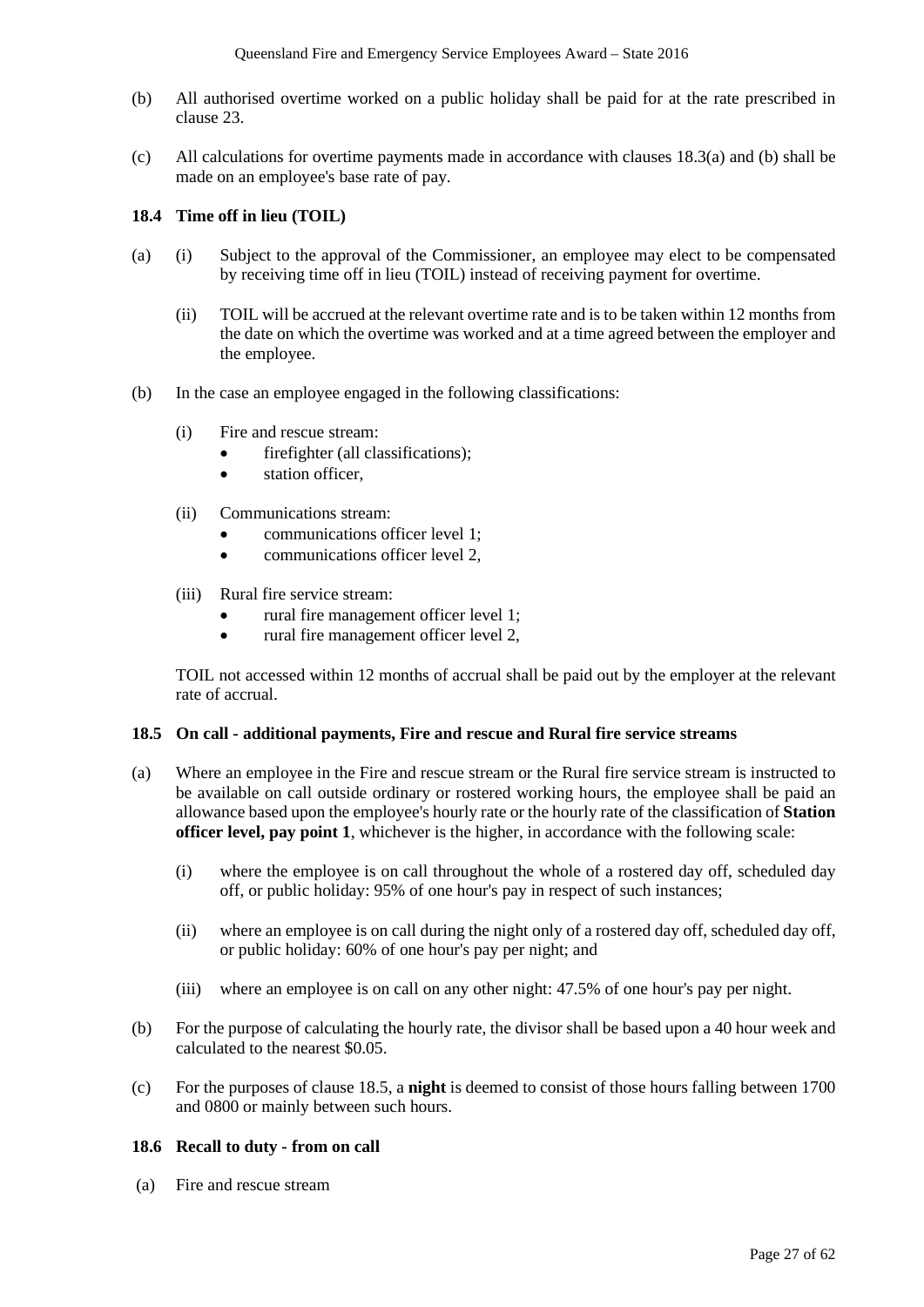- (i) **Monday to Sunday** an employee on call being recalled to perform duty shall be paid for the time worked at the overtime rate prescribed in clauses  $18.3(a)$  or  $18.4(a)$ , such time to be calculated as from home and return with a minimum payment as for 2 hours' work.
- (ii) **Public holiday** an employee on call being recalled to perform duty on a public holiday is to be paid for the time worked at the overtime rate prescribed in clauses 18.3(b) or 18.4(a), such time to be calculated as from home and return with a minimum payment as for 4 hours' work.
- (iii) Any overtime payable in accordance with clause 18.6(a) shall be in addition to the on call allowances prescribed in clause 18.5(a).
- (b) Rural fire service stream

Rural Fire Management Officers Level 1 and 2 who are recalled to duty when on call shall be paid at the relevant overtime rates as prescribed in clause 18.3.

#### **18.7 Transport costs on recall from on call - Fire and rescue stream**

- (a) Where an employee in the Fire and rescue stream is recalled to perform work during an off duty period the employee shall be provided with transport to and from the employee's home or be refunded the cost of such transport.
- (b) Payment in accordance with clause 18.7(a) shall only apply where an employee has made trips to and from work that are additional to travel resulting from such employee's ordinary hours of work.

#### **18.8 Call-back (other than from on call) - Fire and rescue and Communications streams**

- (a) An employee (other than an employee on call) who is called back to perform duty after leaving the employer's premises shall be paid for all time worked at the prescribed overtime rate, with a minimum payment as for 2 hours' work for each call-back, except on public holidays when the minimum payment shall be as for 4 hours' work.
- (b) Should the employee be called back again within that 2 hour or 4 hour period, no further minimum payment shall apply to that work which shall be separately paid for at the applicable overtime rate until the overtime is completed.
- (c) Clause 18.8 does not apply where:
	- (i) the overtime is continuous with the start or finish of ordinary time; or
	- (ii) it is customary for the employee to return to the employer's premises to perform a specific job outside the employee's ordinary working hours.

#### **18.9 Call-back (other than from on call) - Rural fire service stream**

An employee in the Rural fire service stream who is called back to perform duty shall be paid the relevant overtime rate for the time so occupied.

#### **18.10 Fatigue leave/rest period after overtime**

(a) If an employee is required to work overtime, the employee shall be entitled to receive 10 consecutive hours off duty between finishing ordinary work on one day and starting ordinary work on the next day without loss of pay for ordinary working time occurring during such absence.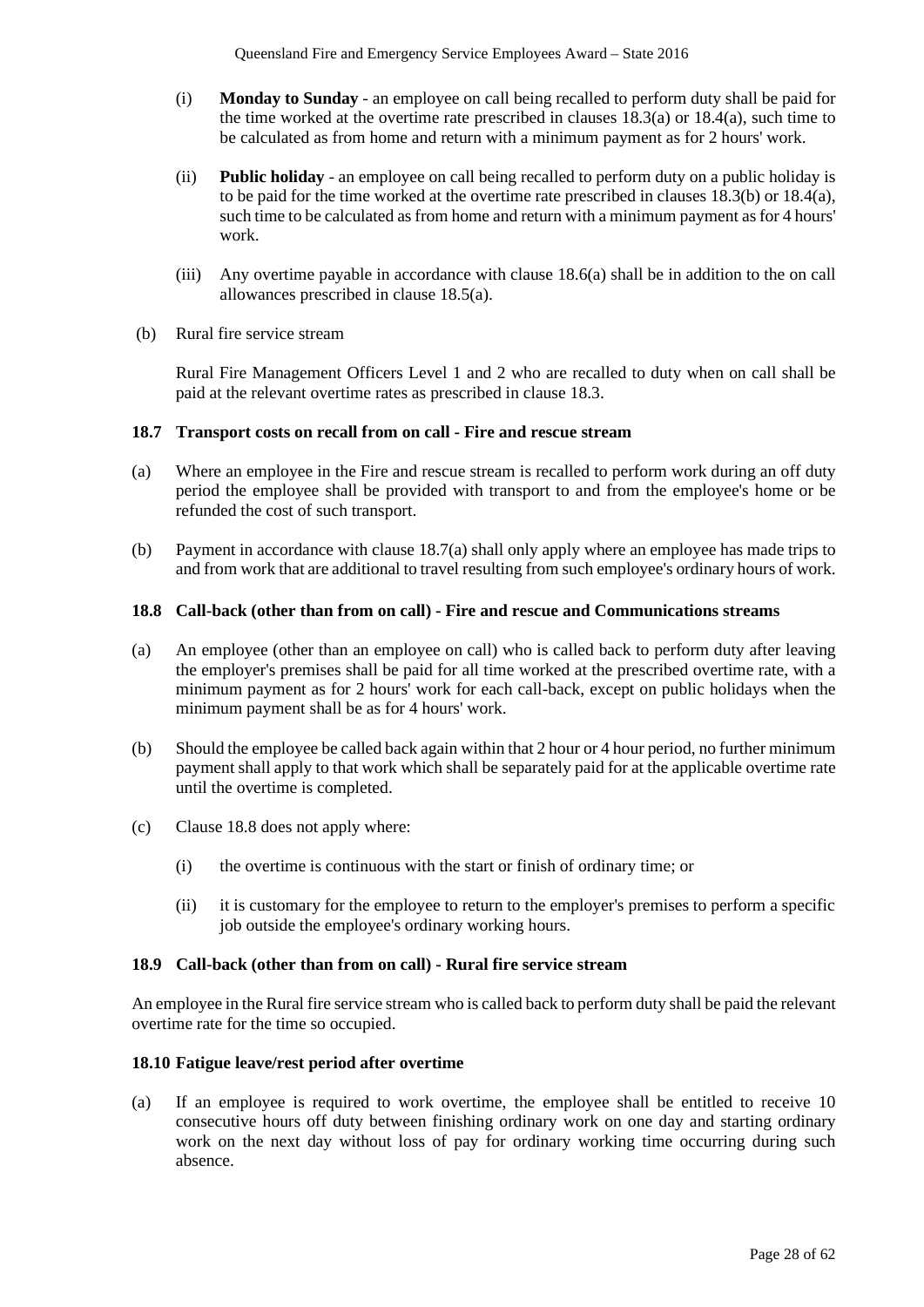- (b) If the employee is instructed to continue or resume work without receiving 10 consecutive hours off duty, the employee shall be paid double time until the employee is released from duty for 10 consecutive hours without loss of pay for ordinary working time occurring during such absence.
- (c) Clause 18.10 does not apply where the employee is recalled or retained to work overtime and actually works not more than 2 hours overtime.

#### **18.11 Out of hours work - Senior Officers**

- (a) Subject to clauses 18.11(b) to (f), inclusive, the wage rates for Senior Officers prescribed in clauses 12.4(a) and (c) are "all up" wage rates and, without being exhaustive, include a loading of 20% as compensation for:
	- (i) working standard hours of work as described in clause 15.2(a);
	- (ii) on call requirements (provision of one week in four averaged over a 12 month period i.e. 13 weeks per annum);
	- (iii) out of hours responses when on call;
	- (iv) annual leave loading; and
	- (v) weekend and shift penalties.
- (b) Development of the on call roster and management of on call arrangements will occur in consultation with the Senior Officer's manager.
- (c) (i) A Senior Officer who is called out to perform work while on call in accordance with clause 18.11(a)(ii), or while placed on call outside the frequency specified in that clause, is entitled to accrue TOIL as prescribed in clause 18.11(e) for those hours actually worked.
	- (ii) An Inspector who is placed on call for more than the frequency specified in clause  $18.11(a)(ii)$  shall be entitled to be paid the on call allowances specified in clause 18.5 for such additional periods on call.
- (d) A Senior Officer who is directed to work outside of their planned hours as described in clause 15.2(a) will also be entitled to accrue TOIL as prescribed in clause 18.11(e) for those hours actually worked as directed.
- (e) (i) All TOIL for Senior Officers shall be accrued at single time.
	- (ii) Senior Officers and their Managers will ensure that Senior Officers will have access to such TOIL within 12 months of its accrual.
	- (iii) Superintendents and Chief Superintendents who do not access their TOIL balances within 12 months of accruing their TOIL, through no fault of their own, will retain such balances until such time as the TOIL is taken. Inspectors who have not accessed their TOIL may have TOIL balances paid out at the end of each 12 month period.
- (f) (i) Christmas/New Year period those Senior Officers required to be on call over the Christmas/New Year period, as provided in the Circular issued annually by the Office of Industrial Relations, will not be debited annual leave for this period.
	- (ii) Easter Senior Officers required to be on call over the Easter holiday period will be entitled to two days' TOIL.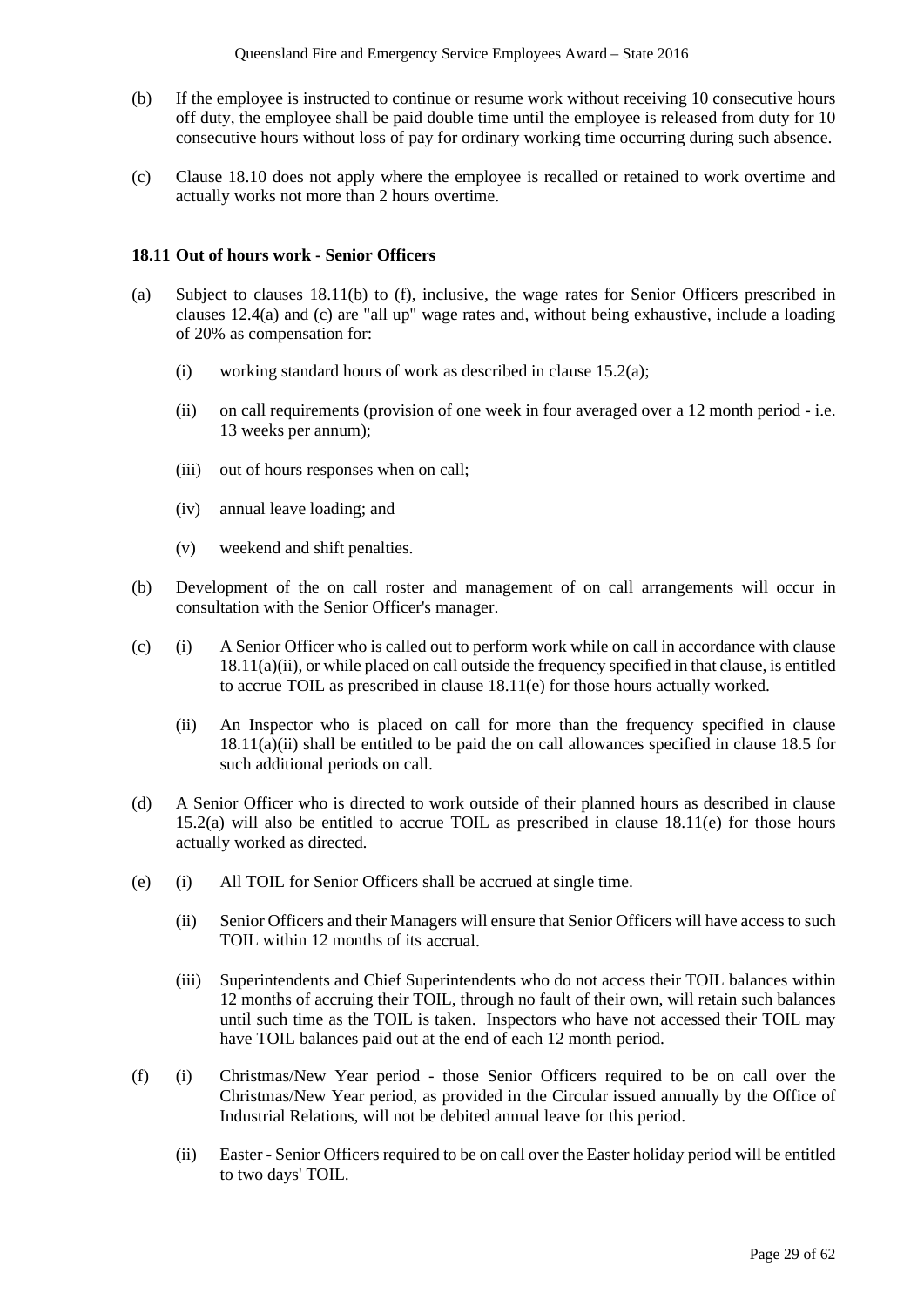### **18.12 Overtime and out of hours work - Communications Managers**

The wage rates for Communications Managers prescribed in clause 12.4(b) are "all up" wage rates and include a loading of 20% as compensation for:

- (a) working ordinary hours of work;
- (b) overtime;
- (c) out of hours work and ordinary work at night and on weekends;
- (d) on call and call back requirements; and
- (e) annual leave loading.

## **PART 6 - Leave of Absence and Public Holidays**

## **19. Annual leave**

Annual leave is provided for in Division 5 of the QES. Clauses 19.1 to 19.9 supplement the QES.

#### **19.1 Entitlement to annual leave - Fire and rescue stream**

For each full year of employment, an employee in the Fire and rescue stream shall be entitled to the following annual leave:

- (a) For employees other than senior officers:
	- (i) 200 hours leave on full pay exclusive of scheduled days off and rostered days off according to the roster on which the employee commenced leave;
	- (ii) 104.3573 hours accrued leave, and
	- (iii) 8 hours additional leave.
- (b) For senior officers:
	- (i) 200 hours leave on full pay exclusive of public holidays, scheduled days off and rostered days off according to the roster on which the employee commenced leave.

#### **19.2 Entitlement to annual leave - Communications stream**

For each full year of employment, an employee in the Communications stream shall be entitled to 200 hours leave on full pay exclusive of public holidays, scheduled days off and rostered days off according to the roster on which the employee commenced leave:

#### **19.3 Entitlement to annual leave - Rural fire service stream**

For each full year of employment, an employee in the Rural fire service stream shall be entitled to 190 hours leave on full pay exclusive of public holidays.

#### **19.4 Provisions of common application**

(a) Employees are entitled, upon application, to have annual leave paid in advance.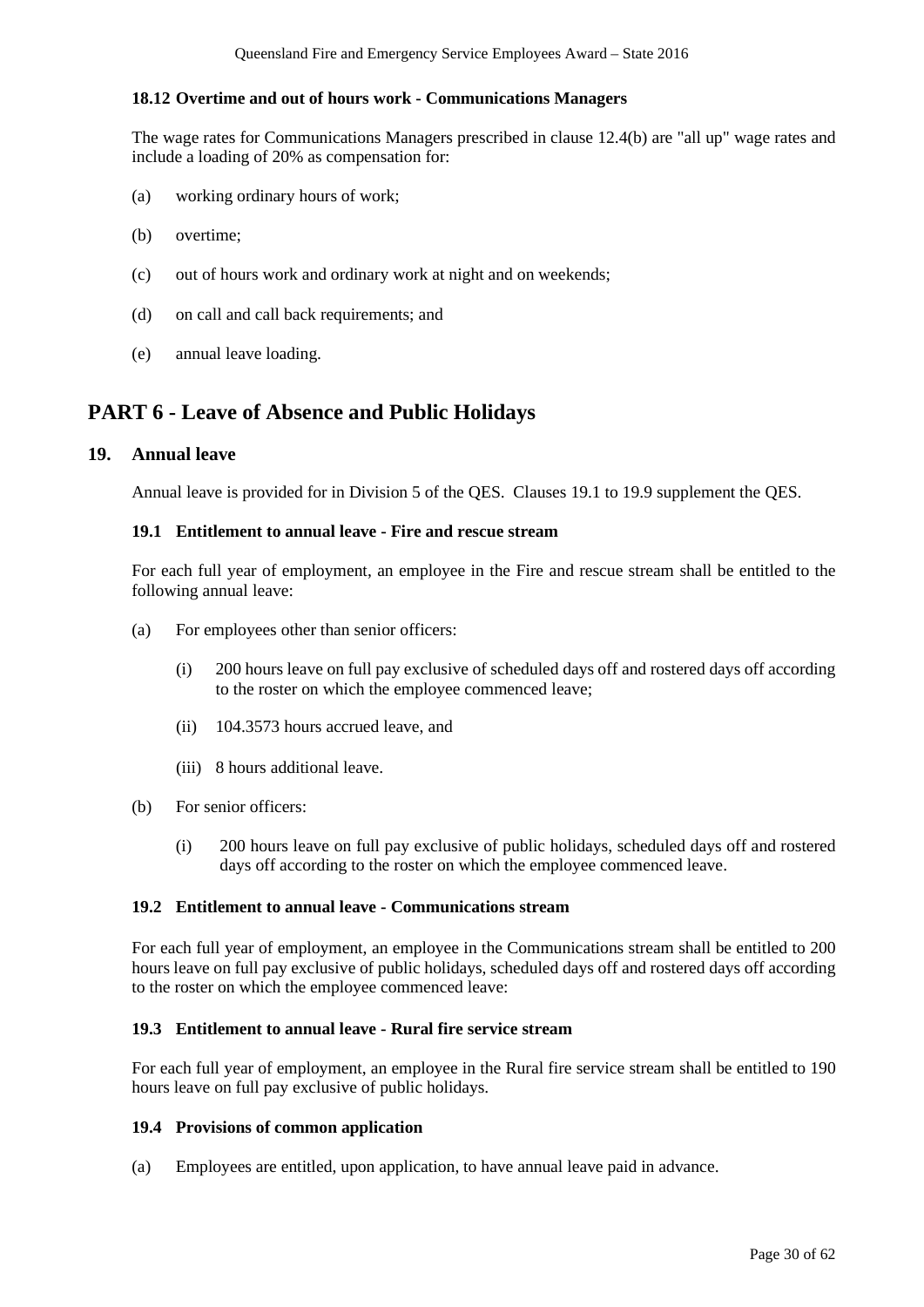- (b) Subject to clause 19.4(a), the monetary equivalent of accrued leave, including *pro rata* accrued annual leave, is to be paid to an employee upon cessation of their employment.
- (c) Except for absence on workers' compensation of whatever duration, which counts as service, any leave of absence without pay in excess of three months will not count as service for the purpose of calculating annual leave entitlements.

*Note: Where a directive about leave without salary credited as service covers an employee, the provisions of the directive apply to the employee to the extent it provides a more generous entitlement.*

#### **19.5 Additional provisions - Rural fire service stream**

- (a) Where the employment of an employee in the Rural fire service stream is terminated before the expiration of a full year of employment, the employee shall be paid, in addition to all other amounts due, an amount equal to 1/9th of the employee's ordinary pay for the period of that employee's employment.
- (b) An employee recalled from leave to perform duties of an emergent nature shall be entitled to complete the remainder of the allocated leave as soon as is practicable as agreed between the employee and the Commissioner.
- (c) The Commissioner shall reimburse an employee any costs incurred by them in the cancellation and deferment of leave referred to in clause 19.5(b).

#### **19.6 Payment for annual leave**

- (a) An employee (other than a shift worker, continuous shift worker, Senior Officer or a Communications Manager) proceeding on annual leave is entitled to receive the following payments:
	- (i) the ordinary pay being paid to the employee immediately before the employee takes the leave for the period of such leave; and
	- (ii) a further amount equal to 17.5% of the amount calculated in accordance with clause  $19.6(a)(i)$ .
- (b) A shift worker or continuous shift worker proceeding on annual leave is entitled to receive the following payment:
	- (i) the ordinary pay being paid to the employee immediately before the employee takes the leave for the period of such leave calculated according to the employee's roster or projected roster including shift, weekend or public holiday penalties; or
	- (ii) the ordinary pay being paid to the employee immediately before the employee takes the leave for the period of such leave, plus a further amount equal to 17.5% of the salary payable for the period of such leave, excluding any shift, weekend or public holiday penalties,

whichever is the higher.

- (c) In calculating payment of annual leave under this clause, the 17.5% loading referred to in clauses  $19.6(a)(ii)$  and  $19.6(b)(ii)$ , respectively, is not to be applied to any period of annual leave exceeding 200 hours which may be accrued in any year.
- (d) A Senior Officer or a Communications Manager proceeding on annual leave is entitled to receive their usual rate of salary for the period of leave.
- **19.7 Recalled to work whilst on annual leave - Fire and rescue stream (other than Senior Officers)**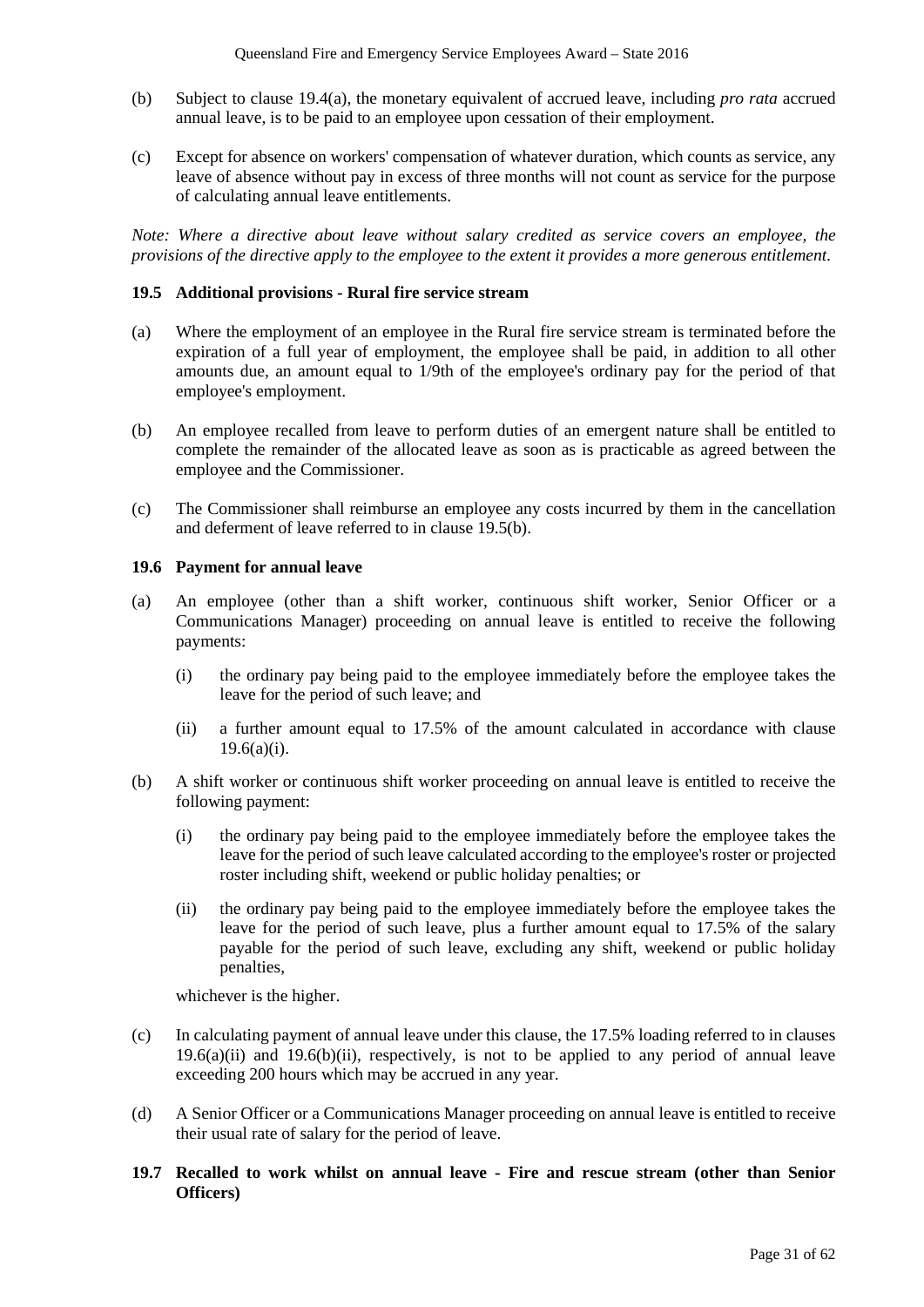- (a) For the purpose of this clause, each employee in the Fire and rescue stream is to be regarded as having an entitlement to core annual leave as well as any accrued time off during each year of employment and such entitlements will be notionally split into core annual leave and accrued time off components.
- (b) When an employee is recalled to work while on annual leave for the purpose of maintaining crewing levels, that employee will be deemed to be accessing the accrued time off component and not core annual leave.
- (c) An employee attending training courses or undertaking commercial activities will also be deemed to be accessing the accrued time off component and not core annual leave.
- (d) The maximum accrued time off available to an employee to access for the purposes outlined in clauses 19.7(b) and (c) is 104.3572 hours per annum.
- (e) An employee will not be permitted to access accrued time off in excess of 104.3572 hours per annum or core annual leave for any of the purposes outlined in clauses 19.7(b) and (c).
- (f) An employee shall be paid at overtime rates for being recalled to work while accessing the accrued time off component, other than when undertaking commercial activities which shall be paid for at the rate agreed between the parties from time to time and incorporated in a certified agreement.

#### **19.8 Recall - Rural Fire Service and Senior Officers' annual leave to be re-credited**

A Rural Fire Service Officer or Senior Officer recalled from annual leave to perform duty shall have the period of leave foregone re-credited to their annual leave balance.

#### **19.9 Additional leave for Duty Managers Operations working a shift roster**

A Duty Manager Operations is to accrue and access leave as per the rotating leave roster whilst they are in a Duty Manager Operations position. This is in recognition that such officer is working a shift roster.

#### **20. Personal leave**

- (a) Personal leave is provided for in Division 6 of the QES and covers:
	- (i) sick leave;
	- (ii) carer's leave;
	- (iii) bereavement leave; and
	- (iv) cultural leave.
- (b) Clauses 20.1 to 20.8 supplement the QES.

#### **20.1 Accrual of sick leave**

- (a) Subject to the provisions of clause 20.2, an employee in the Fire and rescue stream or Communications stream (other than a casual employee) shall be eligible for sick leave for each completed year of employment on the following basis:
	- (i) an employee who is a shift worker or continuous shift worker:
		- (A) for each completed year of employment with the employer 80 hours of sick leave; and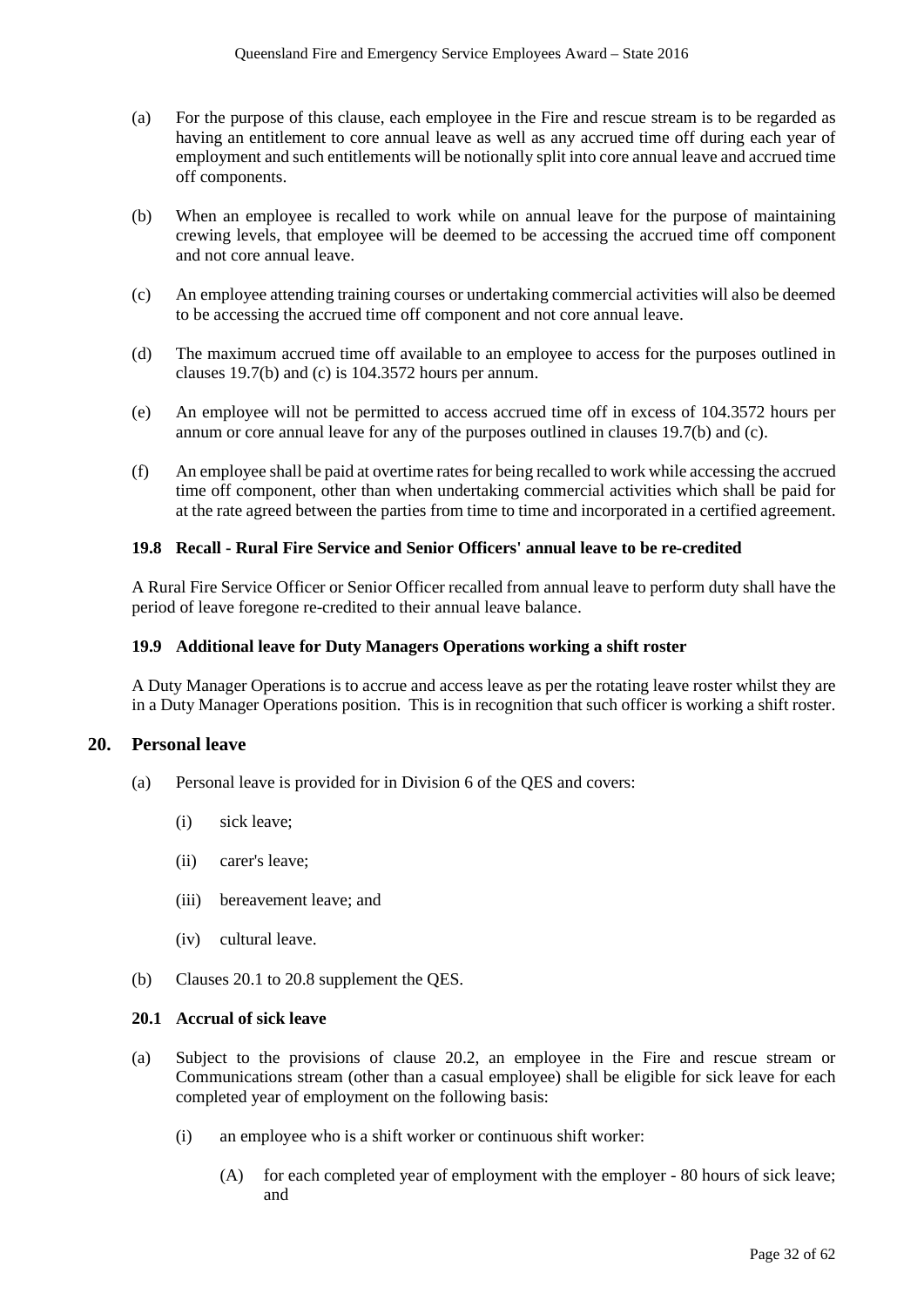- (B) in respect to any completed period of employment of less than one year 10 hours of sick leave for each month of employment, up to a maximum of 80 hours.
- (ii) an employee who is other than a shift worker or continuous shift worker:
	- (A) for each completed year of employment with the employer 80 hours of sick leave; and
	- (B) in respect to any completed period of employment of less than one year 10 hours of sick leave for each month of employment, up to a maximum of 80 hours.
- (b) An employee in the Rural fire service stream (other than a casual employee) shall be entitled to 80 hours sick leave on full salary in respect of each completed year of service and a proportionate amount for an incomplete year of service.
- (c) All sick leave shall be cumulative throughout an employee's employment with QFES.

#### **20.2 Debit of sick leave**

Sick leave shall be debited from an employee's sick leave balance as follows:

- (a) An employee in the Fire and rescue stream or the Communications stream (other than Senior Officers, except for Duty Manager Operations, and Communications Managers) on a shift roster:
	- (i) where the employee is absent for a complete day shift 10 hours
	- (ii) where the employee is absent for part of a day shift on a time for time basis
	- (iii) where the employee is absent for a complete night shift 10 hours
	- (iv) where the employee is absent for part of a night shift in accordance with the following formula:

time to be debited = 
$$
\frac{number\ of\ hours\ absent}{14} \times 10
$$

(b) All other employees - on a time for time basis in accordance with the employee's roster or agreed pattern of ordinary hours.

#### **20.3 Medical certificates - Fire and rescue and Communications streams**

Where a sick leave or carer's leave absence exceeds two consecutive working days/shifts, an employee in the Fire and rescue stream or the Communications stream shall produce the following evidence (if required):

- (a) for sick leave, a medical certificate from a duly qualified medical practitioner, specifying:
	- (i) the nature of the illness; and
	- (ii) the period or approximate period during which the employee will be unable to work
- (b) For carer's leave, a medical certificate or statutory declaration evidencing that the person the employee is caring for is ill with an illness requiring care or support.

### **20.4 Illness and annual leave and long service leave – Fire and rescue and Communications streams**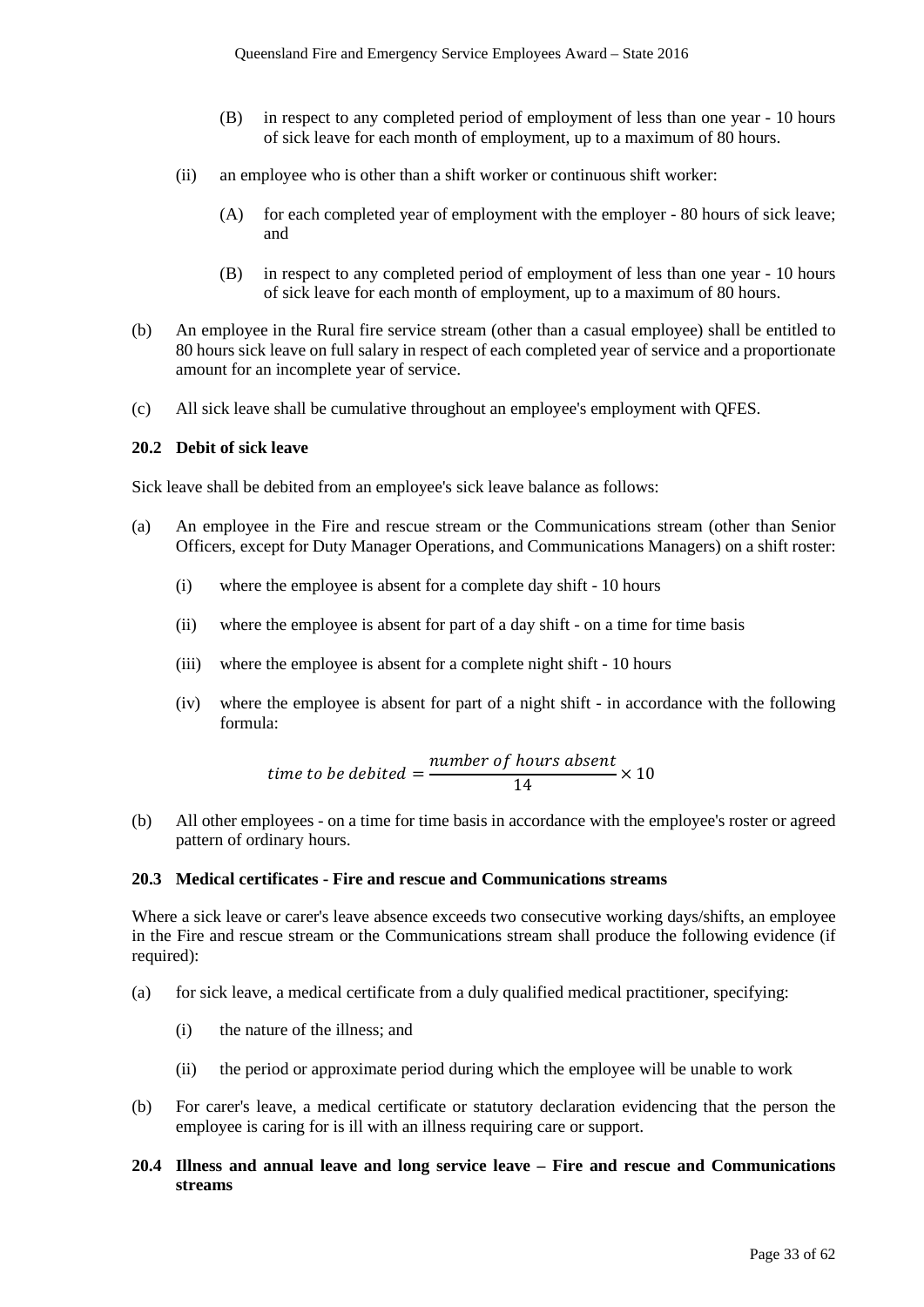- (a) Where an employee becomes ill before the start of annual leave or long service leave and their illness continues into that leave, they may be granted sick leave on full pay for the period of the illness instead of the leave which had already been approved, provided they submit an application for sick leave with a medical certificate issued by a registered medical practitioner to the Assistant Commissioner, prior to leave commencing and that they have accrued sick leave available for the period covered by the medical certificate.
- (b) Illness whilst on paid leave:
	- (i) An employee who becomes ill after starting annual leave or long service leave may be granted sick leave for the period of the illness instead of the approved leave provided:
		- (A) the employee submits a written application supported by a medical certificate issued by a registered medical practitioner to the Assistant Commissioner; and
		- (B) the period of illness is more than three (3) working days; and
		- (C) the employee advises the employer of their illness prior to returning from the approved leave.
	- (ii) Paid sick leave is not available to an employee on unpaid leave.

## **20.5 Medical certificates - Rural fire service stream**

- (a) Where a sick leave absence exceeds three consecutive working days an employee in the Rural fire service stream shall produce a medical certificate from a medical practitioner, specifying:
	- (i) the nature of the illness; and
	- (ii) the period or approximate period during which the employee will be unable to work.
- (b) The Commissioner may dispense with the requirement to produce a medical certificate where the absence does not exceed three consecutive working days.
- (c) A dental certificate may be accepted in lieu of a medical certificate. The maximum leave which may be granted on production of a dental certificate is five consecutive working days.
- (d) Sick leave may be granted in lieu of annual leave or long service leave already approved where:
	- (i) an employee becomes ill prior to the commencement of the annual leave or long service leave and submits an application in writing supported by a medical certificate to the Commissioner before commencing that leave; or
	- (ii) an employee becomes ill after commencing the annual leave or long service leave and submits an application in writing supported by a medical certificate to the Commissioner and:
		- (A) in the case of annual leave, the period of illness is in excess of three working days;
		- (B) in the case of long service leave, the period of illness is at least one week.

#### **20.6 Absenteeism management**

(a) Without limiting the employer's existing rights, where an employee has a proven pattern of recurring sick leave, the employer shall notify the employee and the employee's representative (if relevant) of its findings in relation to the employee's pattern of recurring absence.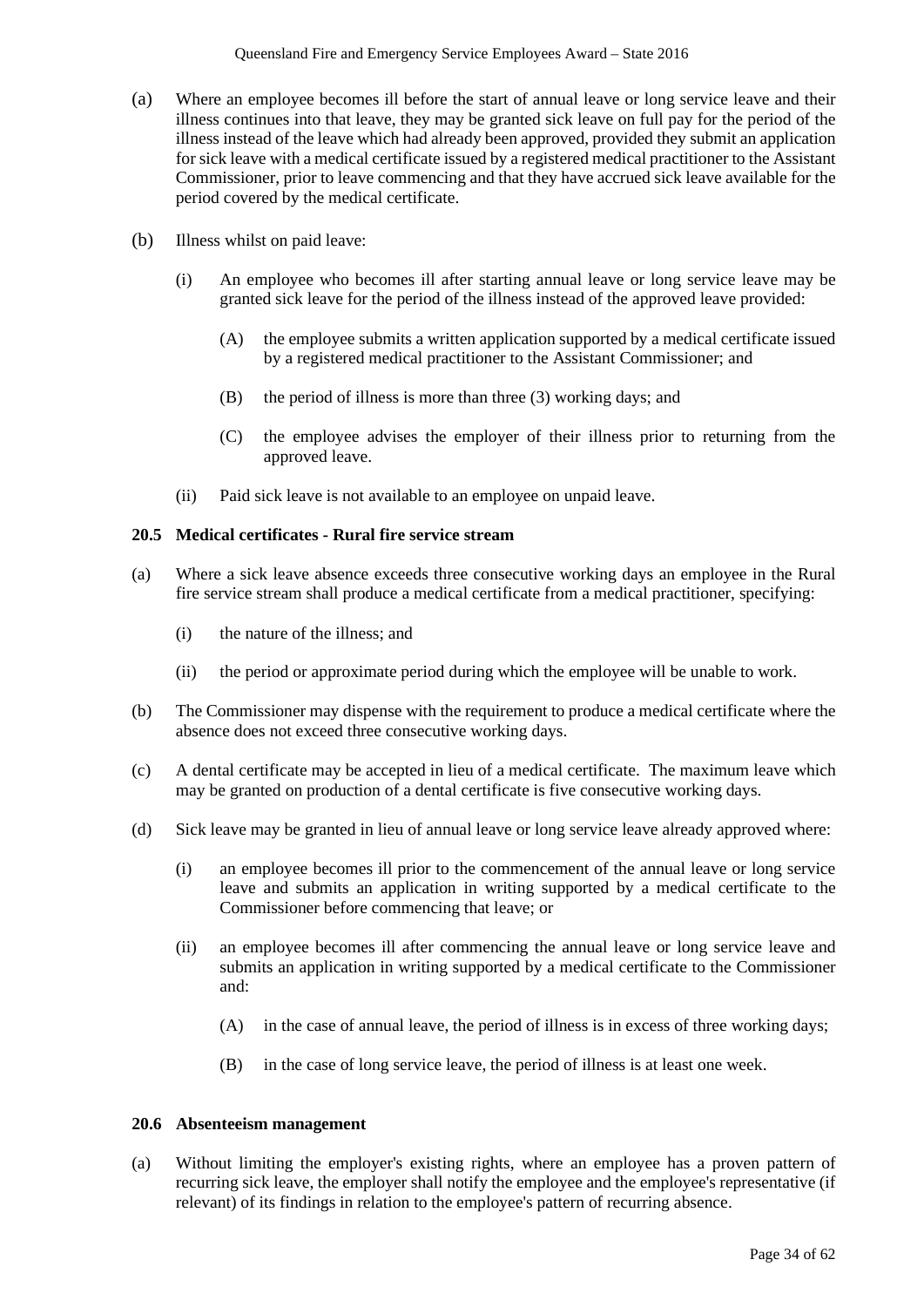- (b) The employer shall first attempt to determine the reason for such absences and, where appropriate, ensure that the employee is counselled in relation to the employee's pattern of recurring absence.
- (c) If a pattern of sick leave continues, the employee may be placed on an absenteeism management plan which will require them to produce a medical certificate for future absences. At the expiration of a 12 month period, the requirement to provide a medical certificate for all absences will be reviewed.
- (d) Any procedure regarding absenteeism management will adhere to best practice public sector guidelines, including consideration of reasonable adjustments, if appropriate.

#### **20.7 Substitution for carer's leave purposes**

In addition to the provisions of Subdivision 2 of Division 6 of the QES, an employee:

- (a) is entitled to use any sick leave to which they have an entitlement for carer's leave purposes; and
- (b) may elect, with the consent of the employer, to take annual leave for carer's leave purposes.

#### **20.8 Bereavement leave**

In addition to the provisions of Subdivision 3 of Division 6 of the QES, an employee on the death of a member of their immediate family or household is entitled to be paid at least two days' bereavement leave up to and including the day of the funeral of such person.

#### **21. Parental leave**

- (a) Unpaid parental leave is provided for in Division 8 of the QES and covers:
	- (i) birth-related leave for an employee who is pregnant or whose spouse gives birth;
	- (ii) adoption leave; and
	- (iii) surrogacy leave.
- (b) Notwithstanding the provisions of Subdivision 2 of Division 8 of the QES, all full-time and parttime employees are entitled to unpaid parental leave upon commencement of employment.
- (c) In addition to the unpaid parental leave set out in Division 8 of the QES, employees are also entitled to paid parental leave in accordance with the relevant government directive relating to paid parental leave.
- (d) An employee who is pregnant, during the term of their pregnancy until 6 weeks before the expected date of birth of their child or lesser period as approved by the employer, may request to work part-time or other flexible work arrangements.

*Note: Where a directive about parental leave covers an employee, the provisions of the directive apply to the employee to the extent it provides a more generous entitlement.*

#### **22. Long service leave**

(a) Long service leave, including for casual employees, is provided for in Division 9 of the QES. Clauses 22(b) to (e) supplement the QES.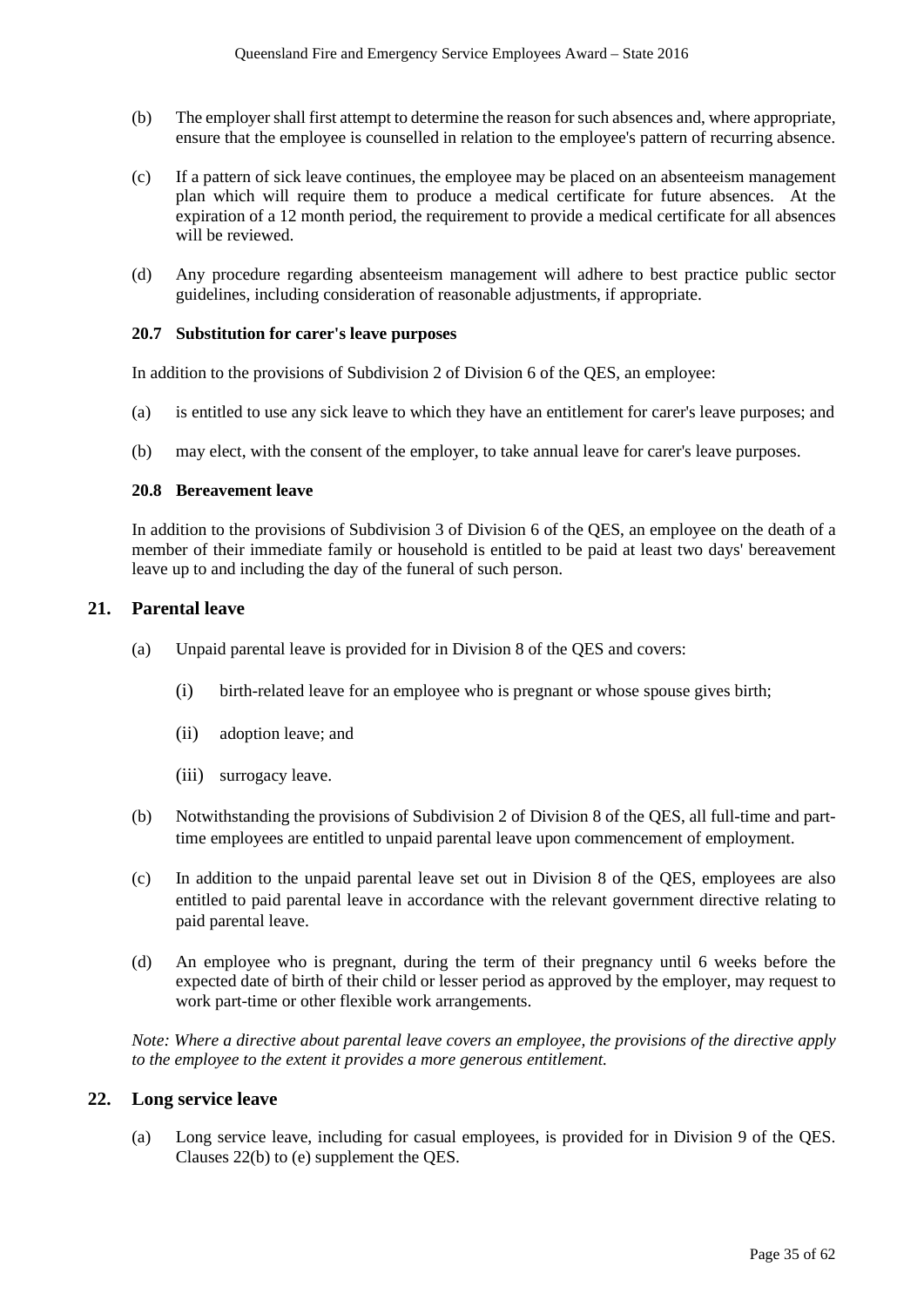- (b) In lieu of the provisions of sections  $95(2)(a)$  and (b) of the Act, all employees who complete 10 years' continuous service are entitled to long service leave at the rate of 1.3 weeks on full pay for each year of continuous service and a proportionate amount for an incomplete year of service.
- (c) Access to pro rata long service leave after seven years' service.
	- (i) Employees will be entitled to access pro rata long service leave after seven years' service. Pro rata cash equivalent of long service leave on termination will only be available in accordance with the terms of s. 95(3) and (4) of the *Industrial Relations Act 2016*.
	- (ii) Where an employee voluntarily reverts to a lower classification, the employee will be entitled to leave accrued as at the date of the reversion at the salary applicable at the date of the reversion. Employees will not be compelled to take accrued long service leave at the date of the reversion.
	- (iii) The minimum period of long service leave that may be taken at any one time is one (1) calendar week.
- (d) Long service leave at half pay
	- (i) An employee may request and the employer may agree to extend the period of long service leave for which the employee qualifies by the employee taking the leave at half pay.
	- (ii) Granting of the leave is subject to departmental convenience. However, requests for leave should not be unreasonably refused.
- (e) Payout of long service leave after ten years of service
	- (i) An employee may be paid for all or part of an entitlement to long service leave instead of taking the leave or part of the leave by making application to the Queensland Industrial Relations Commission.
	- (ii) The Queensland Industrial Relations Commission may order payment of this leave if they are satisfied that the payment should be made:
		- (A) on compassionate grounds; or
		- (B) on the grounds of financial hardship.
	- (iii) The employer will not oppose a reasonable application to the Queensland Industrial Relations Commission.
	- (iv) An employee considering accessing this provision is strongly advised to seek financial advice prior to their application and provide proof of financial hardship with their application

#### **23. Public holidays**

Public holidays are provided for in Division 10 of the QES. Clauses 23.1 to 23.7 supplement the QES provisions.

#### **23.1 Payment for public holidays and for work on a public holiday – Fire and rescue stream**

(a) Subject to clauses 23.4 and 23.5, an employee who is not a shift worker or a continuous shift worker (other than a casual employee) who would normally work on a day on which a public holiday falls and who: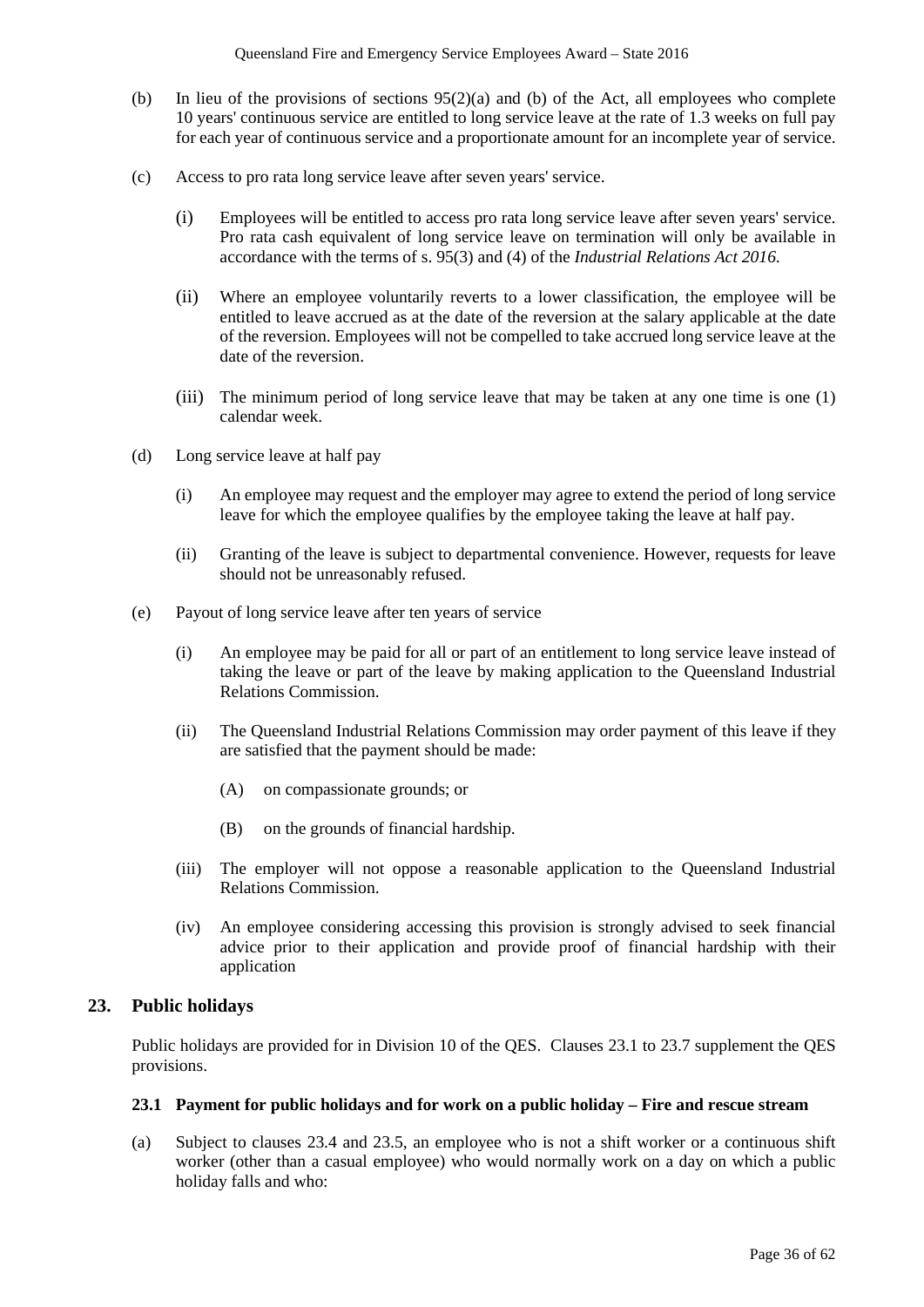- (i) is not required to work on that day, shall be paid for the ordinary hours the employee would normally have worked if that day had not been a public holiday;
- (ii) is required to work on the public holiday shall, in addition to the payment prescribed in clause 23.1(a)(i), be paid at the rate of time and one-half for any hours worked, with a minimum payment as for 4 hours' work for the day.
- (b) A shift worker or a continuous shift worker (other than a casual employee) who:
	- (j) is required to work on a public holiday (other than the Queen's Birthday public holiday) shall, be paid at the rate of double time and one-half for any hours worked, with a minimum payment as for 4 hours' work for the day.
	- (ii) is required to work on the Queen's Birthday public holiday shall be paid at the rate of time and one-half time for any hours worked, with a minimum payment as for 4 hours' work for the day.
	- (iii) does not perform work on a public holiday (other than the Queen's Birthday public holiday) due to being either rostered off duty, or on annual leave or long service leave, shall be paid an additional 8 hours' pay.
	- (iv) performs less than 8 hours of rostered work on a public holiday, shall receive an additional payment equal to the difference between the number of hours worked on the public holiday and 8 hours, at the rate of single time.
	- (v) in the case of a part-day public holiday, the entitlement to an additional 8 hours' pay in clauses 23.1(b)(iii) and (iv) shall be proportionate to the number of hours out of the full day (24 hours) that has been gazetted as the public holiday.
- (c) An employee (other than a Senior Officer) who performs authorised overtime on a public holiday shall be paid for such time at double the overtime rate prescribed in clause 18.3(a). Senior Officers shall be paid at the rate prescribed in clause 23.1(a)(ii).

#### **23.2 Payment for public holidays and for work on a public holiday – Communications stream**

- **(a)** Subject to clauses 23.4 and 23.5, an employee (other than a casual employee) who would normally work on a day on which a public holiday falls and who:
	- (i) is not required to work on that day, shall be paid for the ordinary hours the employee would normally have worked if that day had not been a public holiday;
	- (ii) is required to work on the public holiday shall, in addition to the payment prescribed in clause  $23.2(a)(i)$ , be paid at the rate of time and one-half for any hours worked, with a minimum payment as for 4 hours' work for the day.
- **(b)** A continuous shift worker (other than a casual employee) who does not perform work on a public holiday due to being either rostered off duty, or on annual leave or long service leave, shall be paid an additional 8 hours' pay.
- **(c)** A continuous shift worker (other than a casual employee) who performs less than 8 hours of rostered work on a public holiday, shall receive an additional payment equal to the difference between the number of hours worked on the public holiday and 8 hours, at the rate of single time.
- **(d)** In the case of a part-day public holiday, the entitlement to an additional 8 hours' pay in clauses 23.2(b) and (c) shall be proportionate to the number of hours out of the full day (24 hours) that has been gazetted as the public holiday.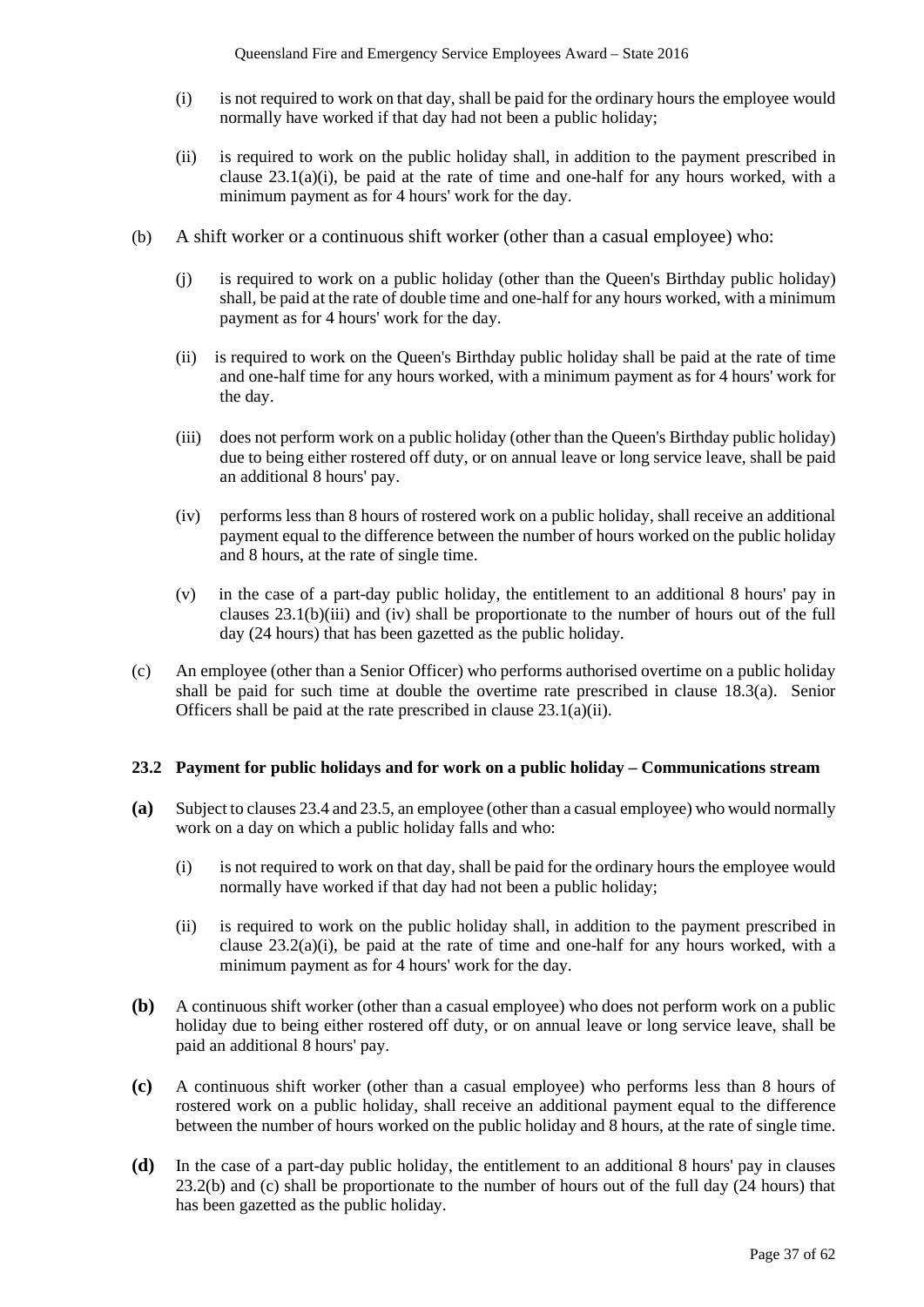- **(e)** An employee (other than a Communications Manager) who performs authorised overtime on a public holiday shall be paid for such time at double the overtime rate prescribed in clause 18.3(a). Communications Managers shall be paid at the rate prescribed in clause 23.2(a)(ii).
- **(f)** A casual employee in the Communications stream who is required to work ordinary hours on a public holiday shall be paid at the rate of double time and one-half for ordinary hours worked, with a minimum payment as for 4 hours' work for the day.
- **(g)** The minimum payment provided in clause 23.2(f) shall not apply where the work performed on the public holiday is immediately preceding or following ordinary hours.

#### **23.3 Payment for public holidays and for work on a public holiday – Rural fire service stream**

- **(a)** Subject to clauses 23.4 and 23.5, an employee (other than a casual employee) who would normally work on a day on which a public holiday falls and who:
	- (i) is not required to work on that day, shall be paid for the ordinary hours the employee would normally have worked if that day had not been a public holiday;
	- (ii) is required to work on the public holiday shall, in addition to the payment prescribed in clause 23.3(a)(i), be paid at the rate of time and one-half for any hours worked, with a minimum payment as for 4 hours' work for the day.
- **(b)** An employee (other than a casual employee and a Senior Officer) in the Rural fire service stream who would normally work on a day on which a public holiday falls and who performs authorised overtime outside the employee's ordinary working hours for that day shall be paid for such time at double the overtime rate prescribed in clauses 18.2 or 18.3, as the case may be. Senior Officers shall be paid at the rate prescribed in clause 23.3(a)(ii).
- **(c)** A casual employee in the Rural fire service stream who is required to work on a public holiday shall be paid at the rate of double time and one-half for any hours worked, with a minimum payment as for 4 hours' work for the day.
- **(d)** The minimum payment provided in clauses 23.3(c) shall not apply where the work performed on the public holiday is immediately preceding or following ordinary hours.

#### **23.4 Labour Day**

- (a) All employees are entitled to a minimum of 8 hours' pay for Labour Day irrespective of the fact that no work may be performed on such day.
- (b) If an employee works on Labour Day they are to be paid a full day's wage for that day and, in addition, a payment for the time actually worked at one and one-half times the ordinary rate of pay, with a minimum payment as for 4 hours' work.
- (c) An employee in the Fire and rescue and Communications streams rostered off duty or on annual leave on Labour Day shall be paid an additional 8 hours' pay or an additional 8 hours' leave shall be added to their annual leave.

## **23.5 Annual show**

(a) All work performed by an employee from the district for which a holiday is gazetted under the *Holidays Act 1983* to be kept in relation to the annual agricultural, horticultural or industrial show shall be paid for at the rate of double time and one-half, with a minimum payment as for 4 hours' work, whether the work is performed within the district or elsewhere on that day.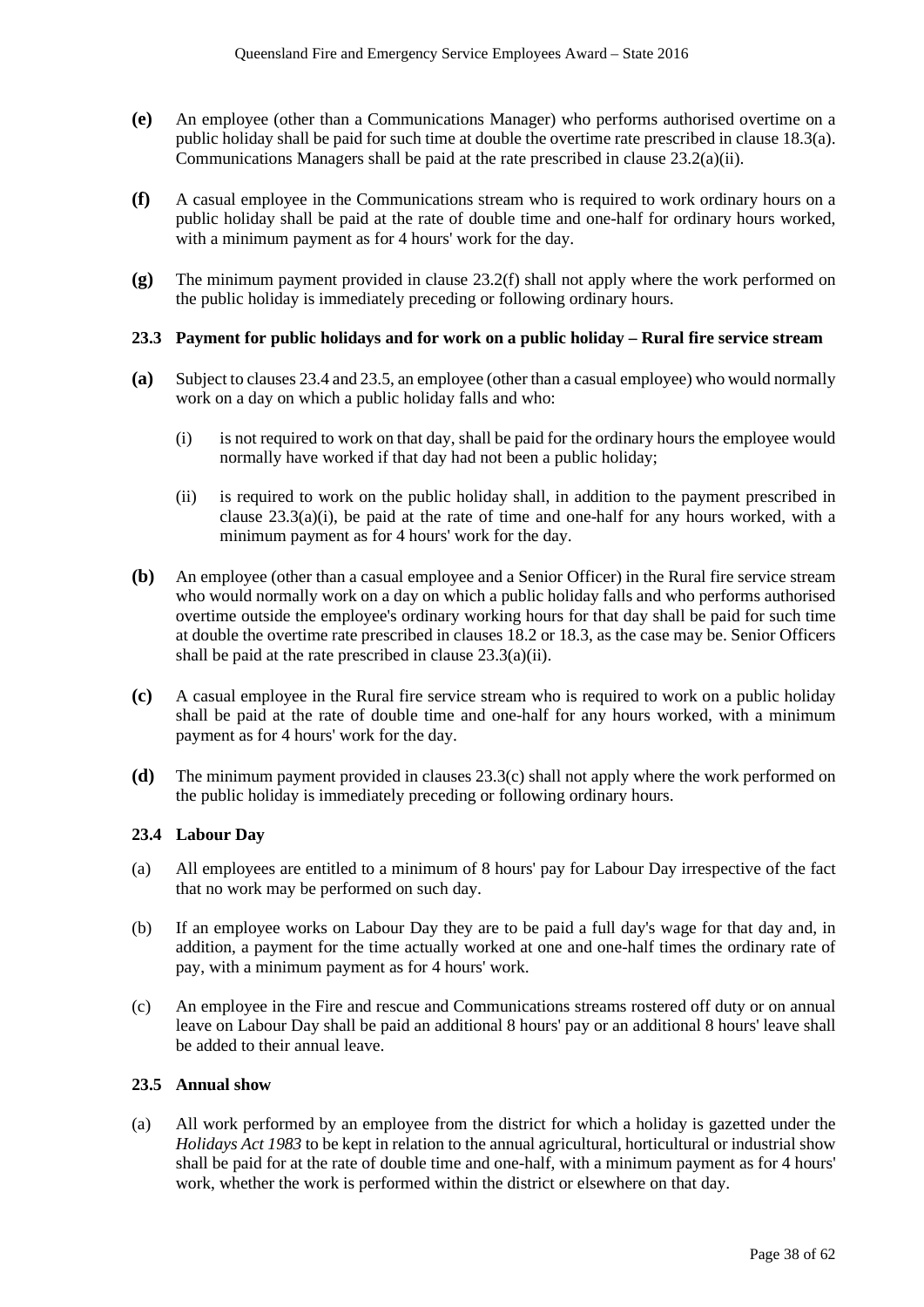(b) Where there is agreement between the Commissioner and an employee as a Senior Officer in the Fire and Rescue stream, another ordinary day may be substituted for Annual Show Day.

### **23.6 Substitution – Rural fire service stream**

- (a) Subject to statutory limitations (such as the time work may not be performed on Anzac Day) where there is agreement between the Commissioner and an employee or employees in the Rural fire service stream, another ordinary working day may be substituted for a public holiday.
- (b) Where an employee in the Rural fire service stream is subsequently required to work on the substituted day they shall be paid at the rate prescribed in clause 23.1.

#### **23.7 Employees who do not ordinarily work Monday to Friday of each week - Fire and rescue and Communications streams**

- (a) An employee (other than a casual employee) who does not ordinarily work Monday to Friday of each week is entitled to public holidays as follows:
	- (i) a full-time employee is entitled to either payment for each public holiday or a substituted day's leave;
	- (ii) a part-time employee is entitled to either payment for each public holiday or a substituted day's leave, provided that the part-time employee would ordinarily have been rostered to work on that day had it not been a public holiday; and
	- (iii) where a public holiday would have fallen on a Saturday or a Sunday (e.g. Australia Day) but is substituted for another day, an employee who would ordinarily have worked on such Saturday or Sunday but who is not rostered to work on such day is entitled to payment for the public holiday or a substituted day's leave.
- (b) Nothing in clause 23.7 confers a right to any employee to payment for a public holiday as well as a substituted day in lieu.

## **24. Jury service**

- (a) Jury service is provided for in Division 12 of the QES.
- (b) The employer and an employee may agree that fees (other than any meal allowance) received by the employee to attend jury service shall be paid to the employer and the employer will continue to pay the employee their ordinary pay for the time the employee is absent on jury service.

## **PART 7 - Travelling and Relieving Expenses**

## **25. Travelling and relieving expenses**

- (a) An employee who is required to:
	- (i) travel on official duty; or
	- (ii) take up duty away from the employee's usual place of work to relieve another employee; or
	- (iii) perform special duty,

is to be reimbursed actual and reasonable expenses for accommodation, meals and incidental expenses necessarily incurred by the employee.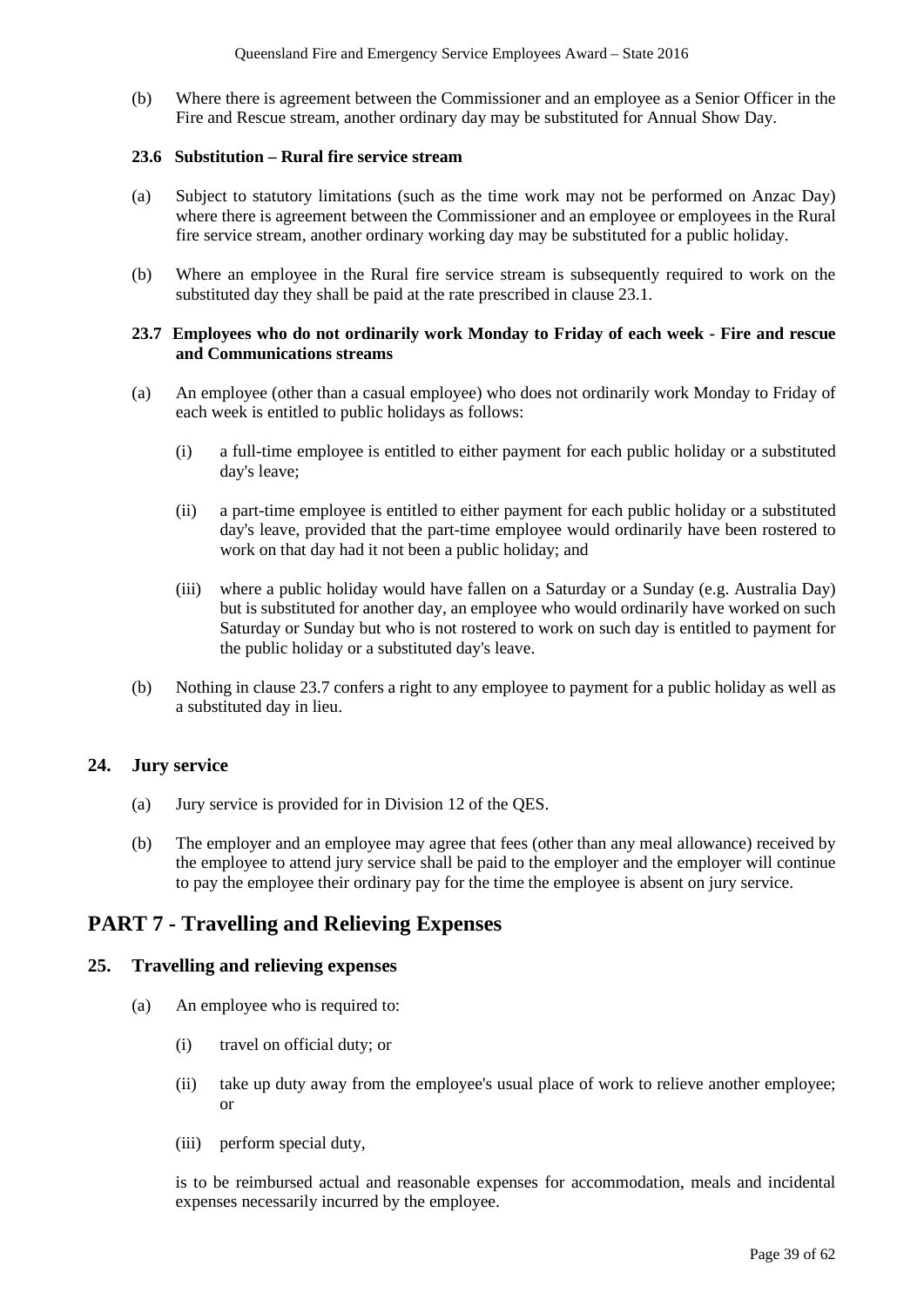- (b) An employee who is required, in the course of their work, to live away from home for a period of not less than five consecutive days, and who incurs a period of time spent travelling, shall be allowed 24 hours free from duty immediately preceding the employee's departure from home and 24 hours free from duty upon returning home, provided that the employee returns home immediately after the conclusion of the period of duty.
- (c) An employee who is required in the course of their work to live away from home for a period of not less than 28 consecutive days shall be provided with a return journey home for each such period of 28 consecutive days at a time approved by the employer.

*Note: Where a directive about travelling and relieving expenses or excess travel covers an employee, the provisions of the relevant directive apply to the employee to the extent it provides a more generous entitlement.* 

## **PART 8 - Training and Related Matters**

#### **26. Training, learning and development**

- (a) The parties to this Award recognise that in order to increase efficiency and productivity a greater commitment to learning and development is required.
- (b) Accordingly, the parties commit themselves to developing a more highly skilled and flexible workforce and providing employees with career opportunities through appropriate training to acquire additional skills and knowledge for performance of their duties.
- (c) A consultative mechanism and procedures involving representatives of management, employees and relevant unions shall be established as determined by the Commissioner, having regard to the size, structure and needs of QFES.
- (d) Following consultation, the Commissioner shall develop a learning and development strategy consistent with:
	- (i) the current and future needs of QFES;
	- (ii) the size, structure and nature of the operations of QFES; and
	- (iii) the need to develop vocational skills relevant to QFES through courses conducted wherever possible by accredited educational institutions and providers.
- (e) Learning and development may be both on-the-job or off-the-job and either internal or external to the organisation.
- (f) Learning and development provided should assist employees in obtaining accredited competencies, knowledge and skills.
- (g) All such learning and development should be directed at enabling employees to enhance skills relevant to duties to be performed. Employees will be expected to attend scheduled learning and development activities.

## **27. Training arrangements**

In planning and conducting training activities, the employer and each employee is to ensure the following principles are observed:

(e) the health and safety of participants and the community is not compromised;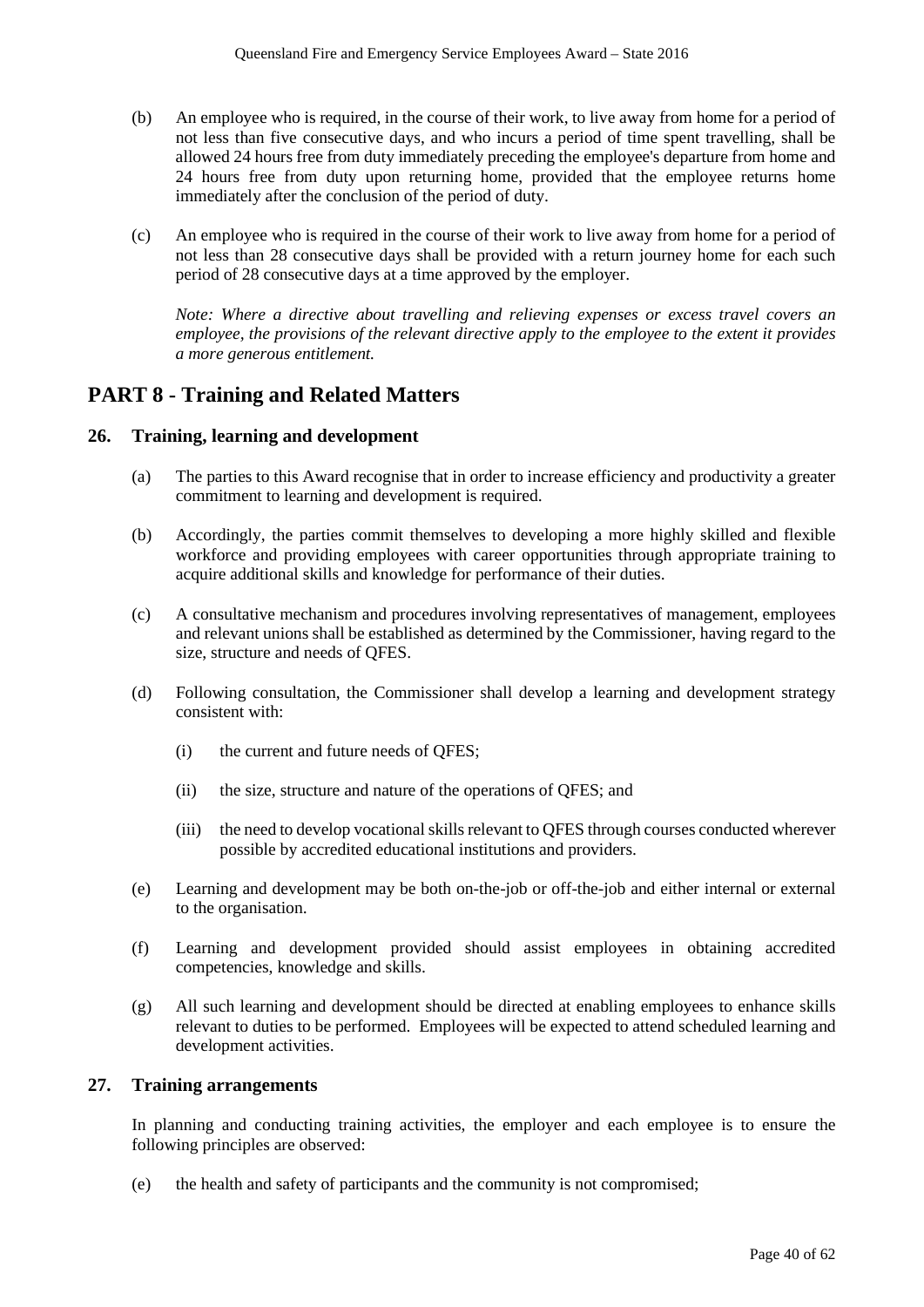- (f) adequate notice, planning and consultation are taken into account;
- (g) quality training is provided equitably to all employees; and
- (h) operational competency is taken into account.

## **PART 9 - Occupational Health and Safety Matters, Equipment and Amenities**

## **28. Uniforms**

- (a) All necessary uniforms and overalls shall be supplied by the employer free of cost to the employee. An employee shall make every reasonable effort to maintain all such property in a clean and serviceable condition.
- (b) The cost of all necessary cleaning of each employee's fire fighting apparel such as turnout coat, overtrousers and gloves shall be borne by the employer. An officer authorised by the employer shall decide when such items require cleaning.
- (c) Boots shall be supplied by the employer free of cost to the employee.
- (d) Where an employee is able to establish to the satisfaction of the employer that there is a requirement for boots to be made to measure, the employer shall provide such boots.

## **29. Amenities and quarters**

- (a) Hot water showers and a hot water supply shall be provided by the employer for the use of employees engaged in emergency response.
- (b) An employee shall not be required to perform domestic work in any other employee's quarters.

#### **30. Medical examination and termination on medical grounds**

- (a) Medical examination and termination on medical grounds are provided for in section 28 of the *Fire and Emergency Services Act 1990*. Clauses 30 (b) to (d) supplement the legislation.
- (b) Termination on medical grounds
	- **(i)** If the medical officer attended by the employee reports to the employer that the employee is by reason of any infirmity, other than a temporary infirmity, unfit to discharge or incapable of discharging the full range of the employee's designated duties, the employer may terminate the employee's services in accordance with the provisions of the *Fire and Emergency Services Act 1990*.
	- **(ii)** Prior to effecting any such termination the employer shall provide the employee with notice in writing that the employer intends to terminate the employee's services.
- (c) Referral to independent medical officer

Where an employee has submitted for a medical examination under section 28 (3) of the *Fire and Emergency Services Act 1990* by the medical officer selected by the employer*,* and agreement cannot be reached between the employer and the employee as to such employee's fitness for duty, the matter shall be referred to an independent medical officer selected by the employee from a panel of independent medical officers mutually agreed between the employer and the relevant union.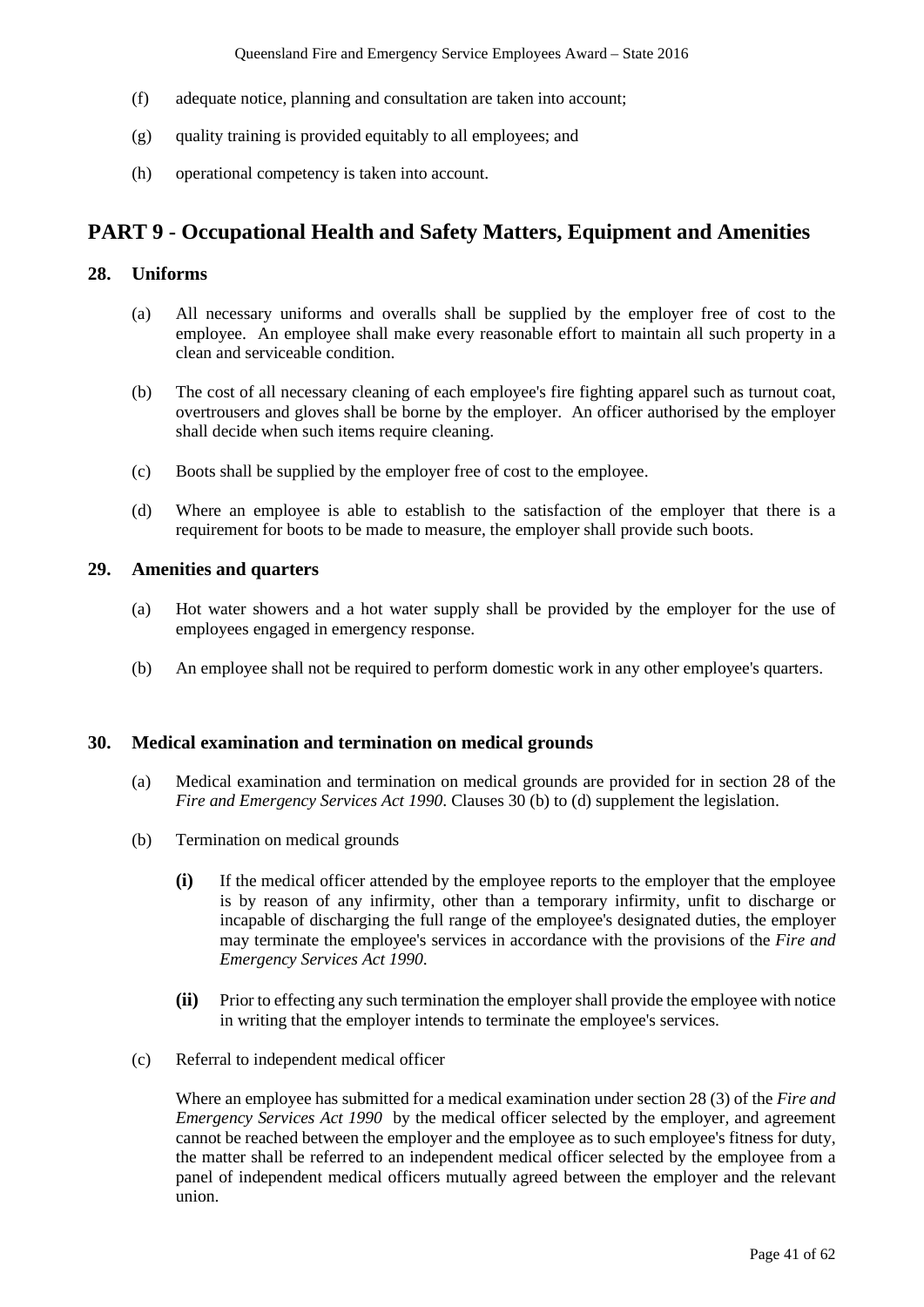(d) Refusal to submit to medical examinations

If an employee called upon to submit to a medical examination in accordance with section 28 (3) of the *Fire and Emergency Services Act 1990* does not submit to such examination within the time specified, the employer may terminate the employee's services on giving the notice prescribed in clause 9.1.

## **PART 10 - Union Related Matters**

#### **31. Union encouragement**

- (a) The parties recognise the right of individuals to join a union and will encourage that membership. However, it is also recognised that union membership remains at the discretion of individuals.
- (b) An application for union membership and information on the relevant union/s will be provided to all employees at the point of engagement.
- (c) Information on the relevant union/s will be included in induction materials.
- (d) Union representative/s will be provided with the opportunity to discuss union membership with new employees.

#### **32. Union delegates/representatives**

- (a) The parties acknowledge the constructive role democratically elected union delegates/representatives undertake in the workplace in relation to union activities that support and assist members. That role will be formally recognised, accepted and supported.
- (b) Employees will be given full access to union delegates/representatives during working hours to discuss any employment matter or seek union advice, provided that service delivery is not disrupted and work requirements are not unduly affected.
- (c) Provided that service delivery and work requirements are not unduly affected, delegates/representatives will be provided convenient access to facilities for the purpose of undertaking union activities. Such facilities include: telephones, computers, e-mail, photocopiers, facsimile machines, storage facilities, meeting rooms and notice boards. It is expected that management and delegates will take a reasonable approach to the responsible use of such facilities for information and communication purposes.
- (d) Subject to the relevant employee's written approval and any confidentiality provisions, delegates/representatives may request access to documents and policies related to a member's employment.

## **33. Industrial relations education leave**

- (a) Industrial relations education leave is paid time off to acquire knowledge and competencies in industrial relations. Such knowledge and competencies can allow employees to effectively participate in consultative structures, perform a representative role and further the effective operation of grievance and dispute settlement procedures.
- (b) Employees may be granted up to 5 working days (or the equivalent hours) paid time off (noncumulative) per calendar year, approved by the Commissioner, to attend industrial relations education sessions.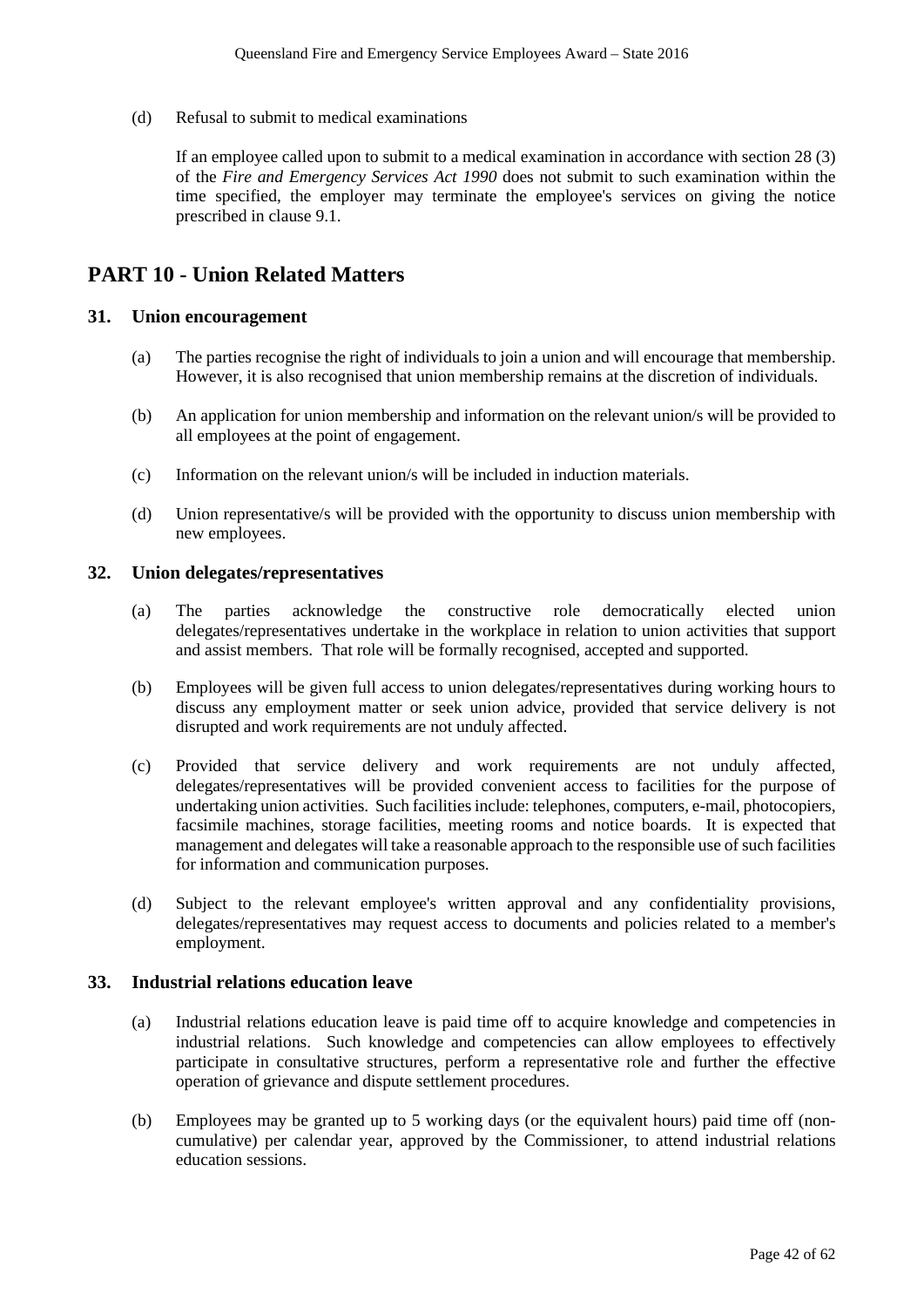- (c) Additional leave, over and above 5 working days non-cumulative (or the equivalent hours) in any one calendar year may be granted where approved structured employees' training courses involve more than 5 working days (or the equivalent). Such leave will be subject to consultation between the Commissioner, the relevant union and the employee.
- (d) Upon request and subject to approval by the Commissioner, employees may be granted paid time off in special circumstances to attend management committee meetings, union conferences, and Australian Council of Trade Unions (ACTU) Congress.
- (e) The granting of industrial relations education leave or any additional special leave should not impact adversely on service delivery, work requirements or the effectiveness and efficiency of QFES/the work unit concerned. At the same time, such leave shall not be unreasonably refused.
- (f) Where leave is approved, the employer will arrange and pay for the employee to be backfilled (where required).
- (g) At the discretion of the Commissioner, employees may be granted special leave without pay to undertake work with their union.

## **34. Right of entry**

- (a) Authorised industrial officer
	- (i) An 'authorised industrial officer' is any union official holding a current authority issued by the Industrial Registrar.
	- (ii) Right of entry is limited to workplaces where the work performed falls within the registered coverage of the union.
- (b) Entry procedure
	- (i) An authorised industrial officer may enter a workplace at which the employer carries on a calling of the officer's organisation, during the employer's business hours, to exercise a power under Chapter 9, Part 1, Division 5, Subdivision 2 of the Act as long as the authorised industrial officer:
		- (A) has notified the employer or the employer's representative of the officer's presence; and
		- (B) produces their authorisation, if required by the employer or the employer's representative.
	- (ii) Clause 34(b)(i) does not apply if, on entering the workplace, the officer discovers that neither the employer nor the employer's representative having charge of the workplace is present.
	- (iii) A person must not obstruct or hinder any authorised industrial officer exercising their right of entry.
	- (iv) If the authorised industrial officer does not comply with a condition of clause  $34(b)(i)$  the authorised industrial officer may be treated as a trespasser.
- (c) Inspection of records
	- (i) An authorised industrial officer is entitled to inspect the time and wages record required to be kept under section 339 of the Act.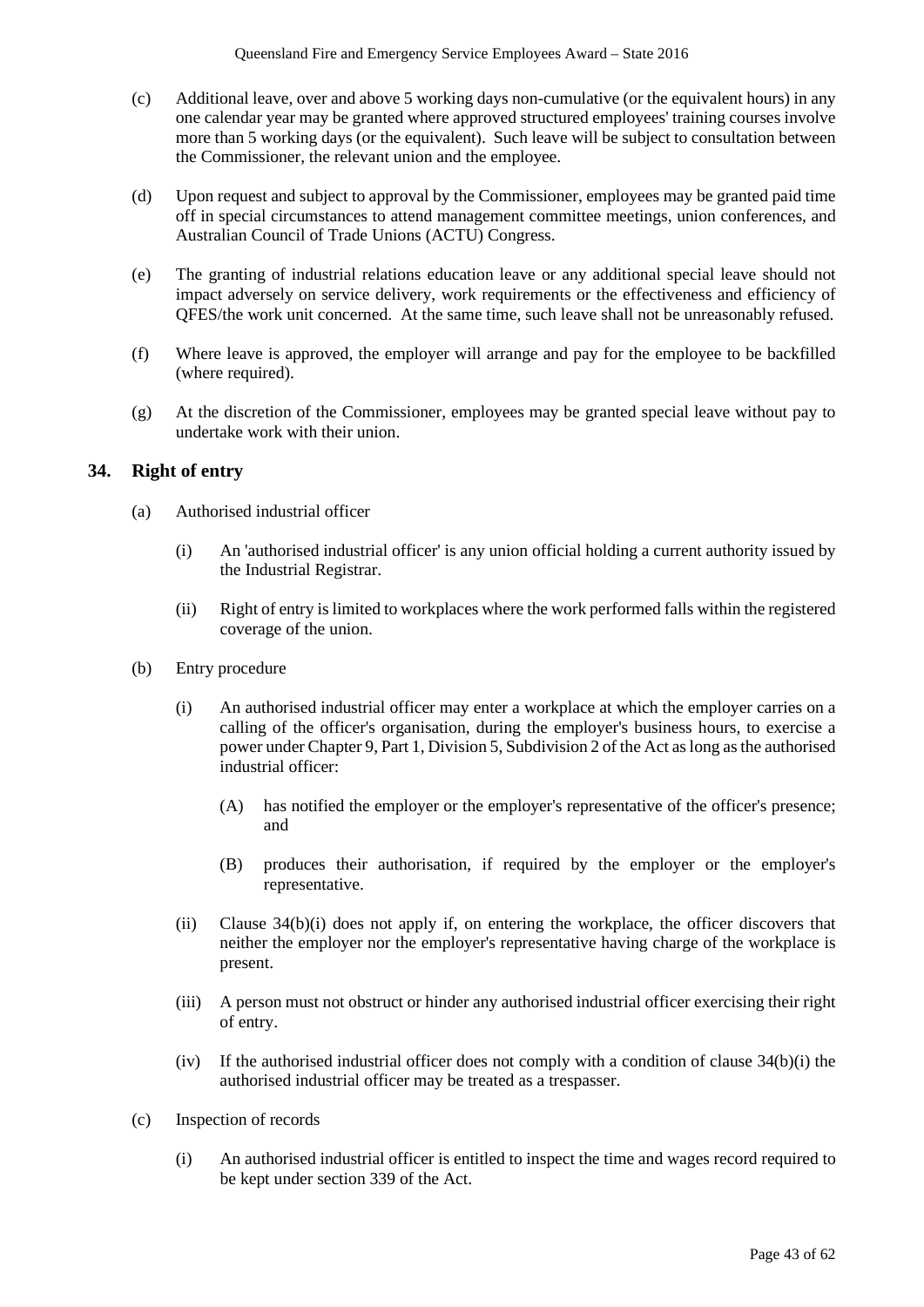- (ii) An authorised industrial officer is entitled to inspect such time and wages records of any current employee except if the employee:
	- (A) is ineligible to become a member of the authorised industrial officer's union; or
	- (B) has made a written request to the employer that they do not want their record inspected.
- (iii) The authorised industrial officer may make a copy of the record, but cannot require any help from the employer.
- (iv) A person must not, by threats or intimidation, persuade or attempt to persuade an employee or prospective employee to make, or refuse to make, a written request to the employer or prospective employer that the record not be available for inspection by an authorised industrial officer.
- (d) Discussions with employees

An authorised industrial officer is entitled to discuss with the employer, or a member or employee eligible to become a member of the union:

- (i) matters under the Act during working or non-working time; and
- (ii) any other matter with a member or employee eligible to become a member of the union, during non-working time.
- (e) Conduct
	- (i) The employer must not obstruct the authorised industrial officer exercising their right of entry powers.
	- (ii) An authorised industrial officer must not wilfully obstruct the employer, or an employee during the employee's working time.

*Note: Clause 33 - Right of entry, deals with comparable provisions contained within the Act. In order to ensure the currency of existing legal requirements parties are advised to refer to Chapter 9, Part 1, Division 5 of the Act as amended from time to time.*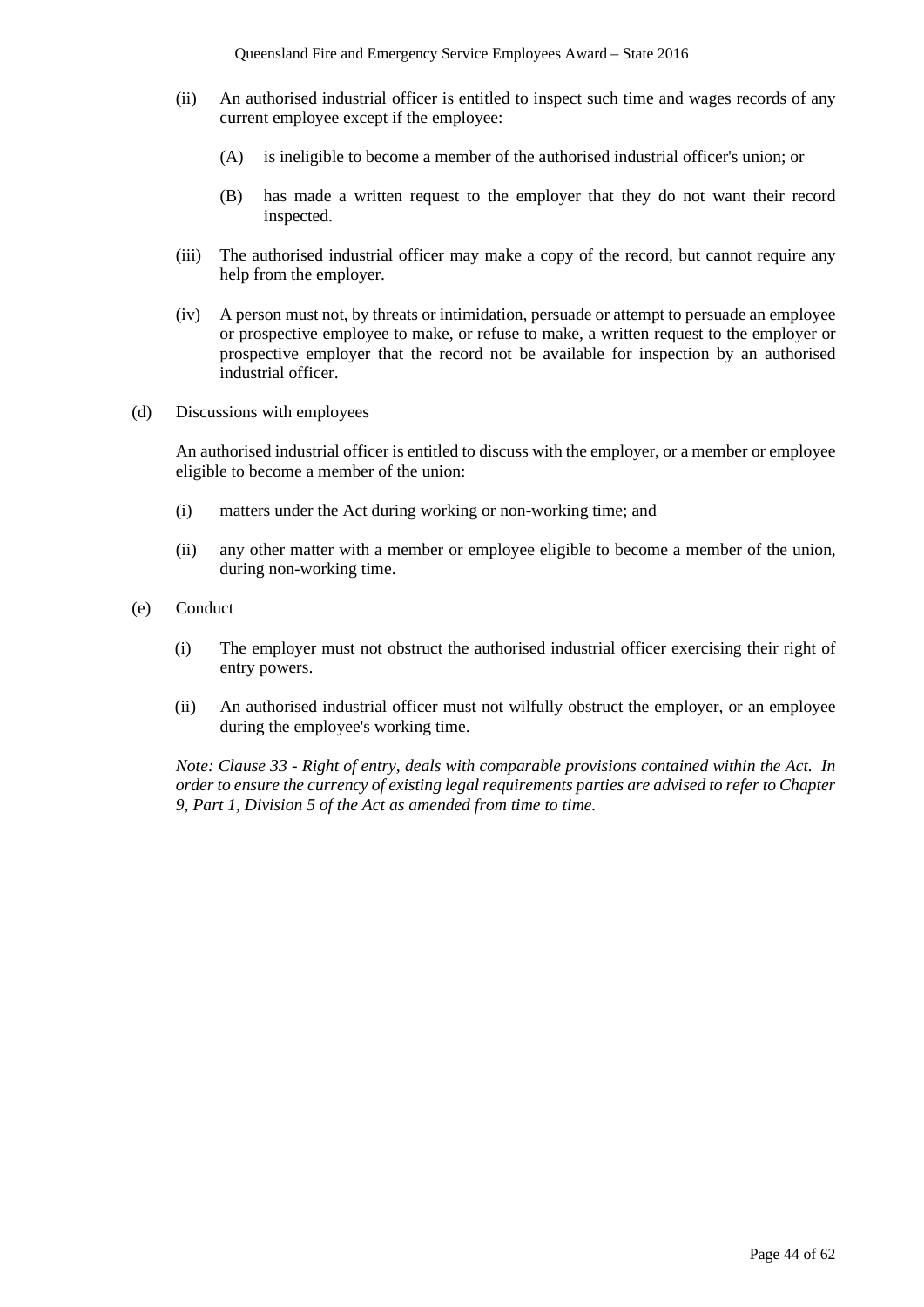## **Schedule 1 - Generic Level Statements - Fire and Rescue Stream**

## **Firefighter**

## **Work level description**

Employees at this level are involved in the delivery of operational services. Work routines, methods and procedures are clearly established and there is limited scope for deviation.

It would be expected that the range of activities undertaken will be increasingly amended to provide diverse skills sets.

Training, both on and off the job, is often a dominant feature of this level.

#### **Level of supervision**

Work may initially be performed under close supervision by a more experienced officer; however, this supervision is expected to reduce as experience increases.

Employees at this level may operate individually or as a member of a team within a work group.

#### **Characteristics of this level**

At this level there are a number of established methods, techniques, and other relevant procedures, which may apply to a work situation or an incident. Employees at this level must function within these established protocols but must also exercise discretion as to determining which matters should be referred to a supervisor for direction.

Limited discretion is available for the selection of the appropriate means of completing duties or tasks. Guidance is always available and work outcomes may be closely monitored.

Whilst supervision of other employees is not normally a feature at this level, employees would, however, be required to assist new staff and trainees (including auxiliaries and volunteers) by providing general information, guidance, training and advice.

Employees at this level require the ability to obtain the cooperation and assistance of others in carrying out defined activities. As well as exchanging information, employees must communicate effectively with peers, supervisors and members of the general community during stressful situations.

#### **Progression within this level**

Progression to the First class firefighter classification level is compulsory, whilst further progression to the Senior firefighter classification level is optional.

Progression through the Firefighter classification level is based on attaining the necessary qualifications as outlined by the national training authority and the QFES and the minimum time period set for each rank within this classification.

| Rank                     | <b>Time</b> |
|--------------------------|-------------|
| Recruit                  | 16 weeks    |
| Firefighter              | 32 months   |
| First class fire fighter | 12 months   |
| Senior firefighter       |             |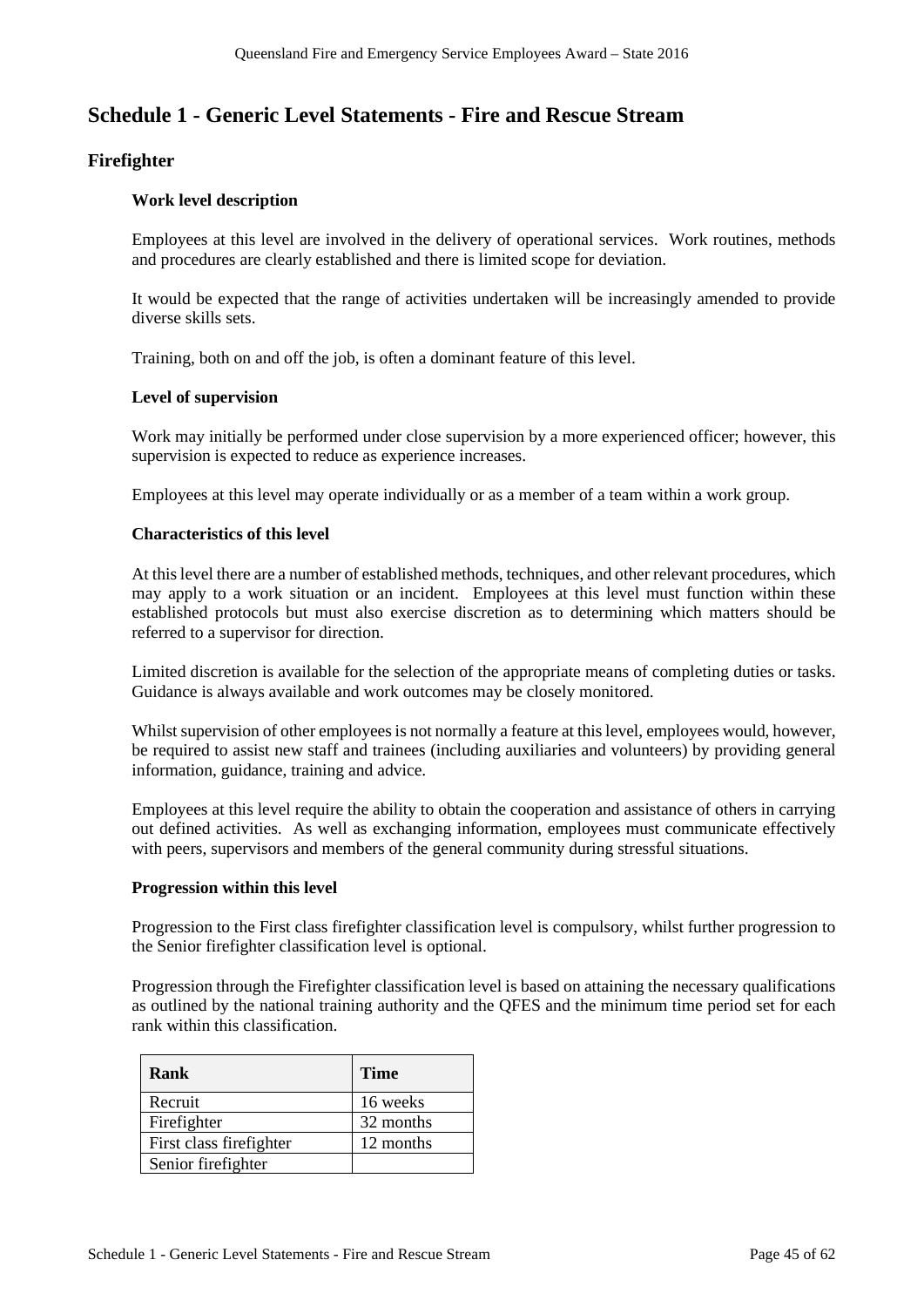Progression to the rank of Leading firefighter will be dependent on successful completion of the Station officer training program and acceptance of the conditions associated with this rank, in particular, applying for Station officer positions within the employee's employment location.

All employees within this level will be required to continue skills, drills and knowledge maintenance, assessment and appraisal through programmed training provided by either officers on shift (which may include those at the top of this level) or designated training officers.

Similarly, regardless of length of service at this level, when any new skills or knowledge are introduced, every employee will be required to undertake training and demonstrate the appropriate understanding required. Employees at the rank of Senior firefighter will also assist and relieve Station officers as required.

#### **Station Officer**

#### **Work level description**

Appointment to this level requires proven expertise with demonstrated proficiency in applying established techniques in relation to the delivery of preventative and suppressive fire services.

An understanding of the organisation's functions coupled with detailed knowledge of the work unit's operations, practices and procedures is necessary for competent performance.

Employees at the Station officer level will usually be required to undertake shift work arrangements, and will have the capacity to provide supervision for officers at the Firefighter classification level.

#### **Level of supervision**

Employees at this level work under general direction of an Inspector, but must work with a level of independence, often being the senior operations person on shift at a particular location. The employee will be required to undertake a range of functions, which may require the application of technical skills and experience or the practical application of a high level of skills.

Position objectives are clearly defined, however an employee may need to exercise a level of discretion in localised command situations. Procedures and operating standards are defined through established guidelines, requirements and procedures (as prescribed by Operations Doctrine and SIOPP) and through recognised techniques and methods associated with fire prevention and suppression activities.

A range of varied techniques, systems, methods or processes is available to perform the work, and the employee is expected to understand and to exercise the necessary discretion in their use. Such exercise of discretion takes place from within the framework of learned experience and training.

Issues that cannot be resolved by reference to established guidelines, practices and other relevant procedures would usually be referred to an Inspector.

#### **Characteristics of this level**

At this level there a number of established guidelines, practices and other relevant procedures which may apply to a work situation or an incident. Employees at this level must function within these established protocols but must also exercise discretion as to determining which matters should be referred to a higher level for direction. Employees at the Station officer level are required to provide guidance and direction to Firefighters and staff.

Limited discretion is available for the selection of the appropriate means of completing duties or tasks. Guidance is usually available and work outcomes will be reviewed regularly.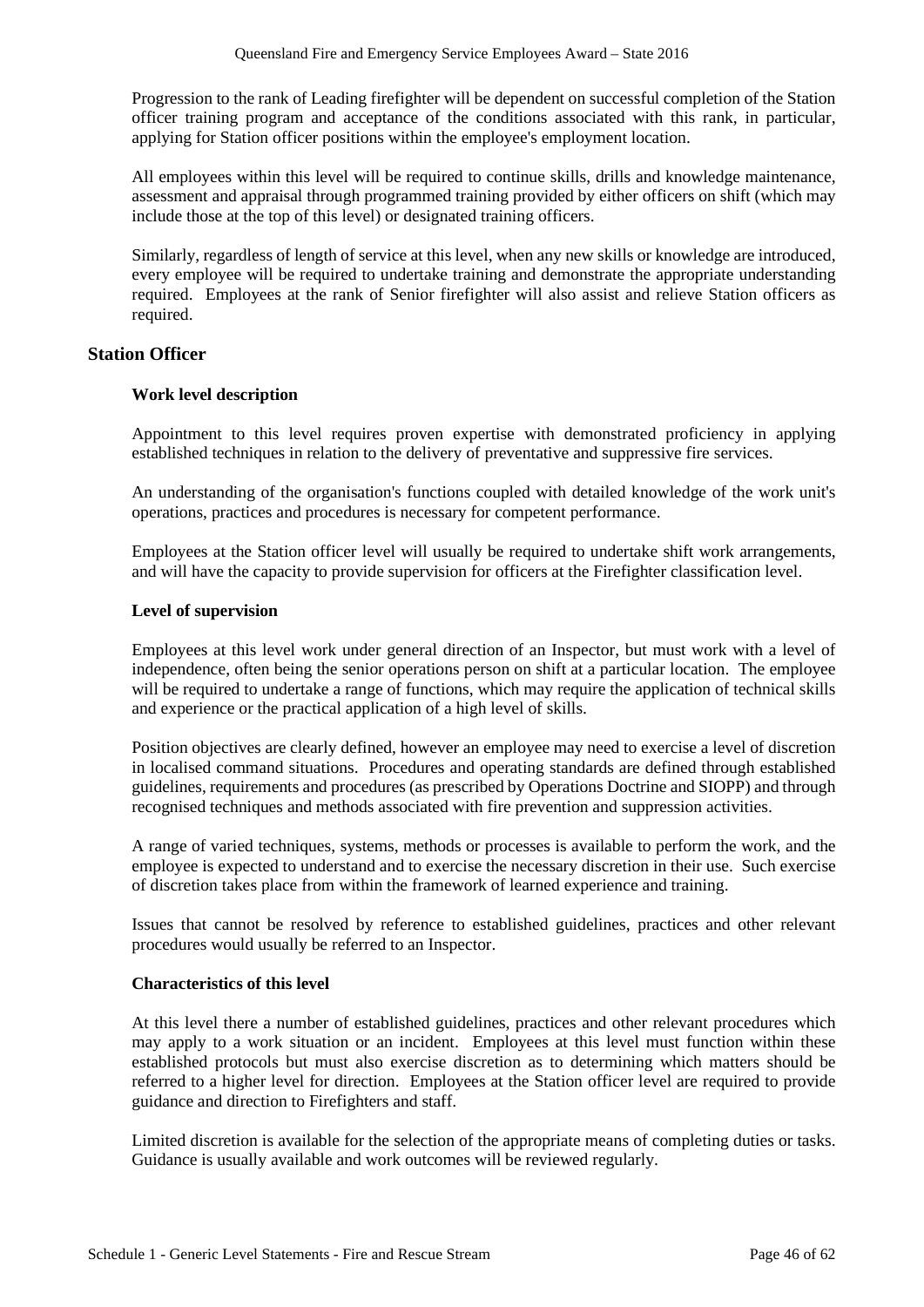Supervision of other employees is normally a feature at this level, as well as the requirement to assist new staff and trainees (including auxiliaries and volunteers) by providing general information, guidance, training and advice. Positions at this level may have supervisory responsibilities for shift operations of a small unit or fire station.

Positions at this level require the ability to obtain the co-operation and assistance of others in carrying out defined activities. As well as exchanging information, employees must communicate effectively with subordinates, peers, supervisors and members of the general community during stressful situations.

### **Progression within this level**

This rank contains 3 levels.

Initial appointment to a Station officer position will be at level 1 and is subject to having successfully completed pre-defined components as outlined by the national training authority and the QFES.

Progression from Station officer level 1 to Station officer level 2 requires a minimum period of service of 12 months and the successful completion of the predefined components outlined by the national training authority and the QFES.

Progression from Station officer level 2 to Station officer level 3 requires a minimum period of service of 12 months and the successful completion of the predefined components outlined by the national training authority and the QFES.

Whilst developmental training for progression to levels 2 and 3 is elective, skills maintenance is mandatory as is the Performance Management and Development process.

All employees at this level will be required to continue skills, drills and knowledge maintenance, assessment and appraisal, including those at the top of this level.

Progression to level 3 will be dependent upon the acquisition of Core Skills for an Inspector which will provide employees with certain necessary skills and abilities to fulfil the basic requirements of an Inspector if required to do so. The application of these skills will be required from time to time as circumstances dictate and as part of the officer's ongoing training and development.

From this same point of view it will be required that skills and knowledge will be maintained and that periodic assessments will be conducted of all employees, including those at the top of this level, for this purpose.

Similarly, regardless of length of service at this level, when any new skills or knowledge are introduced every employee will be required to undertake training and demonstrate the appropriate understanding required.

Employees at level 3 will also assist and relieve Inspectors as required.

#### **Inspector**

## **Work level description**

Work at this level requires specialised knowledge in relation to fire prevention, suppression activities and emergency management. There is a clear requirement for the capability to lead and manage complex emergency incidents including roles in disaster management.

An understanding of the organisation's functions coupled with detailed knowledge of the work unit's operations, practices and procedures is necessary for competent performance. Relevant knowledge, experience and performance at all areas of operations would be expected of this level. The work may also include developing policy, providing specific subject matter, specialist advice or undertaking high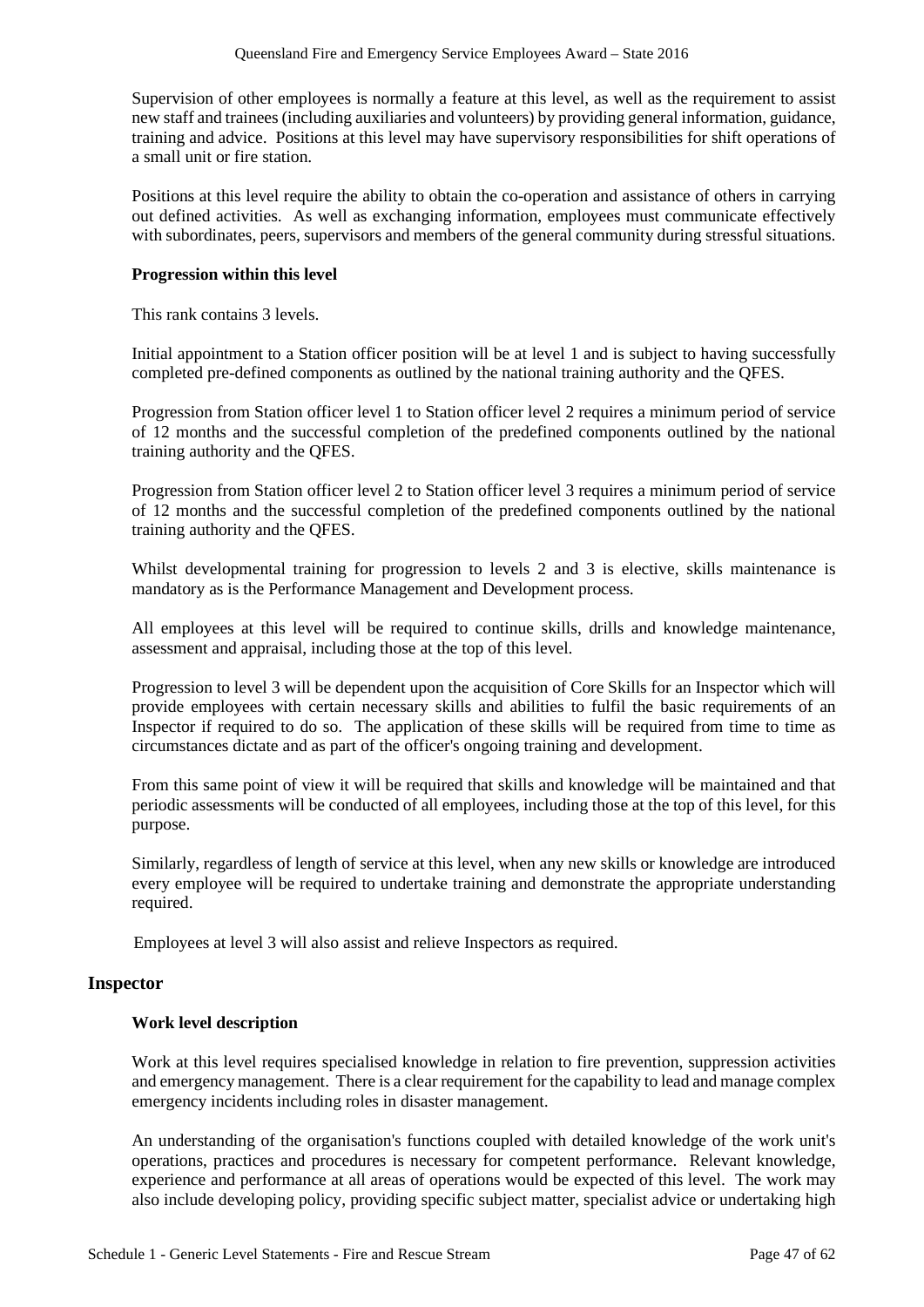level project work and specialist procedures for the guidance of functional elements of their responsibility.

The capacity to effectively manage officers at the Firefighter, Station officer or other junior officers is a prerequisite of this level.

Work undertaken that this level may also be required to deal with a complex and diverse operating environment.

### **Level of supervision**

Employees at this level work under general direction and undertake a range of functions, which may require the application of technical skills and experience or the practical application of a high level of skills.

Position objectives are clearly defined. Procedures and operating standards are defined through guidelines, requirements and other relevant procedures, and through recognised techniques and methods associated with firefighting and emergency management.

A range of varied techniques, systems, methods or processes is available to perform the work, and officers are expected to understand and exercise the necessary discretion in their use. Such exercise of discretion takes place from within the framework of learned experience and training.

A key feature of this level is the requirement to lead and manage staff through other supervisory levels.

#### **Characteristics of this level**

Employees at this level may operate individually or as a member of a team.

Supervision of subordinate employees may be a feature of this level.

Assistance is usually available if required when problems occur, although problems are usually resolvable by reference to procedures, documented methods and instructions.

Whilst there is some scope for exercising initiative in the application of established work practices and procedures, problems can generally be solved by reference to documented methods and instructions. Employees are required to interpret contemporary operating policies and other relevant procedures in order to determine the most appropriate course of action. Employees at this level will also start to be concerned with the development of more efficient work practices within the work teams which they supervise. Management responsibilities are usually a significant function at this level both in terms of business roles and operational incidents and emergency management.

Problem resolution is a frequent requirement. Functions at this level include the identification and development of ideas, the detailed analysis of alternative courses of action and their implications, addressing difficulties, problems in the work environment, devising action plans and advancing new approaches to more senior management levels.

Employees at this level are competent to provide authoritative information to less experienced employees within the work team or under their direct supervision. Positions at this level may have command and control responsibility.

Employees at this level would assist and relieve Superintendents as required.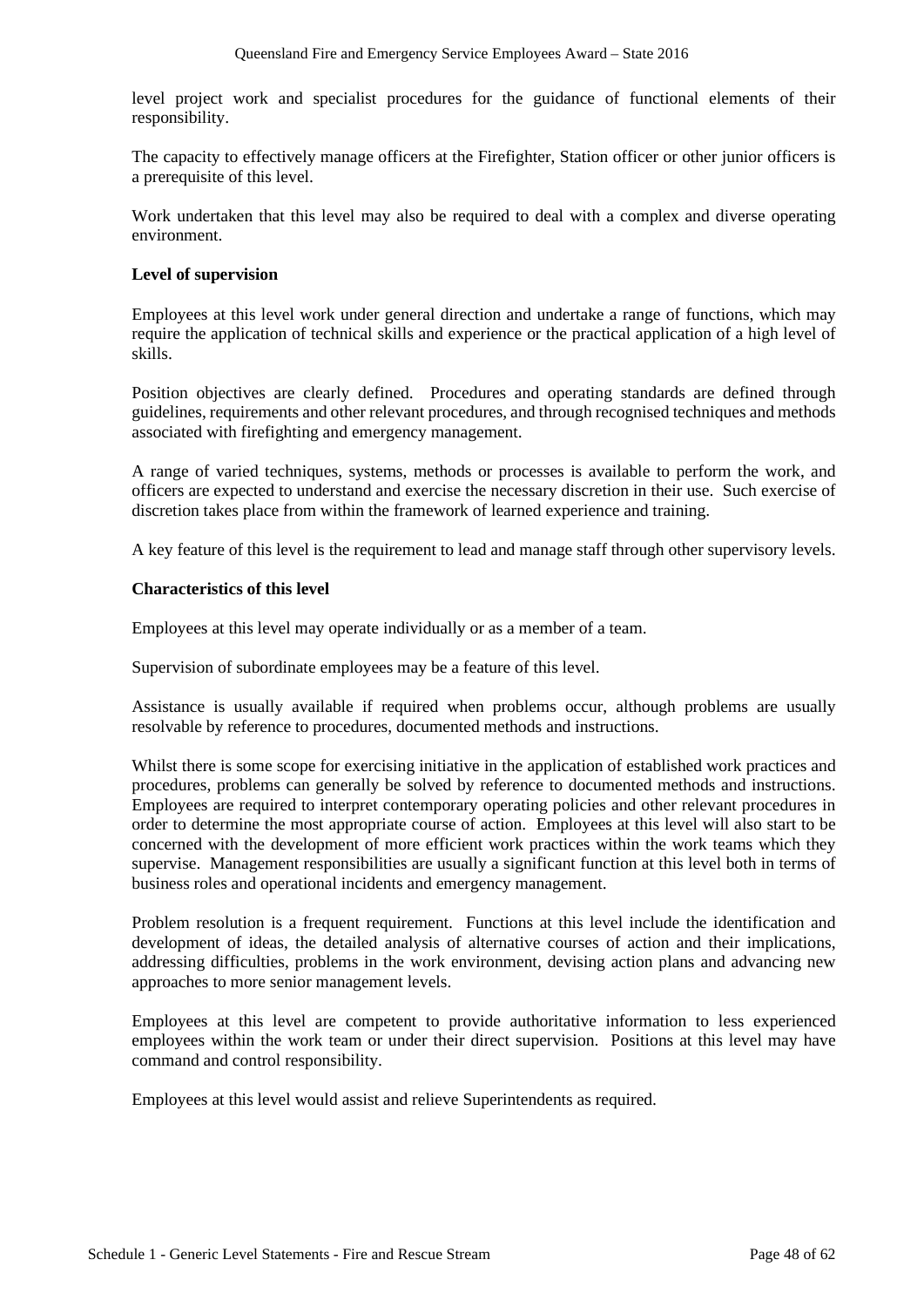## **Superintendent**

### **Work level description**

Work at this level requires specialised knowledge in relation to fire prevention, suppression activities and emergency management. There is a clear requirement for the capability to lead and manage highly complex emergency incidents including significant roles in disaster management.

Where the emphasis of the position is management, key functions will involve planning, organising, directing and controlling the work of subordinate supervisory levels. Extensive knowledge in the area of operations, emergency management and advanced leadership and management skills would be expected. Officers at this level will provide leadership at a professional level.

Positions, which have primary emphasis of a specialist nature, require specialised knowledge of complex and innovative methods and techniques, resulting from experience and/or advanced training.

Work is undertaken under limited direction as to work priorities and the detailed conduct of the task. This level will require a capacity for original thinking, creativity, the exercise of significant levels of independent judgement and the exercise of delegated authority as required.

Employees may be responsible for larger work teams, corporate functions or Zone operations. The work may include providing specialist advice within or across Agencies, developing policy and interpreting legislation, policy instructions and setting objectives in the work area.

High levels of initiative in accomplishing objectives shall be required to be exercised both on an individual basis and/or in a work team situation.

#### **Level of supervision**

Work is performed either independently with broad direction from superiors only for those aspects of work which involve new or sophisticated techniques or relate to areas outside a position's normal span of activity. There is significant levels of independent judgement in keeping with the complex nature of work undertaken.

The role spans a range of activities, many of which are complex or specialised in nature. Work may require the modification or adoption of established methods, procedures, systems or policies.

Officers at this level will affect the way that work is performed by others, and will be involved in the detail of operational planning.

#### **Characteristics of this level**

There is scope for the exercise of initiative in the application of established work practices and procedures.

Problem solving and conflict resolution are common requirements at this level. Work demands the identification and development of ideas, the detailed analysis of alternative courses of action and their implications, addressing difficulties, problems in the work environment, devising action plans and advancing new approaches. High level management responsibilities are usually a significant function at this level both in terms of business roles and operational incidents and emergency management.

Employees are required to analyse problems and recommend solutions or alternative courses of action.

Employees at this level would be required to lead and motivate employees and to inspire others to co-operate in the achievement of difficult and sometimes conflicting objectives both in terms of business requirements and emergency management.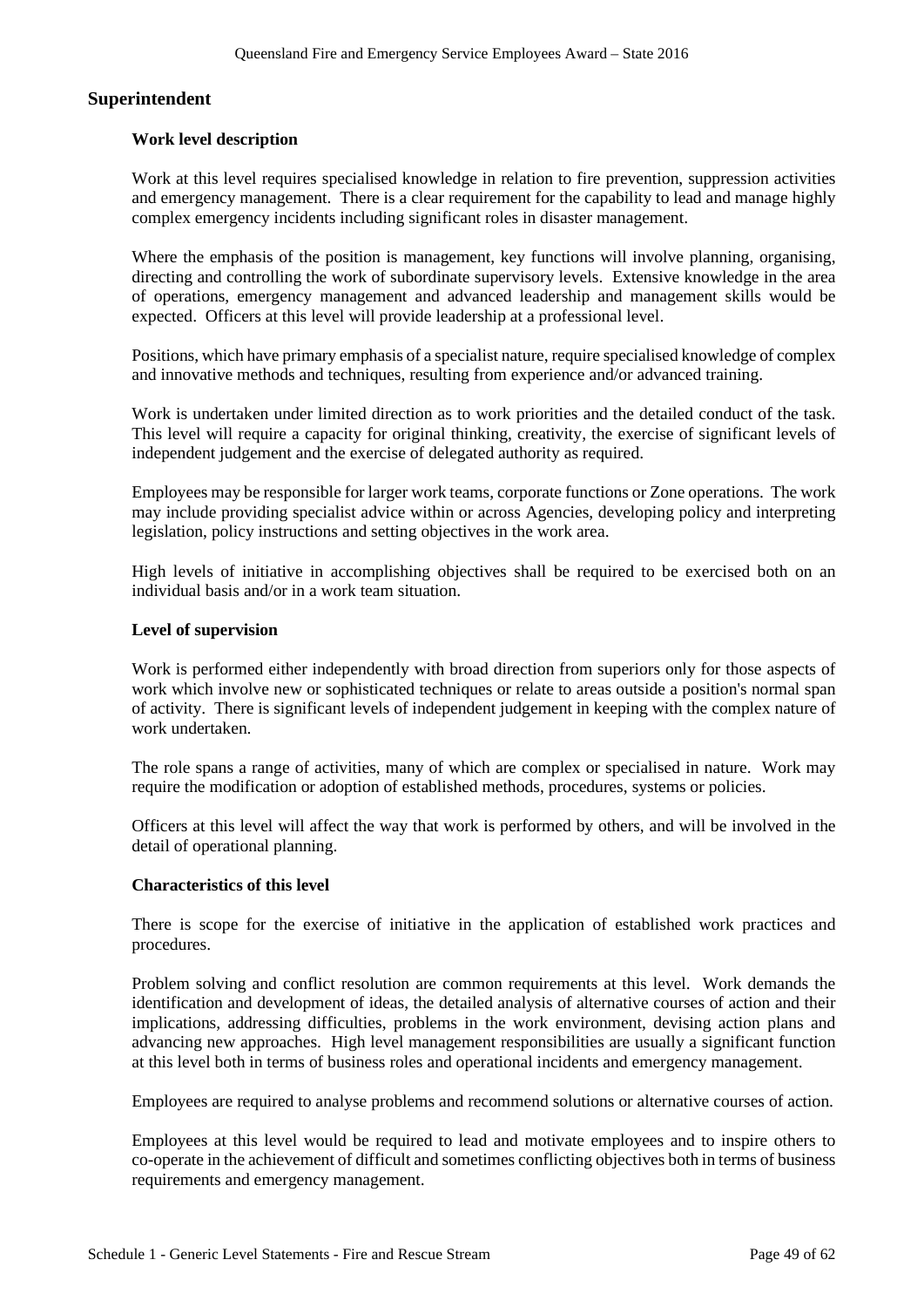Positions at this level will be governed by a clear set of objectives and budgets. Liaison and communication skills to enable the effective resolution of complex organisational issues will also be a feature.

The performance of employees at this level will be monitored by a more senior officer to ensure the efficient achievement of operational targets. Expenditure will be reviewed regularly.

Part of the accountability at this level involves the identification of employee development needs, and the implementation of programs to improve staff performance.

Many of the activities and responsibilities of this level would usually comprise a total management and operational function.

Employees at this level would assist and relieve Chief Superintendents as required.

## **Chief Superintendent**

## **Work level description**

Work at this level requires high level specialised knowledge in relation to fire prevention, suppression activities and emergency management. There is a clear requirement for the capability to lead and manage highly complex emergency incidents including a significant leadership role in disaster management.

The emphasis of this position is to manage and provide leadership. Key functions of the role are planning, organising, directing and controlling the work of subordinate supervisors as well as leading staff to resolve large scale multi-agency incidents or disasters.

Employees will represent the QFES at state, national, and when required international, incidents, committees and forums with the focus on the management of the strategic, political, environmental, social and technical impacts on communities.

Extensive knowledge in the area of operations, advanced emergency management skills and business skills are required.

Employees will be required to lead and oversee the implementation of programs to provide workforce capability, capacity and performance.

#### **Level of supervision**

Work is performed independently with little if any guidance required from superiors.

The role can span a large range of activities that are of a complex and/or specialised nature. This may require adapting existing methods, procedures or policies.

Officers at this level will exhibit leadership and management qualities for subordinates to emulate.

#### **Characteristics of this level**

Lead and develop operational, community safety, training and business standards, policies and procedures that are consistent with and support the functions of the QFES.

There is scope at this level to initiate and implement changes to standard practices and procedures both at a regional or state level.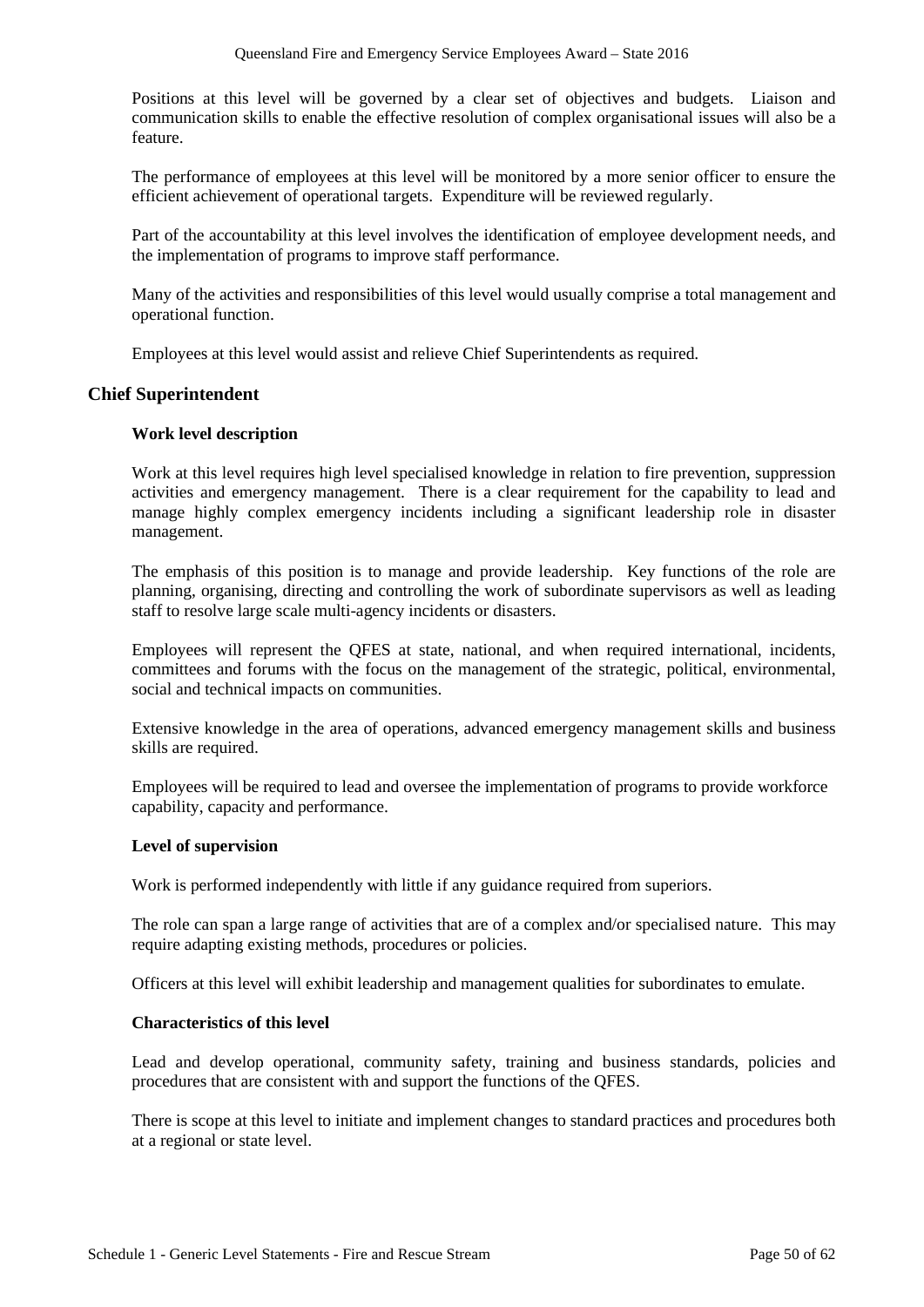Employees will be required to represent the QFES at state, national and international forums, committees and major disasters or emergency incidents. These types of multi-agency incidents will require high levels of communications and operational knowledge to deliver high quality outcomes.

Employees have the authority to deploy the human and material resources of the QFES, as required.

Employees at this level are required to lead, manage and motivate other employees. Problem solving and conflict resolution is required of this level.

At this level employees will be required to lead and oversee the implementation of programs to provide for workforce capability, capacity and performance.

Employees at this level would assist and relieve executive offers, as required.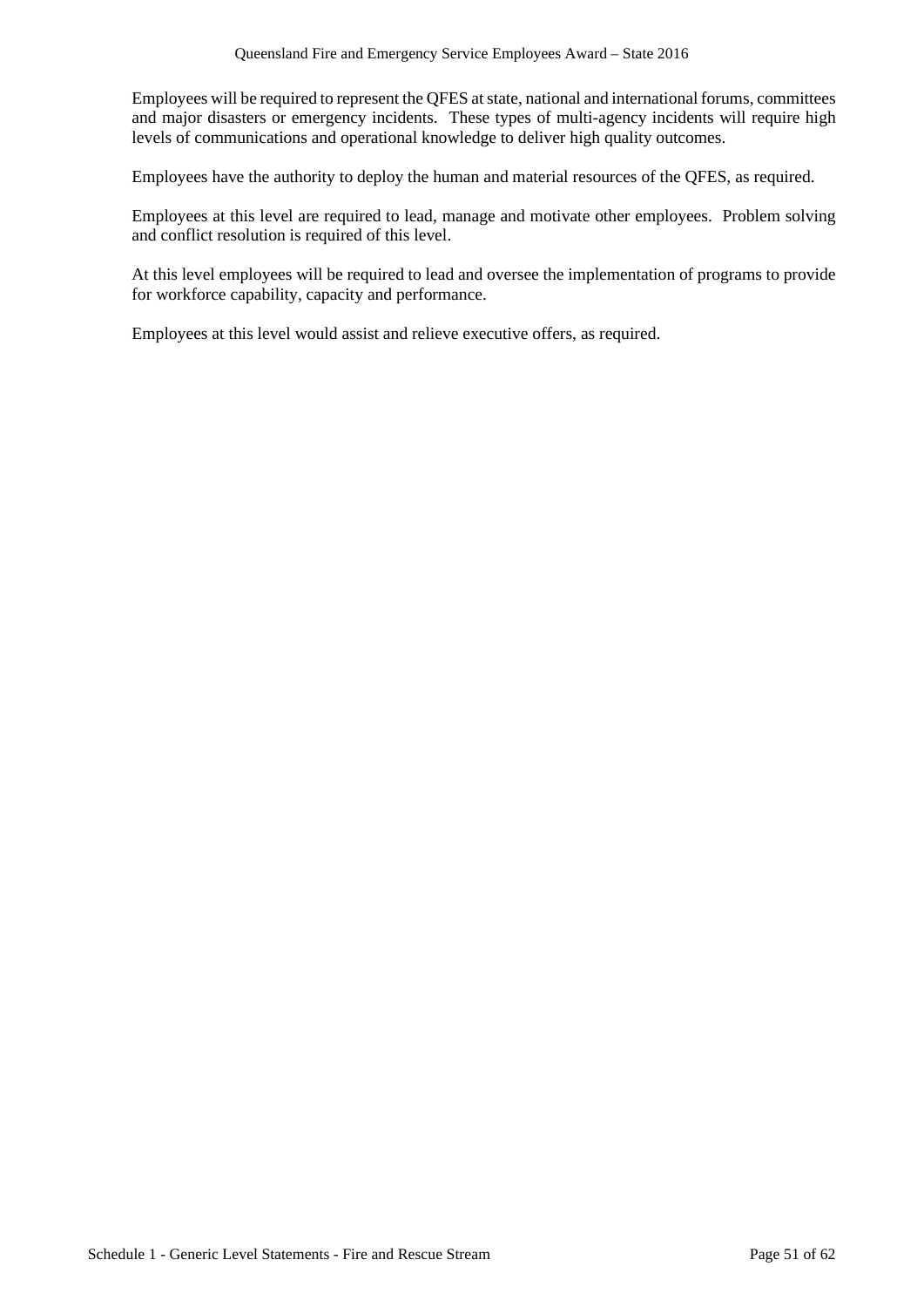## **Schedule 2 - Generic Level Statements - Communications Stream**

## **Fire communications officer level 1**

### **Work level description**

Positions at this level primarily involve the delivery of communications services. Work routines, methods and procedures are clearly established and there is limited scope for deviation.

The range of activities undertaken will be increasingly amended as the employee becomes more experienced.

On the job training is a dominant feature of this level, particularly for less experienced employees.

#### **Level of supervision**

Work may initially be performed under close supervision by a Fire communications officer level 2 or operational officer, however, this supervision is expected to reduce as experience increases, and the employee is able to contribute more significantly.

Employees at this level may operate individually or as a member of a team within a work group.

#### **Characteristics of this level**

At this level there are a number of established methods, techniques, and standard operating procedures which apply to a work situation or an incident. This position must function within these established protocols but must also exercise some discretion as to determining which matters should be referred to a Fire communications officer level 2 for direction.

Limited discretion is available for the selection of the appropriate means of completing duties or tasks. Guidance is always available and work outcomes may be closely monitored.

Whilst supervision of other employees is not normally a feature at this level, employees could, however, be required to assist new staff and trainees by providing general information, guidance and advice. Employees will be required to provide basic administrative, organisational and training support related to the Communications Centre's operations.

Positions at this level require the ability to obtain the cooperation and assistance of others in carrying out defined activities. As well as exchanging information, employees must communicate effectively with peers, Supervisors and members of the general community during stressful situations.

#### **Progression within this level**

This level contains 4 paypoints.

New employees will commence at paypoint 1.

Upon engagement, new employees will be required to complete a formal Communications Training Plan which will include practical, classroom, simulated, live, self-paced and where applicable, local components. The course will cover all Core Skills necessary for employees to perform the basic requirements of all level 1 functions.

Recruit Level - Communication officer 1 paypoint 1- progress to Communication officer 1 paypoint 2 will occur after successful completion of Certificate III in Fire communications operations and six months' satisfactory performance.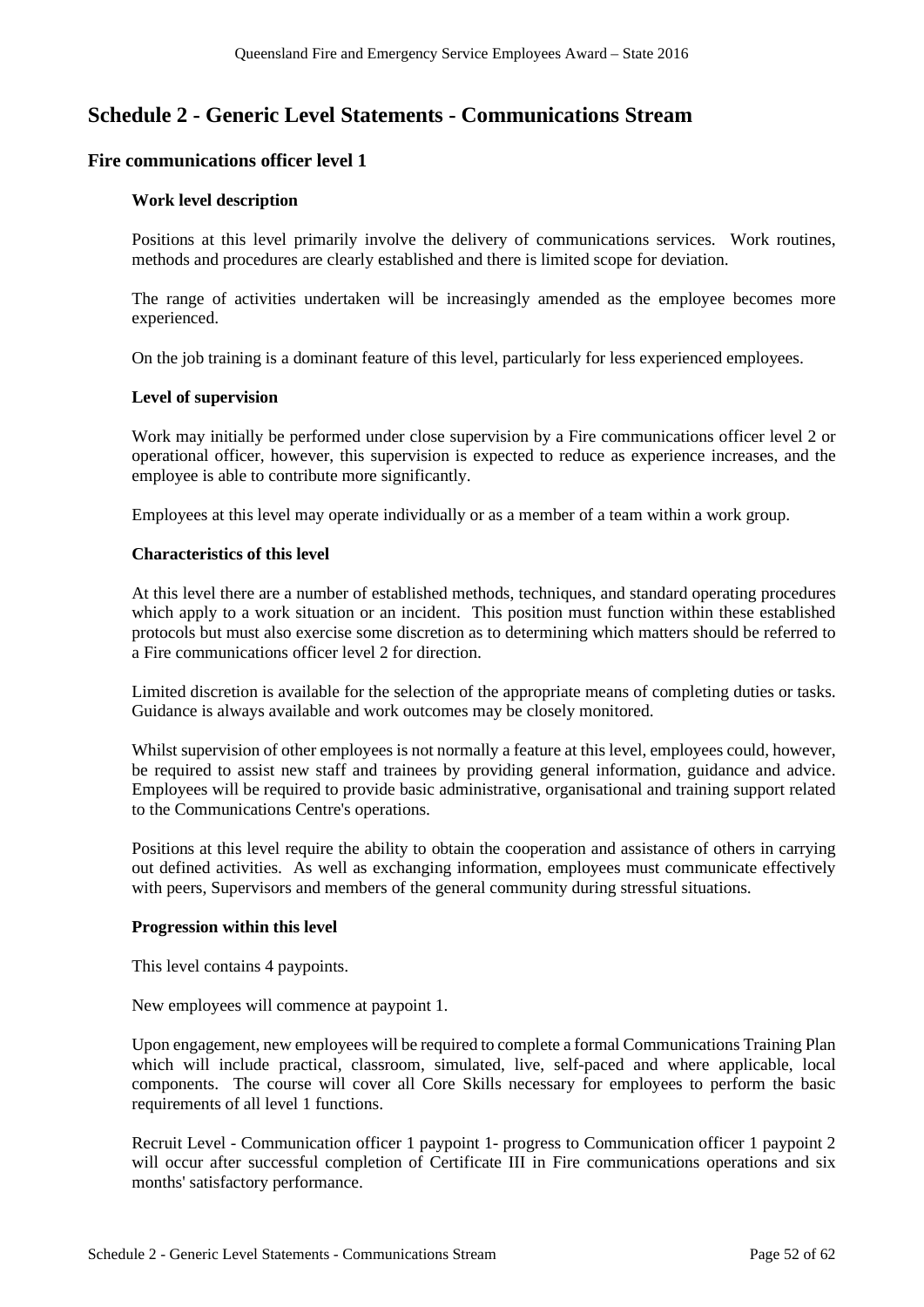Communication officer 1 paypoint 2 - progress to Communication officer 1 paypoint 3 will occur after successful completion of training and development as outlined in the Fire Communications Professional Development Plan and twelve months' satisfactory performance at paypoint 2.

Communication officer 1 paypoint 3 - progress to Communication officer 1 paypoint 4 will occur after successful completion of training and development as outlined in the Fire Communications Professional Development Plan and twelve months' satisfactory performance at paypoint 3.

All employees in this classification will be required to continue skills and knowledge maintenance, assessment and appraisal.

Similarly, regardless of length of service at this level, when any new skills or knowledge are introduced, every employee will be required to undertake training and demonstrate the appropriate understanding required.

Employees who progress to paypoint 4 may be required to assist or relieve Communications supervisors.

## **Fire communications officer level 2**

#### **Work level description**

Appointment to this level requires expertise in the communications field with demonstrated proficiency in applying established techniques. Extensive knowledge and understanding of Communications centre operations and procedures is vital.

An understanding of the organisation's functions coupled with detailed knowledge of the work unit's operations, practices and procedures is necessary for competent performance.

The capacity to provide supervision for Level 1 officers is a prerequisite of this level.

#### **Level of supervision**

Employees at this level work under the direction of more senior officers and undertake a range of functions which require the application of computer and telephone skills and experience and the practical application of a high level of interpersonal skills.

Position objectives are clearly defined. Procedures and operating standards are defined through guidelines, organisational requirements and other relevant procedures, and through recognised techniques and methods associated with communications management.

A range of varied techniques, systems, methods or processes are available to perform the work, and the employee is expected to understand and to exercise the necessary discretion in their use.

#### **Characteristics of this level**

Supervision of subordinate employees within a small discrete work group or function may be a feature of this level.

Assistance is usually available from more senior officers if required when problems occur. There is some scope for the exercise of initiative in the application of established work practices and procedures, however, problems are usually resolved by reference to procedures, documented methods and instructions. Employees are required to interpret operating policies and other relevant procedures in order to determine the most appropriate course of action. Employees at this level will also start to become concerned with the development of more efficient work practices, and recommendations related to improvements in other relevant procedures.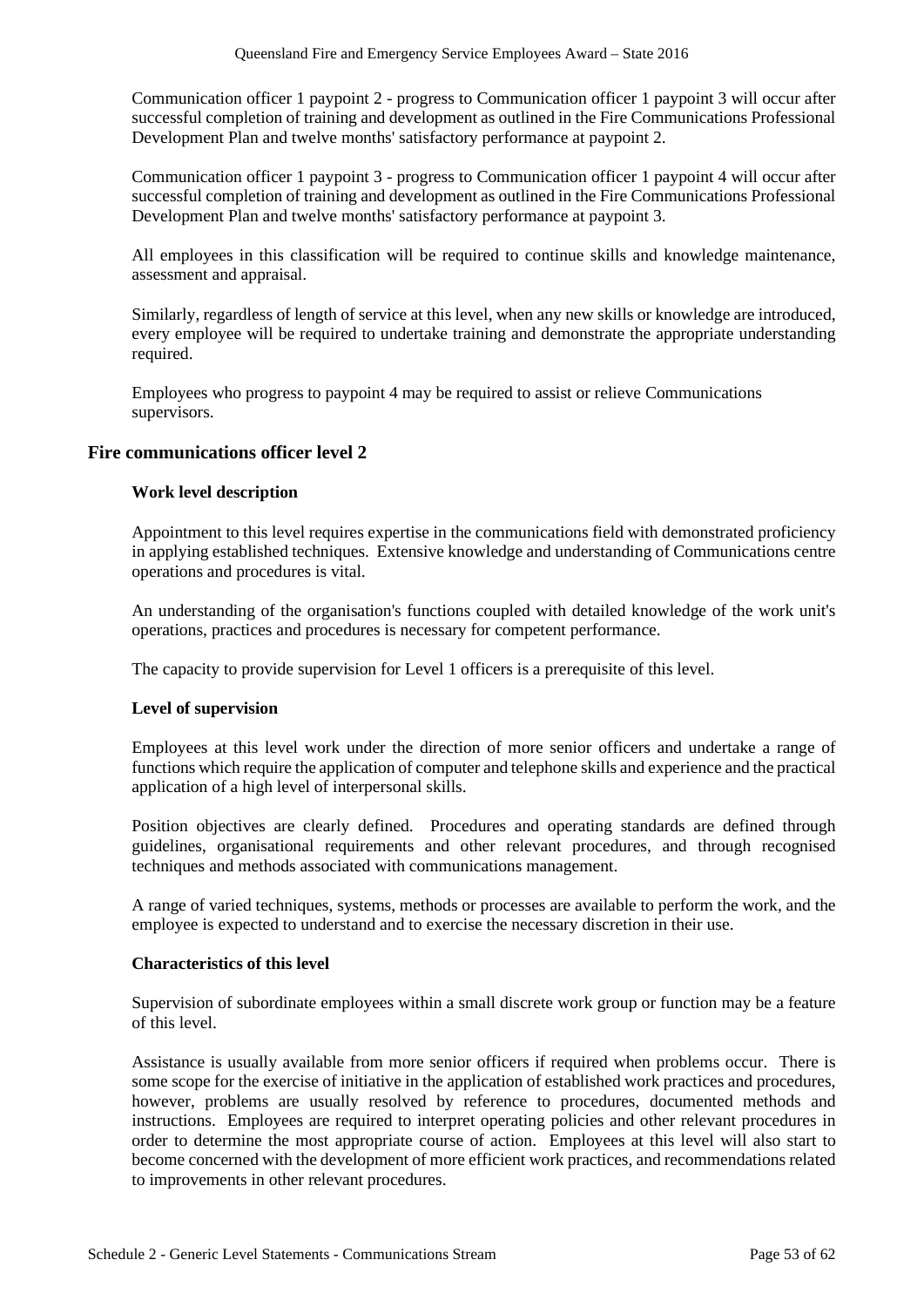Employees at this level are competent to provide authoritative information to less experienced officers within the work team or under their direct supervision.

#### **Progression within this level**

This level contains 4 paypoints.

New appointees will commence at paypoint 1.

Progression through paypoints in this level is to be based on qualifications outlined in the Communications Training Professional Development Plan and twelve months' satisfactory performance at each paypoint.

Employees who progress to paypoint 4 must demonstrate highly developed skills and knowledge, beyond those expected for lower paypoints in this level.

Progression within this level will see a number of changes in the way in which the employee carries out their responsibilities:

- demonstrated proficiency in application of advanced techniques;
- demonstrated ability to effectively assign work to, and check the work of, other employees, as well as carrying out staff training; and
- evidence of capacity to effectively co-ordinate activities.

All employees in this classification will be required to continue skills and knowledge maintenance, assessment and appraisal.

Similarly, regardless of length of service at this level, when any new skills or knowledge are introduced, every employee will be required to undertake training and demonstrate the appropriate understanding required.

#### **Fire communications manager**

#### **Work level description**

An employee appointed to this level will have expertise in the communications field and has demonstrated a proficiency in applying established policies and procedures. They will be required to have a full understanding of the management and leadership of employees at the communications centre.

Employees at this level would have demonstrated a clear understanding with in depth knowledge of the communications centres operations, policies, procedures and practices.

A capacity to provide management, leadership and motivate employees at lower classifications is required.

#### **Level of supervision**

Work is performed with guidance from superiors and the employee is responsible for the day to day operations of the communications centre.

A range of varied techniques, systems, methods and processes are available to perform the work, and officers are expected to understand and exercise discretion in their use. Such exercise of discretion takes place from within the framework of learned experience and training.

A key feature of this level is the requirement to manage staff of the communications centre.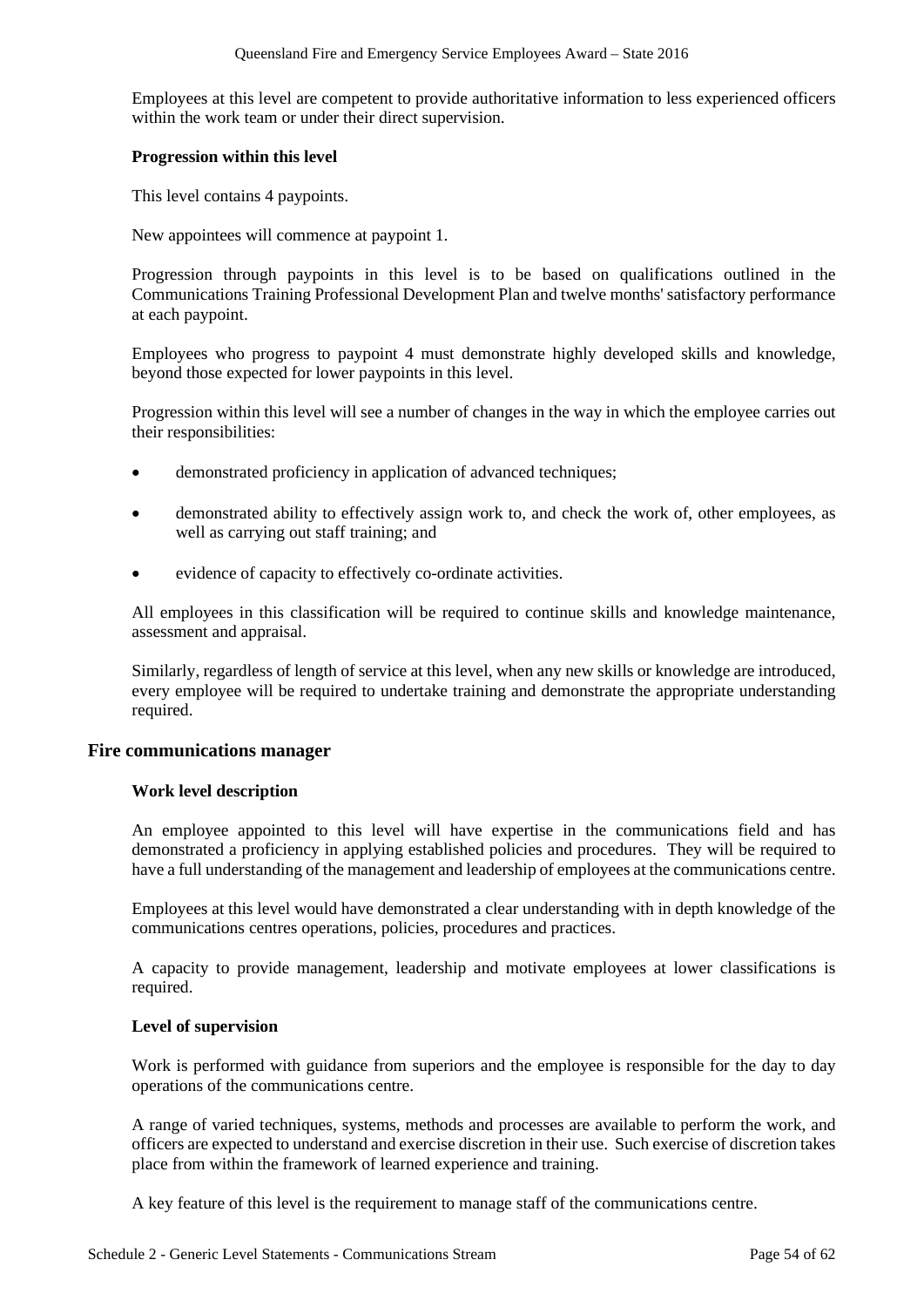### **Characteristics of this level**

This position will be required to manage and lead work groups.

Problem solving and conflict resolution are a requirement at this level. Reference policies and procedures will assist the employee to solve problems. Duties include resolving conflicts, developing performance development plans, performance improvement plans or action plans to address issues.

Employees at this level are responsible for managing the fire communication centre operations including staffing and deployment, financial and budget and human resources to ensure effective, efficient and timely mobilisation of resources to emergency incidents and contributing to regional and Statewide strategic and operational planning processes.

Employees will be required to manage, lead and motivate other employees.

Part of the accountability of this level involves the identification of employee development needs and the implementation of programs to improve staff performance.

At this level employees would be expected to implement strategies and tactics to enhance operational service delivery in accordance with policies and procedures of the QFES.

#### **Progression within this level**

This level contains 3 paypoints.

New appointees will commence at paypoint 1.

Progression through the paypoints in this level is to be based on qualifications outlined in the Communications Training Professional Development Plan and twelve months' satisfactory performance at each paypoint.

Employees who progress to paypoint 3 must demonstrate highly developed skills and knowledge, beyond those expected for lower paypoints in this level.

Progression within this level will see a number of changes in the way in which the employee carries out their responsibilities:

- increased proficiency in application of advanced techniques;
- effective management of communications centre resources including staffing and budget matters;
- increased ability to effectively assign work to, and check the work of, other employees, as well as carrying out staff training; and
- evidence of capacity to effectively co-ordinate activities.

All employees in this classification will be required to continue skills and knowledge maintenance, assessment and appraisal.

Similarly, regardless of length of service at this level, when any new skills or knowledge are introduced, every employee will be required to undertake training and demonstrate the appropriate understanding required.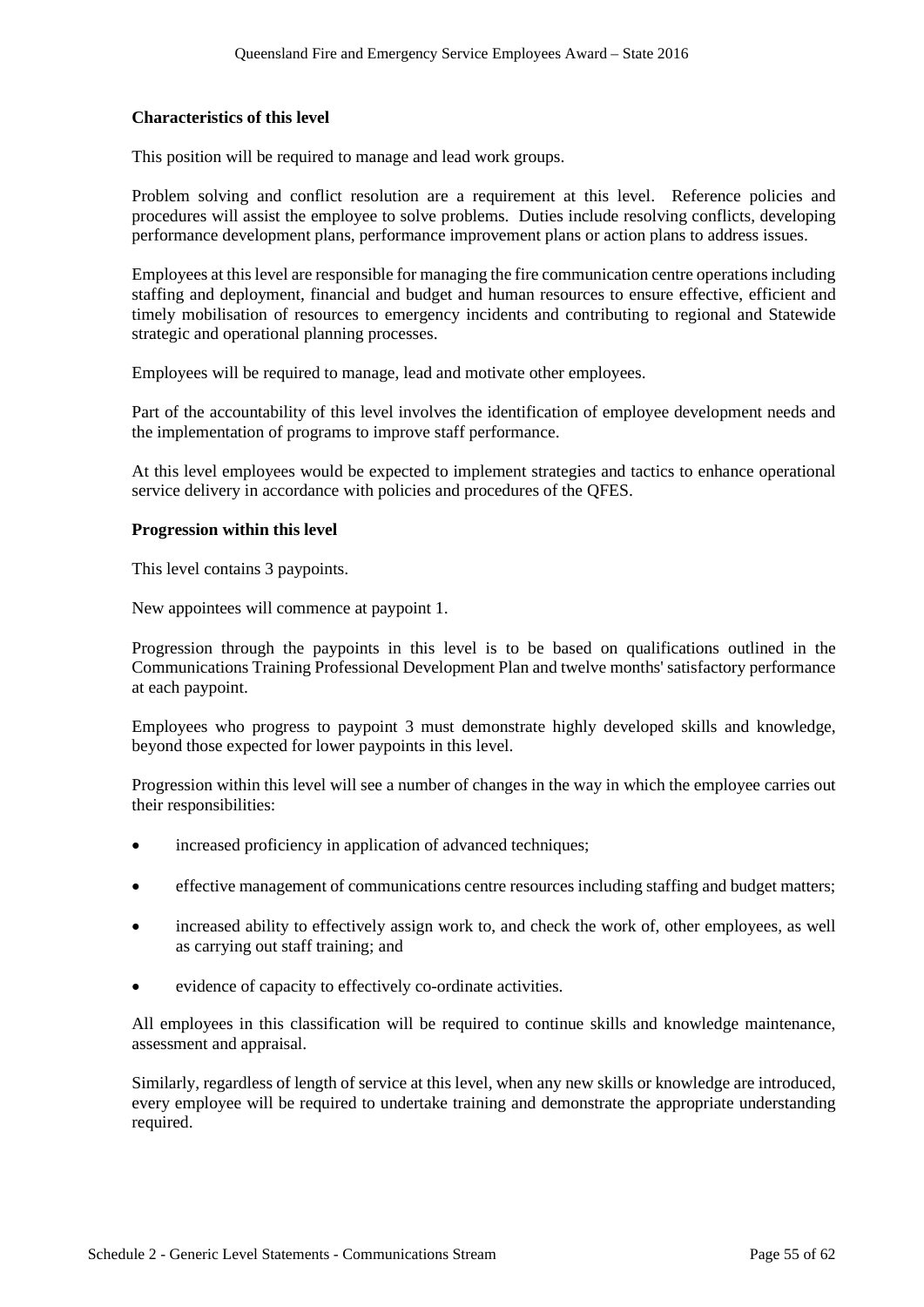## **Schedule 3 - Generic Level Statements - Rural Fire Service Stream**

## **Rural fire services officer - level 1**

#### **Work level description**

Employees at this level are involved in the delivery of volunteer support activities. Work routines, methods and procedures are clearly established and there is limited scope for deviation.

It would be expected that the range of activities undertaken will be increasingly amended to provide diverse skills sets.

Employees at this level would be expected to travel throughout the district to ensure training and operational requirements of volunteers are met.

Training, both on and off the job, is often a dominant feature of this level.

Employees at this level will usually be required to undertake flexible work arrangements.

#### **Level of supervision**

Work may initially be performed under close supervision by a more experienced officer, however, this supervision is expected to reduce as experience increases.

Employees at this level may operate individually or as a member of a team within a work group.

#### **Characteristics of this level**

At this level there are a number of established methods, techniques, and other relevant procedures which may apply to a work situation or an incident. Employees at this level must function within these established protocols but must also exercise discretion as to determining which matters should be referred to a supervisor for direction.

Limited discretion is available for the selection of the appropriate means of completing duties or tasks.

Guidance is always available and work outcomes may be closely monitored.

Whilst supervision of other employees is not normally a feature at this level, employees would, however, be required to assist new staff and trainees, including volunteers, by providing general information, guidance, training and advice.

Employees at this level must have the ability to obtain the cooperation and assistance of others in carrying out defined activities. As well as exchanging information, employees must communicate effectively with peers, supervisors and members of the general community during stressful situations.

#### **Progression within this level**

This level contains 5 paypoints.

Progression through the paypoints is expected.

The minimum period of service required before progression through the paypoints may occur will be 12 months and meeting the requirements as set out by the QFES.

Progression to paypoint 5 will be dependent upon the acquisition of core skills for level 2, which will provide employees with certain necessary skills and abilities to fulfil the basic requirements of a level 2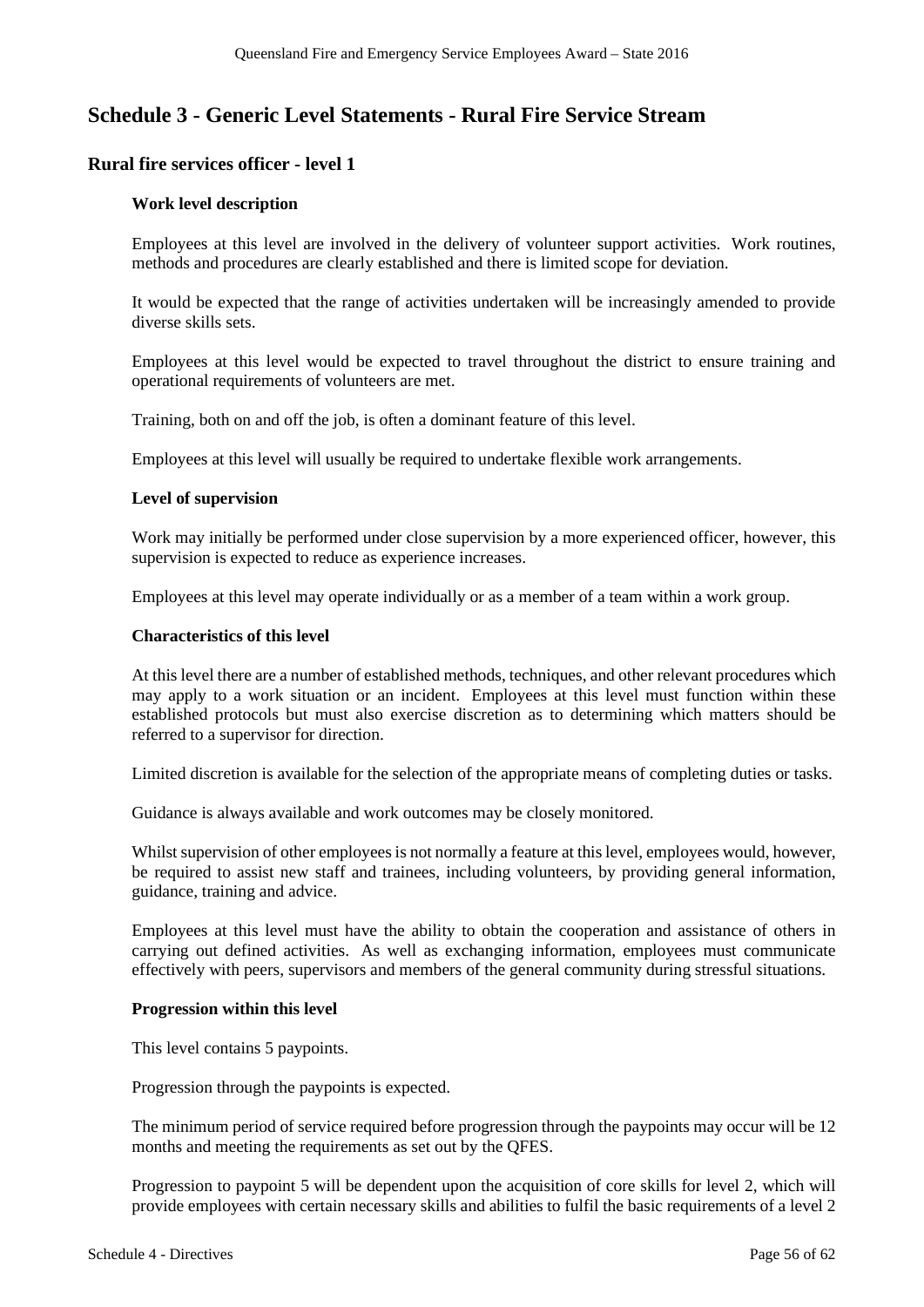position if required to do so. The application of these skills will be required from time to time as circumstances dictate and as part of the officer's ongoing training and development.

From this same point of view, it will be required that skills and knowledge will be maintained and that periodic assessments will be conducted of all employees, including those at the top of this level for this purpose.

All employees within this level will be required to continue skill and knowledge maintenance, assessment and appraisal.

Similarly, regardless of length of service at this level, when any new skills or knowledge are introduced, every employee will be required to undertake training and demonstrate the appropriate understanding required.

Employees at paypoint 5 will also assist and relieve Rural fire service officers level 2 as required.

## **Rural fire services officer - level 2**

#### **Work level description**

Employees at this level are responsible for developing strong cooperative working relationships at the area level to ensure an effective, efficient and sustainable delivery of all rural fire related services.

Employees would be required to travel throughout the area/region to ensure delivery of Rural Fires operational activities.

An understanding of the organisation's functions coupled with detailed knowledge of the work unit's operations, practices and procedures is necessary for competent performance.

Employees at this level will usually be required to undertake flexible work arrangements, and will have the capacity to provide supervision for Level 1.

#### **Level of supervision**

Employees at this level work under the general direction of an Inspector, but must work with a level of independence, often being the senior operations person at a particular location. The employee will be required to undertake a range of functions, which may require the application of technical skills and experience or the practical application of a high level of skills.

Position objectives are clearly defined, however, an employee must be able to exercise a level of discretion in localised command situations. Procedures and operating standards are defined through established guidelines, requirements and other relevant procedures, and through recognised techniques and methods associated with fire prevention and suppression activities.

A range of varied techniques, systems, methods or processes is available to perform the work, and the employee is expected to understand and to exercise the necessary discretion in their use. Such exercise of discretion takes place from within the framework of learned experience and training.

Issues that cannot be resolved by reference to established practices and other relevant procedures would usually be referred to an Inspector.

#### **Characteristics of this level**

At this level there a number of established methods, techniques, and other relevant procedures which may apply to a work situation or an incident. Employees at this level must function within these established protocols but must also exercise discretion as to determining which matters should be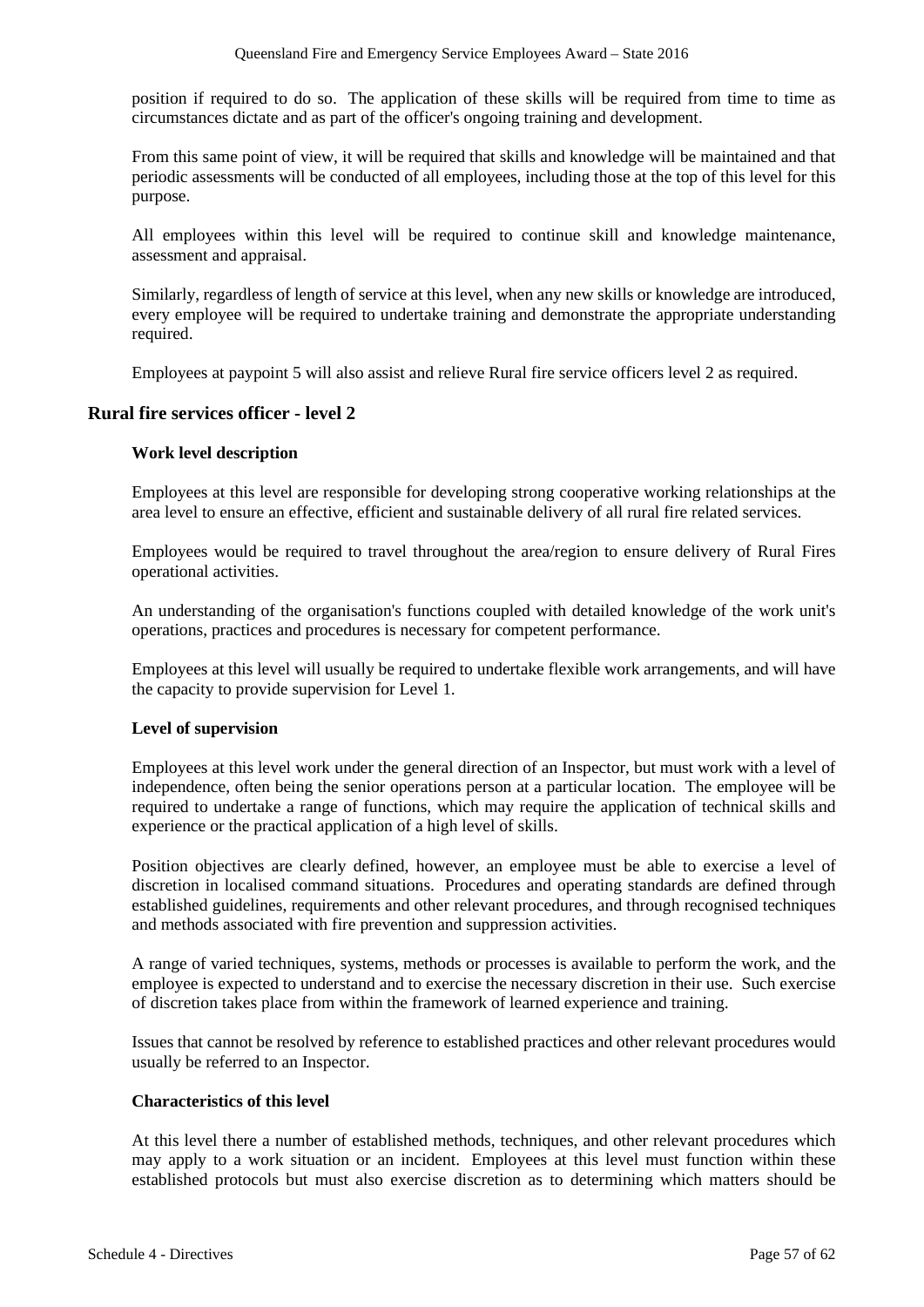referred to a higher level for direction. Employees at this level are required to provide guidance and direction to staff.

Limited discretion is available for the selection of the appropriate means of completing duties or tasks.

Guidance is usually available and work outcomes will be reviewed regularly.

Supervision of other employees is normally a feature at this level, as well as the requirement to assist new staff and trainees, including volunteers, by providing general information, guidance, training and advice. Positions at this level may have supervisory responsibilities for day to day operations of a small group that may include volunteers.

Positions at this level are required to obtain the co-operation and assistance of others in carrying out defined activities. As well as exchanging information, employees must communicate effectively with subordinates, peers, supervisors and members of the general community during stressful situations.

## **Progression within this level**

This level contains 3 paypoints.

Appointment to level 2 will be at paypoint 1 and subject to having successfully completed pre-defined components of the training program.

The minimum period of service required before progression through the paypoints may occur will be 12 months and meeting the requirements as set out by the QFES.

Whilst developmental training for progression to paypoints 2 and 3 is elective, skills maintenance is mandatory as is the performance management and development process.

All employees at this level will be required to continue skill and knowledge maintenance, assessment and appraisal, including those at the top of this level.

Progression to paypoint 3 will be dependent upon the acquisition of core skills for an Inspector which will provide employees with certain necessary skills and abilities to fulfil the basic requirements of an Inspector if required to do so. The application of these skills will be required from time to time as circumstances dictate and as part of the officer's ongoing training and development.

It will be required that skills and knowledge will be maintained and that periodic assessments will be conducted of all employees, including those at the top of this level, for this purpose.

Progression within this level will see a number of changes in the way in which the employee carries out their responsibilities:

- increased proficiency in application of advanced techniques;
- effective management of resources including staffing;
- increased ability to effectively assign work to, and check the work of other employees, as well as carrying out staff training; and
- evidence of capacity to effectively co-ordinate activities.

Regardless of length of service at this level, when any new skills or knowledge are introduced every employee will be required to undertake training and demonstrate the appropriate understanding required.

Employees at paypoint 3 will also assist and relieve Inspectors as required.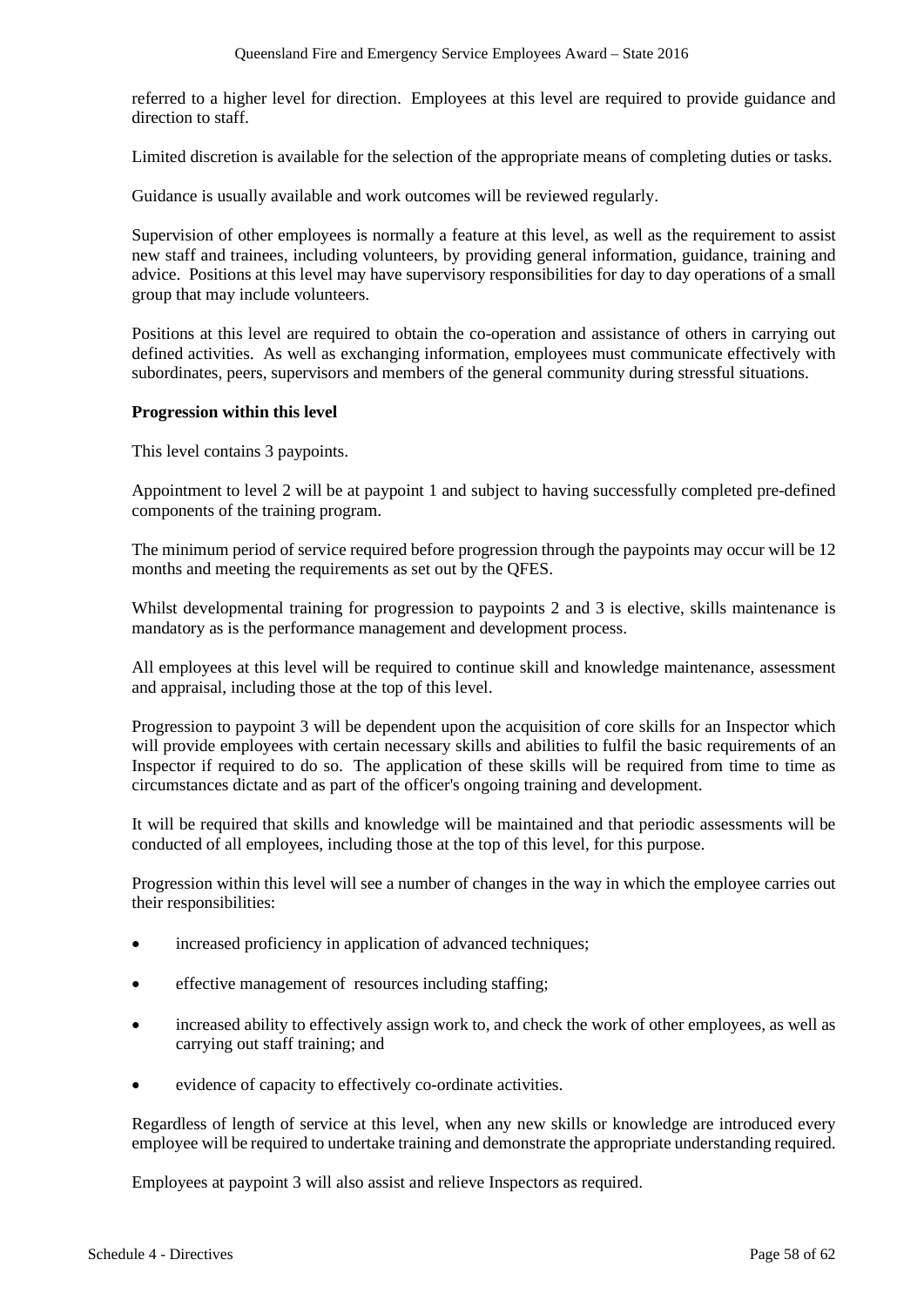#### **Inspector**

#### **Work level description**

Employees at this level are responsible for managing the effectiveness of the area team in relation to mitigation and response towards ensuring the community is safe from wildfires and other incidents, especially in a rural and remote area, that is not covered by Fire and Rescue. Employees at this level would be required to travel throughout the area, region and state to ensure regional services are delivered.

An understanding of the organisation's functions coupled with detailed knowledge of the work unit's operations, practices and procedures is necessary for competent performance.

The capacity to effectively manage officers at Levels 1 and 2 is a prerequisite of this level.

Employees at this level will usually be required to undertake flexible work arrangements, and will have the capacity to provide supervision of officers in the lower levels.

The capacity to effectively manage volunteers is a prerequisite of this level.

#### **Level of supervision**

Employees at this level work under general direction and undertake a range of functions, which may require the application of technical skills and experience or the practical application of a high level of skills.

Position objectives are clearly defined. Procedures and operating standards are defined through guidelines, requirements and other relevant procedures, and through recognised techniques and methods associated with firefighting.

A range of varied techniques, systems, methods or processes is available to perform the work, and officers are expected to understand and exercise the necessary discretion in their use.

Such exercise of discretion takes place from within the framework of learned experience and training.

A key feature of this level is the requirement to manage staff and volunteers through other supervisory levels.

#### **Characteristics of this level**

Employees at this level may operate individually or as a member of a team.

A person at this level will have to work cooperatively with a number of stakeholders and will need to have an understanding of stakeholders' business activities.

Supervision of subordinate employees is a feature of this level.

Assistance is usually available if required when problems occur, although problems are usually resolvable by reference to procedures, documented methods and instructions.

Whilst there is some scope for exercising initiative in the application of established work practices and procedures, problems can generally be solved by reference to documented methods and instructions.

Employees are required to interpret operating policies and other relevant procedures in order to determine the most appropriate course of action.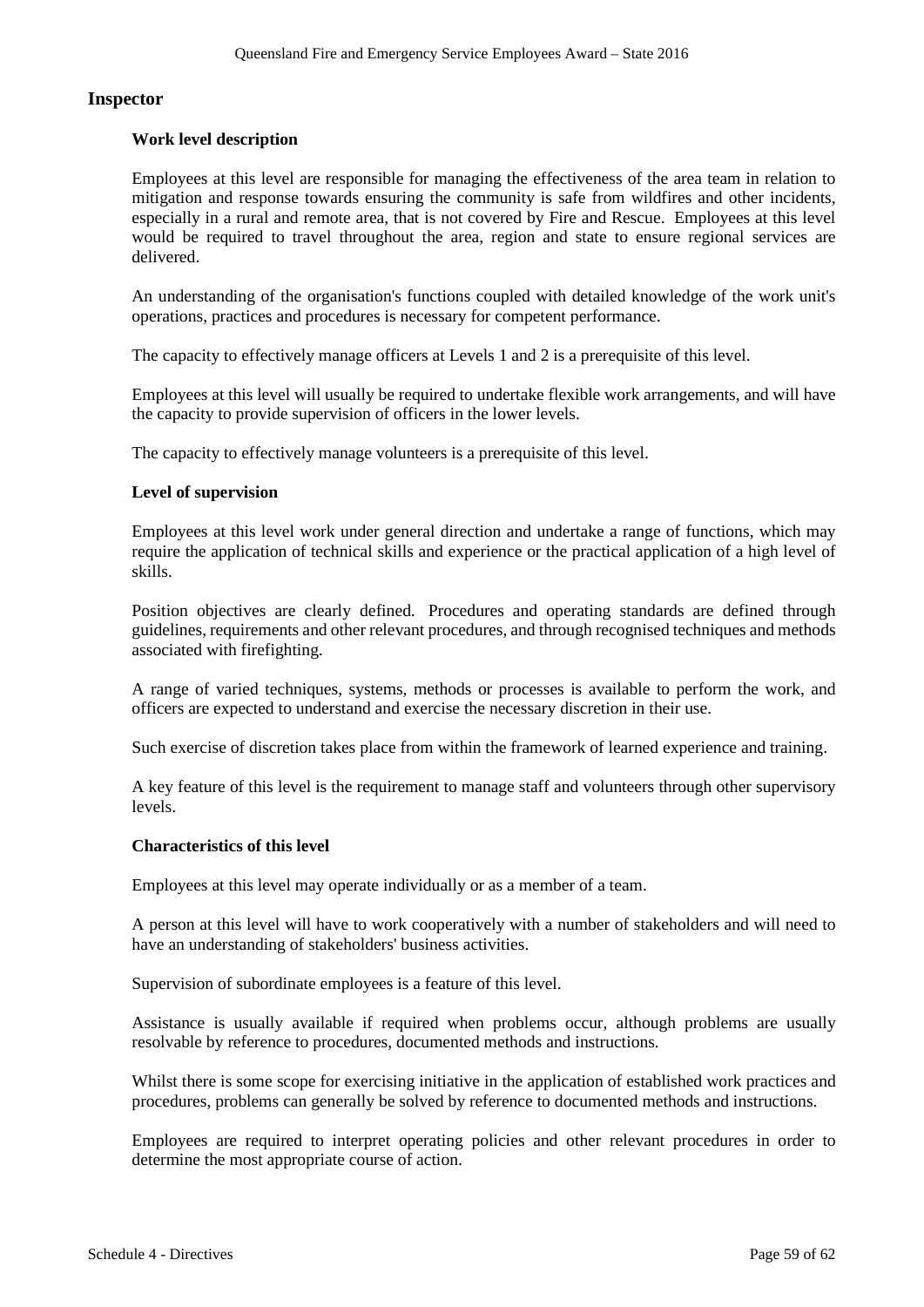Employees at this level will also start to be concerned with the development of more efficient work practices within the work teams which they supervise.

Employees at this level will be required to contribute to the overall policy, procedures, doctrine and strategic direction of the organisation.

Problem resolution is a frequent requirement. Functions at this level include the identification and development of ideas, the detailed analysis of alternative courses of action and their implications, addressing difficulties, problems in the work environment, devising action plans and advancing new approaches to more senior management levels.

Experience at this level will see a number of changes in the way in which the employee carries out their responsibilities:

- increased proficiency in application of advanced techniques;
- effective management of communications, resources including staffing and budget matters;
- increased ability to effectively assign work to, and check the work of, other employees, as well as carrying out staff training; and
- evidence of capacity to effectively co-ordinate activities.

All employees in this classification will be required to continue skills and knowledge maintenance, assessment and appraisal.

Similarly, regardless of length of service at this level, when any new skills or knowledge are introduced every employee will be required to undertake training and demonstrate the appropriate understanding required.

Employees at this level are competent to provide authoritative information to less experienced employees within the work team or under their direct supervision. Positions at this level may have command and control responsibility.

Employees at this level are required to assist and relieve Superintendents as required.

#### **Superintendent**

#### **Work level descriptor**

Work at this level requires specialised knowledge in rural fire operations in landscape fire management, including volunteer management.

Where the emphasis of the position is management, key functions will involve planning, organising, directing and controlling the work of subordinate supervisory levels. Extensive knowledge in the area of operations and advanced management skills would be expected. Officers at this level will provide leadership at a professional level and bring a number of stakeholders together.

Positions, which have primary emphasis of a specialist nature, require specialised knowledge of complex and innovative methods and techniques, resulting from experience and/or advanced training.

Employees at this level will usually be required to undertake flexible work arrangements, and will have the capacity to provide supervision of officers at the lower levels.

Work is undertaken under limited direction as to work priorities and the detailed conduct of the task. Employees will have the capabilities of aligning tasks and outcomes to strategic government priorities.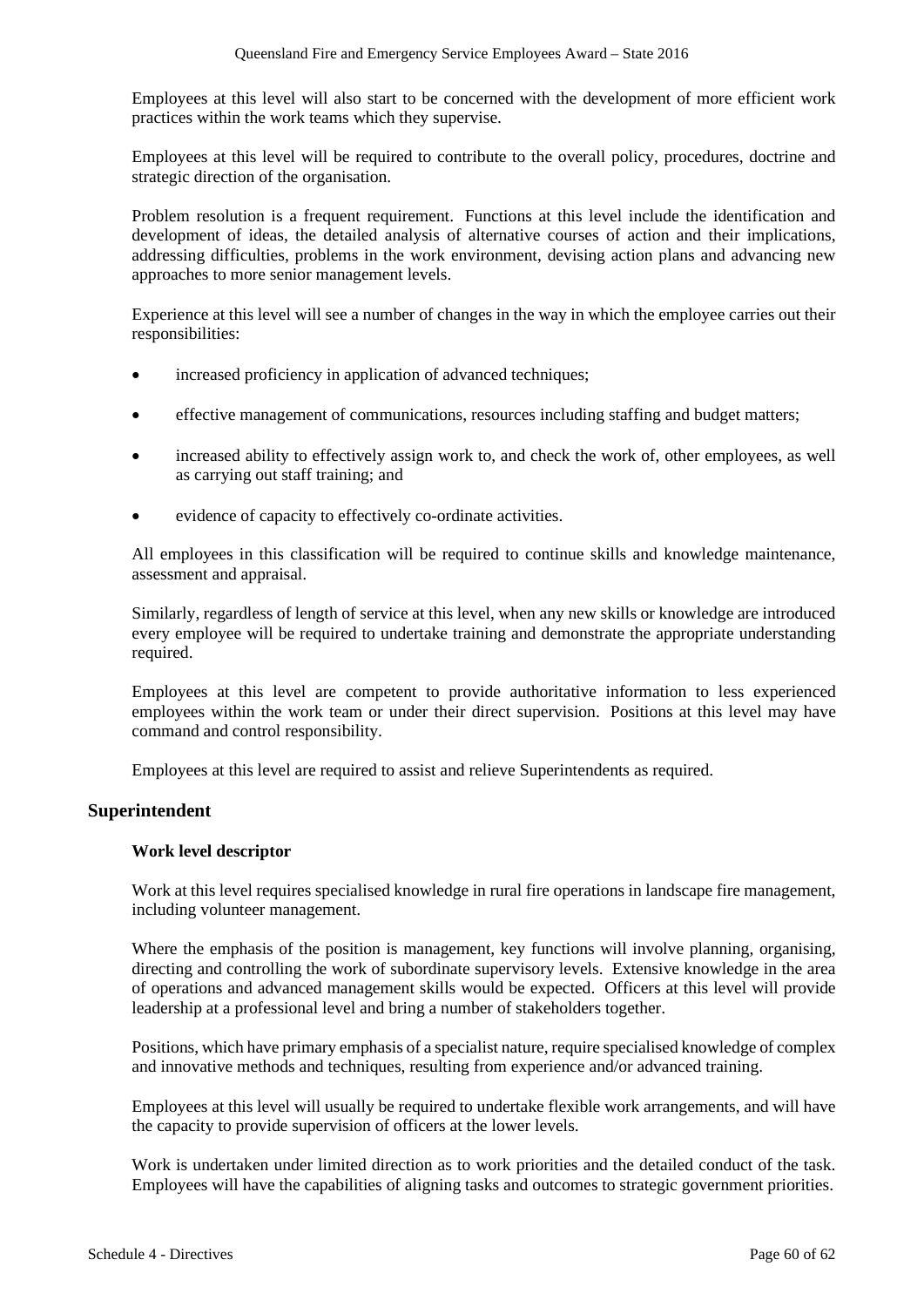Employees may be responsible for larger work teams, functions or zone operations.

High levels of initiative in accomplishing objectives shall be required to be exercised both on an individual basis and/or in a work team situation.

#### **Level of supervision**

Work is performed either independently with guidance from superiors only for those aspects of work which involve new or sophisticated techniques or relate to areas outside a position's normal span of activity.

The role spans a range of activities, many of which are complex or specialised in nature. Work may require the modification or adoption of established methods, procedures, systems or policies.

Officers at this level will affect the way that work is performed by others, and will be involved in the detail of operational planning.

#### **Characteristics of this level**

There is scope for the exercise of initiative in the application of established work practices and procedures.

Problem solving and conflict resolution are common requirements at this level. Work demands the identification and development of ideas, the detailed analysis of alternative courses of action and their implications, addressing difficulties, problems in the work environment, devising action plans and advancing new approaches.

Employees are required to analyse problems and recommend solutions or alternative courses of action.

Employees at this level would be required to lead and motivate employees and to inspire others to cooperate in the achievement of difficult and sometimes conflicting objectives.

Employees will be required to represent the QFES at state, national and international forums, committees and major disasters or incidents.

Employees have the authority to deploy QFES resources as required.

Positions at this level will be governed by a clear set of objectives and budgets.

The performance of employees at this level will be monitored by a more senior officer to ensure the efficient achievement of operational targets. Expenditure will be reviewed regularly.

Part of accountability at this level involves the identification of employee development needs, and the implementation of programs to improve staff performance.

Many of the activities and responsibilities of this level would usually comprise a total management function.

Employees at this level would be required to assist and relieve Chief Superintendents.

#### **Chief Superintendent**

#### **Work level descriptor**

Work at this level requires highly specialised knowledge in rural fire operations in landscape fire management and interaction, leadership and management of volunteers.